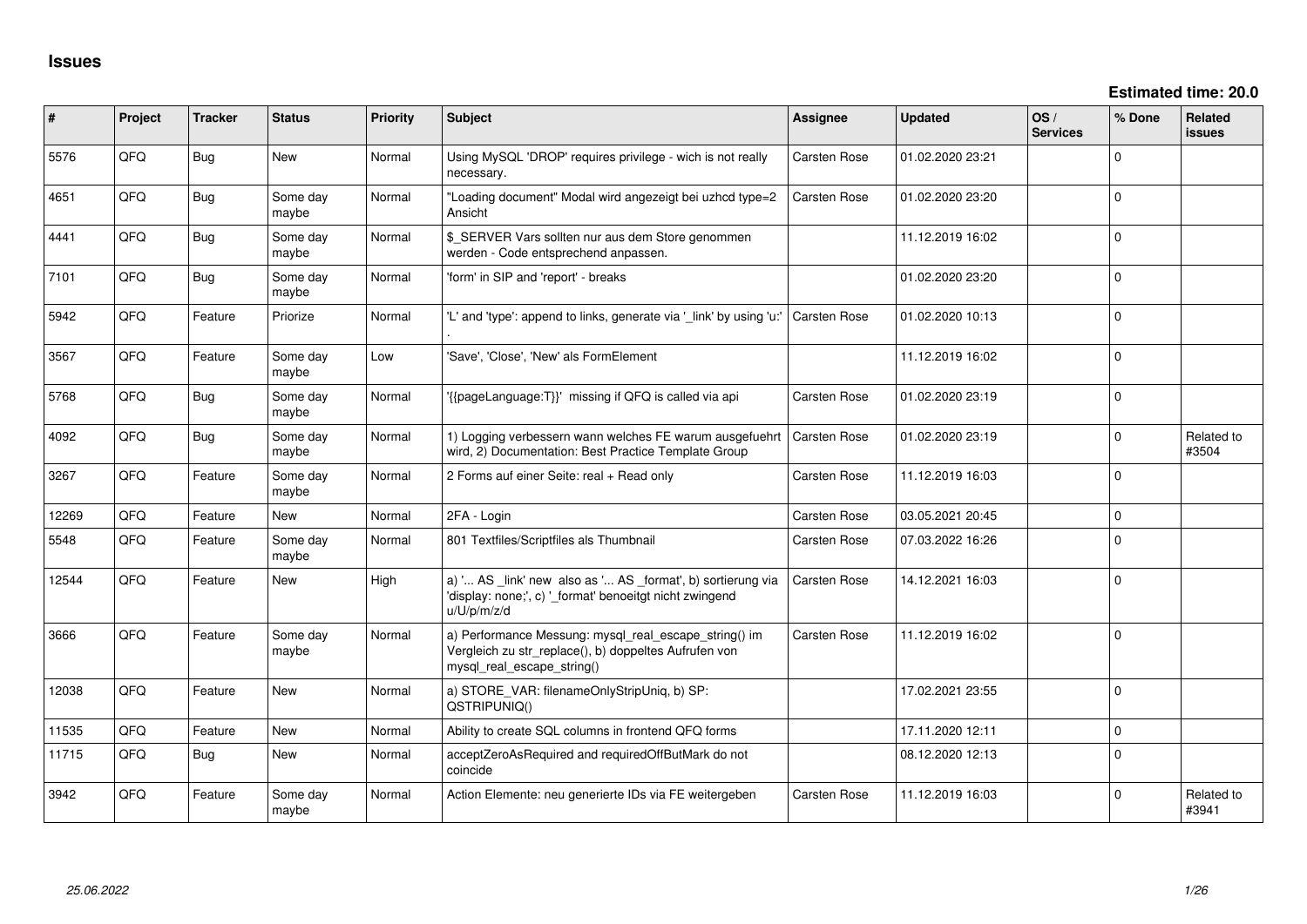| $\vert$ # | Project        | <b>Tracker</b> | <b>Status</b>     | <b>Priority</b> | <b>Subject</b>                                                                                                 | Assignee      | <b>Updated</b>   | OS/<br><b>Services</b> | % Done              | Related<br>issues                                                                                                                                                     |
|-----------|----------------|----------------|-------------------|-----------------|----------------------------------------------------------------------------------------------------------------|---------------|------------------|------------------------|---------------------|-----------------------------------------------------------------------------------------------------------------------------------------------------------------------|
| 12412     | QFQ            | Feature        | <b>New</b>        | Normal          | Action/Escape qualifier 'e' (empty), '0': if given, an empty<br>string (or '0') will be treated as 'not found' | Carsten Rose  | 08.05.2021 09:40 |                        | $\mathbf 0$         | Related to<br>#12413,<br>Related to<br>#10012                                                                                                                         |
| 5131      | QFQ            | Feature        | <b>New</b>        | Normal          | Activate Spin Gear ('wait/busy' indicator) via LINK attribute                                                  | Carsten Rose  | 01.02.2020 23:21 |                        | $\mathbf 0$         |                                                                                                                                                                       |
| 7342      | QFQ            | Feature        | <b>New</b>        | Normal          | add content = hide_this                                                                                        | Carsten Rose  | 01.02.2020 23:21 |                        | $\mathbf 0$         |                                                                                                                                                                       |
| 10979     | QFQ            | Feature        | <b>New</b>        | Normal          | Ajax Calls an API - dataReport                                                                                 | Carsten Rose  | 11.05.2022 12:15 |                        | $\mathbf 0$         |                                                                                                                                                                       |
| 8962      | QFQ            | Feature        | New               | High            | allow for form fields with identical names                                                                     | Carsten Rose  | 03.05.2021 21:14 |                        | $\pmb{0}$           |                                                                                                                                                                       |
| 14320     | QFQ            | Feature        | ToDo              | Normal          | Allow specific HTML Tags and Attributes: general, TinyMCE                                                      | Enis Nuredini | 17.06.2022 10:44 |                        | $\mathbf 0$         | Related to<br>#12664,<br>Related to<br>#12039,<br>Related to<br>#11702,<br>Related to<br>#7239,<br>Related to<br>#3708,<br>Related to<br>#3646,<br>Related to<br>#880 |
| 9281      | QFQ            | <b>Bug</b>     | Some day<br>maybe | Normal          | Allow STRICT_TRANS_TABLES                                                                                      | Carsten Rose  | 02.01.2021 18:43 |                        | $\mathbf 0$         |                                                                                                                                                                       |
| 3848      | QFQ            | Feature        | Some day<br>maybe | High            | Antivirus check fuer Upload files in qfq?                                                                      | Carsten Rose  | 03.05.2021 21:14 |                        | $\mathbf 0$         | Related to<br>#4131                                                                                                                                                   |
| 12119     | QFQ            | Feature        | New               | Normal          | AS paged: error message missing if there ist no 'r' argument.                                                  | Carsten Rose  | 03.05.2021 20:51 |                        | $\mathbf 0$         |                                                                                                                                                                       |
| 14077     | QFQ            | Bug            | New               | Normal          | As _link: Attribute 'class' missing by r:1 and r:3 - but should<br>set                                         | Carsten Rose  | 28.05.2022 11:02 |                        | $\mathbf 0$         | Related to<br>#5342,<br>Related to<br>#4343                                                                                                                           |
| 13945     | QFQ            | Feature        | New               | Normal          | As _link: content before/after link                                                                            | Enis Nuredini | 28.05.2022 11:01 |                        | $\mathbf 0$         | Related to<br>#12262                                                                                                                                                  |
| 14233     | QFQ            | <b>Bug</b>     | <b>New</b>        | Normal          | AS _link: question - HTML is not rendered                                                                      | Carsten Rose  | 28.05.2022 11:02 |                        | $\mathbf 0$         |                                                                                                                                                                       |
| 3947      | QFQ            | Feature        | Some day<br>maybe | Normal          | Attack detectect: logout current user                                                                          | Carsten Rose  | 11.12.2019 16:03 |                        | $\mathbf 0$         | Related to<br>#5458,<br>Related to<br>#6299                                                                                                                           |
| 6299      | QFQ            | Feature        | Some day<br>maybe | Normal          | Attack detection: log table with invalid SIP access                                                            |               | 11.12.2019 16:02 |                        | $\mathbf 0$         | Related to<br>#3947                                                                                                                                                   |
| 11522     | QFQ            | Bug            | New               | Normal          | Aus/Einblenden von Reitern                                                                                     |               | 13.11.2020 14:58 |                        | 0                   |                                                                                                                                                                       |
| 10890     | $\mathsf{QFQ}$ | Bug            | New               | Normal          | AutoCron hangs                                                                                                 |               | 20.07.2020 13:56 |                        | $\mathsf{O}\xspace$ |                                                                                                                                                                       |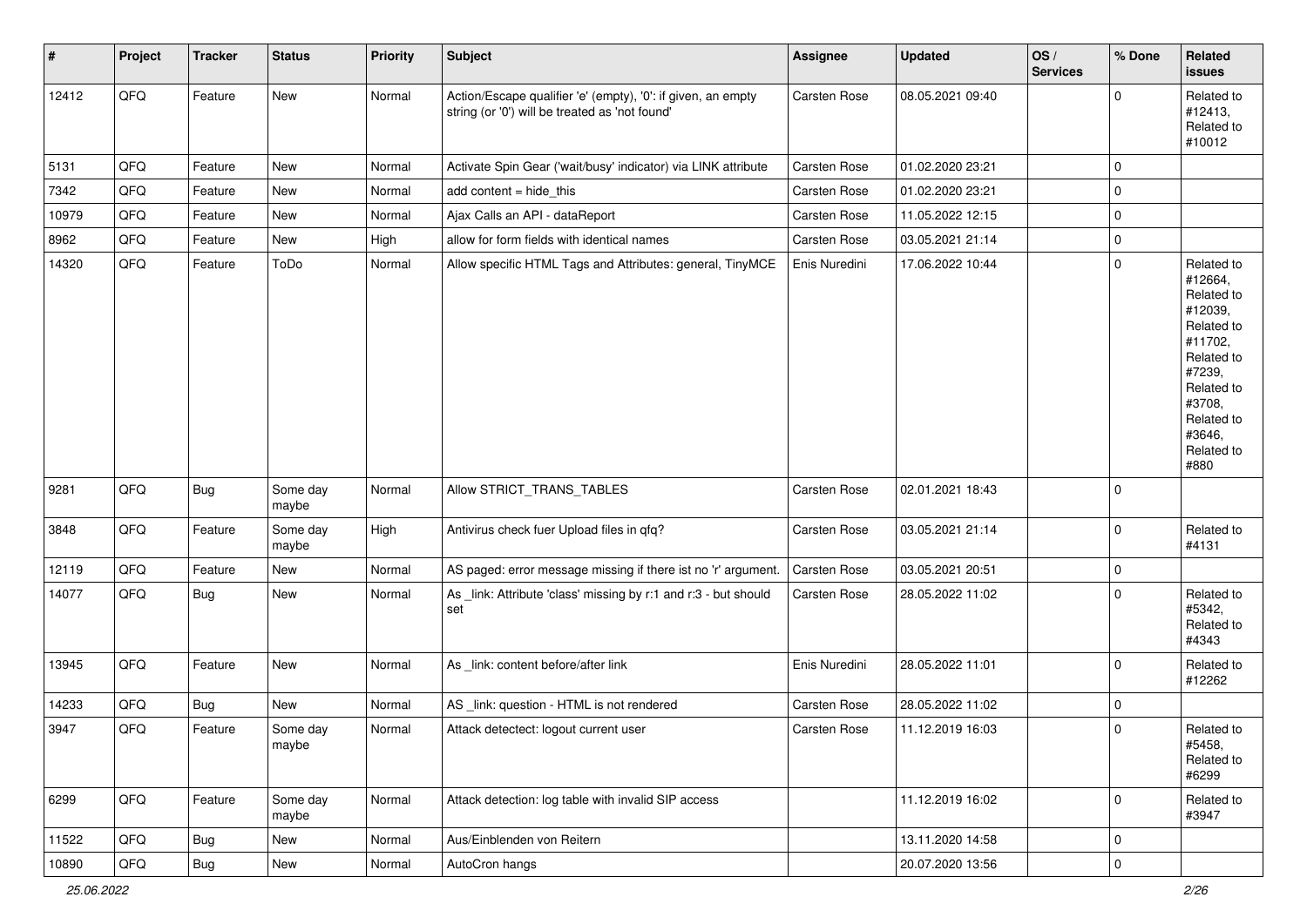| #     | Project | <b>Tracker</b> | <b>Status</b>     | <b>Priority</b> | <b>Subject</b>                                                                                       | Assignee      | <b>Updated</b>   | OS/<br><b>Services</b> | % Done       | Related<br><b>issues</b>                      |
|-------|---------|----------------|-------------------|-----------------|------------------------------------------------------------------------------------------------------|---------------|------------------|------------------------|--------------|-----------------------------------------------|
| 4250  | QFQ     | Feature        | New               | Normal          | AutoCron in QFQ via PHP                                                                              | Carsten Rose  | 01.02.2020 23:21 |                        | $\Omega$     | Related to<br>#3292,<br>Related to<br>#3291   |
| 12146 | QFQ     | Feature        | New               | Normal          | Autocron Job: Anzeigen wann der naechste Job ausgefuehrt<br>wird, resp das er nicht ausgefuehrt wird | Carsten Rose  | 15.03.2021 15:23 |                        | $\mathbf{0}$ |                                               |
| 3291  | QFQ     | Feature        | Some day<br>maybe | Normal          | AutoCron websiteToken                                                                                | Carsten Rose  | 11.12.2019 16:02 |                        | $\mathbf{0}$ | Related to<br>#4250                           |
| 8431  | QFQ     | Bug            | <b>New</b>        | High            | autocron.php with wrong path                                                                         | Carsten Rose  | 03.05.2021 21:14 |                        | $\mathbf 0$  |                                               |
| 13647 | QFQ     | Bug            | New               | Normal          | Autofocus funktioniert nicht auf Chrome                                                              | Benjamin Baer | 19.03.2022 17:44 |                        | $\mathbf 0$  |                                               |
| 7452  | QFQ     | Feature        | Some day<br>maybe | Normal          | automate deployment new QFQ version                                                                  | Carsten Rose  | 16.09.2021 15:10 |                        | $\Omega$     |                                               |
| 13608 | QFQ     | Feature        | Some day<br>maybe | Normal          | Automatic Browser Language Redirect                                                                  | Enis Nuredini | 17.06.2022 08:35 |                        | $\mathbf{0}$ |                                               |
| 12452 | QFQ     | Feature        | Priorize          | Normal          | BaseURL: alsways with '/' at the end                                                                 | Carsten Rose  | 19.06.2022 13:45 |                        | $\mathbf 0$  | Related to<br>#10782                          |
| 9346  | QFQ     | Feature        | Priorize          | Normal          | beforeSave: check if an upload is given                                                              | Carsten Rose  | 11.06.2021 21:18 |                        | $\mathbf 0$  |                                               |
| 3782  | QFQ     | Bug            | Priorize          | Normal          | Bei fehlerhafter Eingabe (z.B. Datum) sollte das erwartete<br>Format angezeigt werden                | Carsten Rose  | 01.02.2020 10:13 |                        | $\Omega$     |                                               |
| 7106  | QFQ     | Feature        | Some day<br>maybe | Normal          | Beispiel Nummerierung von Rows in Report                                                             |               | 11.12.2019 16:01 |                        | $\mathbf{0}$ |                                               |
| 7105  | QFQ     | Feature        | Some day<br>maybe | Normal          | Beispiel wie man in einer zweiten Tabelle speichert.                                                 |               | 11.12.2019 16:01 |                        | $\mathbf{0}$ |                                               |
| 6288  | QFQ     | Feature        | Some day<br>maybe | Normal          | Best Practice: Erklaeren wie man ein Formular ganz in<br>'weiss' erstellen kann                      |               | 11.12.2019 16:02 |                        | l 0          |                                               |
| 11630 | QFQ     | Bug            | Feedback          | High            | Bitte check ob CALL() in 20.11.0 noch so funktioniert wie in<br>20.4.1                               | Enis Nuredini | 28.05.2022 13:45 |                        | $\mathbf 0$  | Related to<br>#11325                          |
| 4194  | QFQ     | Feature        | In Progress       | Normal          | Bootstrap 4 ist jetzt offiziel                                                                       |               | 03.05.2021 20:47 |                        | $\mathbf 0$  | Related to<br>#10114                          |
| 5783  | QFQ     | Feature        | Some day<br>maybe | Normal          | <b>BPMN View/Edit</b>                                                                                |               | 11.12.2019 16:02 |                        | $\Omega$     |                                               |
| 12546 | QFQ     | <b>Bug</b>     | Feedback          | Normal          | Branch 'Development' - Unit Tests mit dirty workaround<br>angepasst                                  | Carsten Rose  | 19.03.2022 17:48 |                        | $\mathbf{0}$ |                                               |
| 8520  | QFQ     | Feature        | Some day<br>maybe | Normal          | Bring QFQ to Composer                                                                                | Carsten Rose  | 16.09.2021 15:10 |                        | l 0          |                                               |
| 11893 | QFQ     | Feature        | New               | High            | Broken SIP: a) only report one time, b) only report in main<br>column                                | Carsten Rose  | 12.05.2021 12:13 |                        | $\mathbf{0}$ | Related to<br>#12532,<br>Related to<br>#14187 |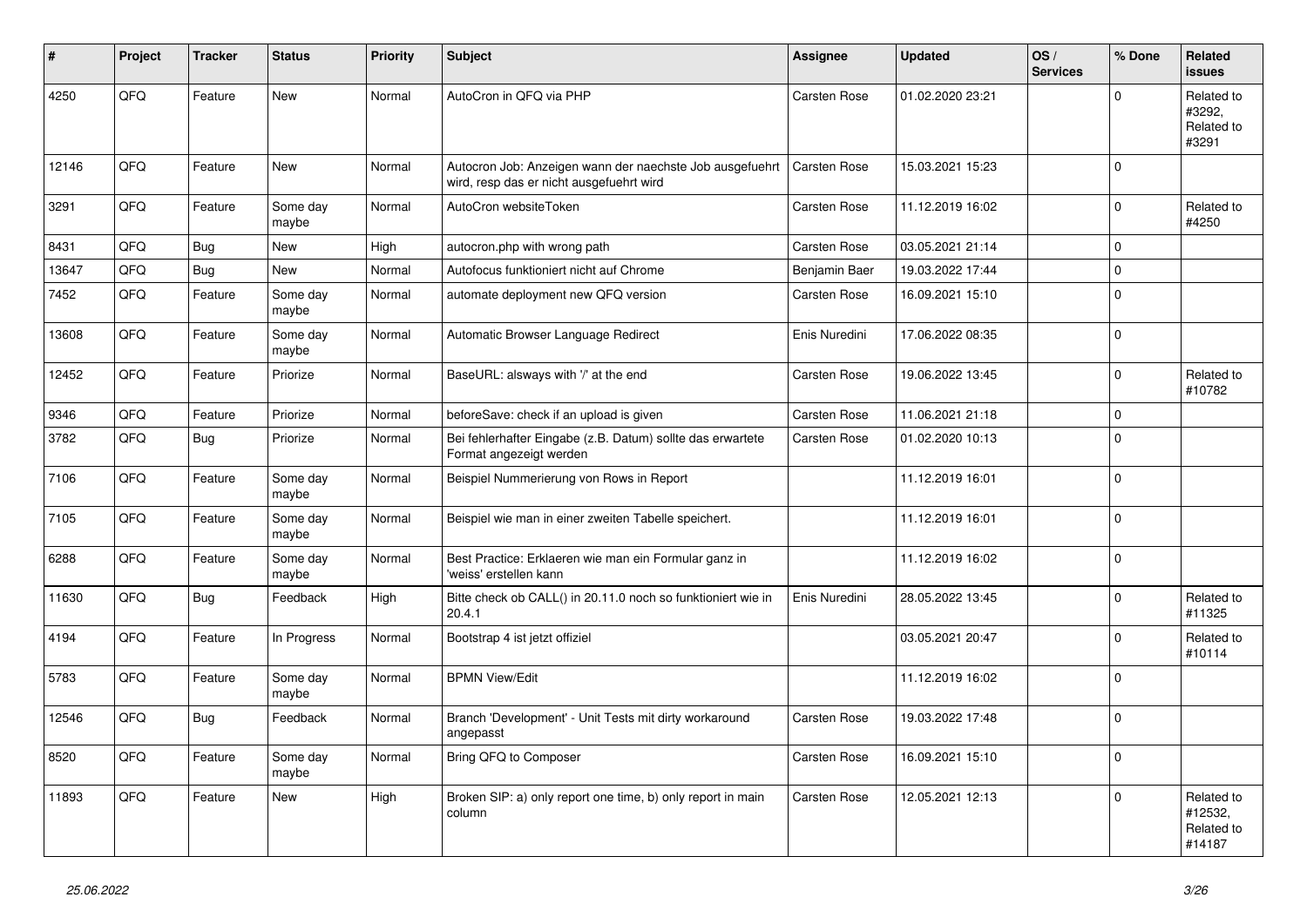| #     | Project | <b>Tracker</b> | <b>Status</b>     | <b>Priority</b> | <b>Subject</b>                                                                                                                | Assignee            | <b>Updated</b>   | OS/<br><b>Services</b> | % Done      | Related<br>issues                               |
|-------|---------|----------------|-------------------|-----------------|-------------------------------------------------------------------------------------------------------------------------------|---------------------|------------------|------------------------|-------------|-------------------------------------------------|
| 9958  | QFQ     | <b>Bug</b>     | Priorize          | Normal          | Broken subrecord query: no error message                                                                                      | <b>Carsten Rose</b> | 05.02.2021 15:15 |                        | $\Omega$    |                                                 |
| 9177  | QFQ     | Bug            | <b>New</b>        | Normal          | Bug? QFQ tries to save an action FE, which has real<br>existing column name                                                   | <b>Carsten Rose</b> | 01.02.2020 23:22 |                        | $\Omega$    |                                                 |
| 10716 | QFQ     | Feature        | Some day<br>maybe | Normal          | Business Logic mit Externen Skripten                                                                                          | <b>Carsten Rose</b> | 16.09.2021 15:10 |                        | $\Omega$    | Related to<br>#10713,<br>Related to<br>#8217    |
| 9781  | QFQ     | Feature        | <b>New</b>        | Normal          | Button: CSS class to make buttons smaller                                                                                     | <b>Carsten Rose</b> | 01.02.2020 23:22 |                        | $\Omega$    |                                                 |
| 13467 | QFQ     | Feature        | <b>New</b>        | Normal          | ChangeLog Generator                                                                                                           | Carsten Rose        | 19.03.2022 17:46 |                        | $\Omega$    | Related to<br>#11460                            |
| 13451 | QFQ     | Bug            | <b>New</b>        | Normal          | Character Counter / Max Character: Problem in Safari                                                                          | <b>Carsten Rose</b> | 15.04.2022 17:18 |                        | $\Omega$    |                                                 |
| 12474 | QFQ     | Feature        | <b>New</b>        | Normal          | Check BaseConfigURL if it is given and the the last char is '/'                                                               | <b>Carsten Rose</b> | 03.05.2021 20:45 |                        | $\mathbf 0$ |                                                 |
| 9853  | QFQ     | Feature        | <b>New</b>        | Normal          | Check das SQL / QFQ / Mail Logfile geschrieben wird                                                                           |                     | 09.01.2020 11:15 |                        | $\mathbf 0$ |                                                 |
| 9669  | QFQ     | <b>Bug</b>     | Some day<br>maybe | Normal          | Checkbox / Template Group: radio/checkbox visible broken<br>after 'add'                                                       | Carsten Rose        | 16.06.2021 13:47 |                        | $\Omega$    | Related to<br>#8091                             |
| 11752 | QFQ     | <b>Bug</b>     | <b>New</b>        | Normal          | checkbox renders multiple input elements with same name                                                                       | <b>Carsten Rose</b> | 17.12.2020 14:58 |                        | $\Omega$    | Related to<br>#11750                            |
| 12163 | QFQ     | Feature        | <b>New</b>        | Normal          | Checkbox: table wrap                                                                                                          | <b>Carsten Rose</b> | 03.05.2021 20:51 |                        | $\mathbf 0$ |                                                 |
| 11057 | QFQ     | Bug            | <b>New</b>        | High            | Checkboxes ohne span.checkmark im Report werden<br>ausgeblendet                                                               | Benjamin Baer       | 03.05.2021 21:12 |                        | $\Omega$    | Related to<br>#11039                            |
| 12476 | QFQ     | Feature        | <b>New</b>        | Normal          | clearMe: a) should trigger 'dirty', b) sticky on textarea resize                                                              | Benjamin Baer       | 04.01.2022 08:40 |                        | $\Omega$    | Related to<br>#9528                             |
| 6870  | QFQ     | Feature        | Priorize          | Normal          | Click on '_link' triggers an API call                                                                                         | Benjamin Baer       | 03.01.2022 08:25 |                        | $\mathbf 0$ |                                                 |
| 4420  | QFQ     | Feature        | Some day<br>maybe | Normal          | Client: Local Storage - store the changes of a form, local in<br>the browser.                                                 | Benjamin Baer       | 11.12.2019 16:02 |                        | $\Omega$    |                                                 |
| 6715  | QFQ     | Feature        | Some day<br>maybe | Normal          | Code-Refactoring: dbArray vereinheitlichen                                                                                    | <b>Carsten Rose</b> | 11.12.2019 16:02 |                        | $\Omega$    |                                                 |
| 7102  | QFQ     | Feature        | <b>New</b>        | Normal          | Comment sign in report: '#' and '--'                                                                                          | Carsten Rose        | 01.02.2020 23:21 |                        | $\mathbf 0$ |                                                 |
| 4279  | QFQ     | Bug            | Some day<br>maybe | High            | config.linkVars lost                                                                                                          | <b>Carsten Rose</b> | 03.05.2021 21:14 |                        | $\Omega$    |                                                 |
| 3349  | QFQ     | <b>Bug</b>     | Some day<br>maybe | Normal          | config.qfq.ini: a) vertraegt keine '=' im Value (z.B. Passwort),<br>b) Values sollten in ticks einschliessbar sein (spaces, ) | <b>Carsten Rose</b> | 11.12.2019 16:02 |                        | $\Omega$    |                                                 |
| 8082  | QFQ     | Feature        | Priorize          | High            | Contact form without saving record                                                                                            | Carsten Rose        | 07.12.2021 15:20 |                        | $\Omega$    | Related to<br>#8587,<br><b>Blocks</b><br>#11850 |
| 12714 | QFQ     | Bug            | <b>New</b>        | Normal          | Conversion of GIF to PDF broken when GIF contains Alpha.                                                                      | <b>Carsten Rose</b> | 19.03.2022 17:49 |                        | $\Omega$    |                                                 |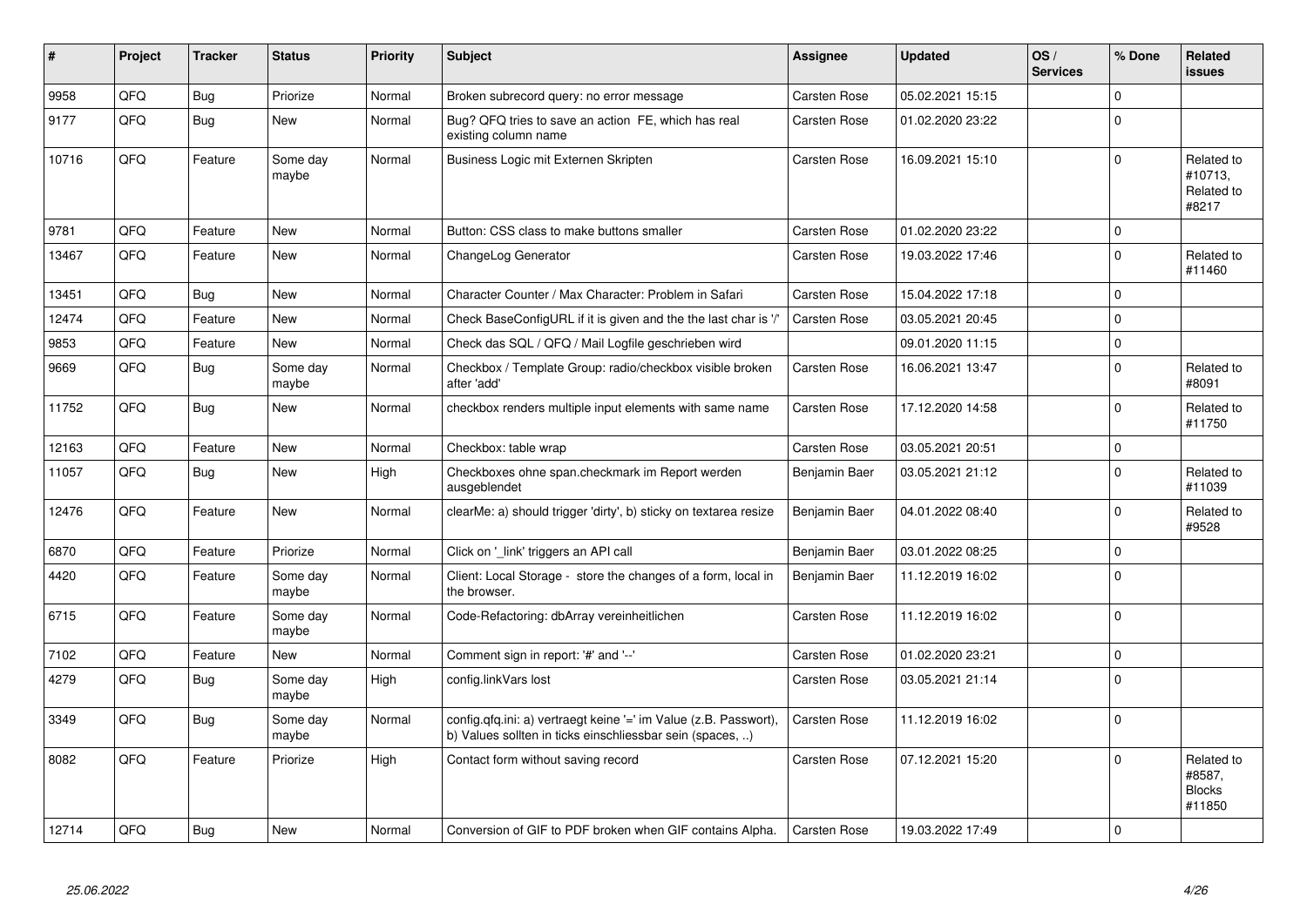| #     | Project | <b>Tracker</b> | <b>Status</b>              | <b>Priority</b> | <b>Subject</b>                                                                                                                                                | Assignee            | <b>Updated</b>   | OS/<br><b>Services</b> | % Done      | Related<br>issues    |
|-------|---------|----------------|----------------------------|-----------------|---------------------------------------------------------------------------------------------------------------------------------------------------------------|---------------------|------------------|------------------------|-------------|----------------------|
| 4650  | QFQ     | Feature        | Some day<br>maybe          | Normal          | Convert html to doc/rtf                                                                                                                                       | Carsten Rose        | 01.02.2020 23:20 |                        | $\Omega$    | Related to<br>#10704 |
| 12327 | QFQ     | Bug            | New                        | Normal          | Copy to clipboard: Glyphicon can not be changed                                                                                                               | Carsten Rose        | 27.12.2021 17:59 |                        | $\mathbf 0$ |                      |
| 12330 | QFQ     | Feature        | New                        | Normal          | Copy to input field / text area / TinyMCE                                                                                                                     | Carsten Rose        | 07.04.2021 09:01 |                        | $\Omega$    |                      |
| 8089  | QFQ     | Feature        | <b>New</b>                 | Normal          | Copy/Paste for FormElements                                                                                                                                   | Carsten Rose        | 01.02.2020 23:22 |                        | $\mathbf 0$ |                      |
| 10738 | QFQ     | Feature        | Some day<br>maybe          | Normal          | CORS headers for external API requests                                                                                                                        |                     | 10.06.2020 14:00 |                        | $\Omega$    |                      |
| 13843 | QFQ     | Feature        | New                        | Normal          | Create JWT via QFQ                                                                                                                                            | Carsten Rose        | 19.03.2022 17:42 |                        | $\Omega$    |                      |
| 13841 | QFQ     | Feature        | New                        | Normal          | Create PDF via iText - evaluate                                                                                                                               | Carsten Rose        | 19.03.2022 17:42 |                        | $\mathbf 0$ |                      |
| 9136  | QFQ     | Feature        | <b>New</b>                 | Normal          | Create ZIP files with dynamic PDFs                                                                                                                            | Carsten Rose        | 01.02.2020 23:22 |                        | $\Omega$    |                      |
| 3990  | QFQ     | Feature        | Some day<br>maybe          | High            | custom class definition: add space automatically                                                                                                              | Carsten Rose        | 03.05.2021 21:14 |                        | $\mathbf 0$ |                      |
| 4719  | QFQ     | Feature        | Some day<br>maybe          | Normal          | Custom Message in Client in case of 'Browser tab close,<br>modification will be lost'                                                                         |                     | 01.02.2020 23:20 |                        | $\mathbf 0$ |                      |
| 12337 | QFQ     | Feature        | Some day<br>maybe          | Normal          | Database.php: better caching                                                                                                                                  | Carsten Rose        | 16.09.2021 15:10 |                        | $\Omega$    |                      |
| 13767 | QFQ     | <b>Bug</b>     | Feedback                   | Normal          | date/time-picker: required shows up/down button orange                                                                                                        | Enis Nuredini       | 16.05.2022 23:16 |                        | $\mathbf 0$ |                      |
| 14303 | QFQ     | <b>Bug</b>     | ToDo                       | Normal          | datetime broken with picker                                                                                                                                   | Enis Nuredini       | 17.06.2022 09:02 |                        | $\Omega$    | Related to<br>#12630 |
| 6992  | QFQ     | Feature        | Some day<br>maybe          | Normal          | DB exception: Syntax Highlight                                                                                                                                |                     | 11.12.2019 16:01 |                        | $\Omega$    | Related to<br>#5450  |
| 4627  | QFQ     | Feature        | Some day<br>maybe          | Normal          | dbupdate: all tables - check 'create', 'modified' if it is possible<br>to change to default 'CURRENT_TIMESTAMP' and modified<br>'ON UPDATE CURRENT_TIMESTAMP' |                     | 01.02.2020 23:20 |                        | $\Omega$    |                      |
| 3130  | QFQ     | <b>Bug</b>     | Some dav<br>maybe          | Normal          | Debug Info's nicht korrekt nach 'New > Save'.                                                                                                                 | <b>Carsten Rose</b> | 11.12.2019 16:03 |                        | $\Omega$    | Related to<br>#3253  |
| 3331  | QFQ     | Feature        | Some day<br>maybe          | Normal          | Default Tooltip fuer page? Links: mit Form und Record ID                                                                                                      | Carsten Rose        | 11.12.2019 16:02 |                        | $\mathbf 0$ |                      |
| 9348  | QFQ     | Feature        | <b>New</b>                 | Normal          | defaultThumbnailSize: pre render thumbnails                                                                                                                   | Carsten Rose        | 12.06.2021 09:05 |                        | $\mathbf 0$ |                      |
| 13566 | QFQ     | Feature        | Ready to sync<br>(develop) | Normal          | Delete config-example.gfg.php file                                                                                                                            | Carsten Rose        | 23.12.2021 09:25 |                        | $\mathbf 0$ |                      |
| 5850  | QFQ     | Feature        | Some day<br>maybe          | Normal          | Deployment: In QFQ Doc best practice fuer zeitgemaesses<br>Deployment beschreiben                                                                             |                     | 01.02.2020 23:20 |                        | $\Omega$    |                      |
| 7630  | QFQ     | Feature        | Priorize                   | Normal          | detailed error message for simple upload                                                                                                                      | Carsten Rose        | 01.02.2020 10:13 |                        | $\mathbf 0$ |                      |
| 7481  | QFQ     | Feature        | <b>New</b>                 | Normal          | Detect 'BaseUrl' automatically                                                                                                                                | Carsten Rose        | 01.02.2020 23:21 |                        | $\Omega$    |                      |
| 12503 | QFQ     | Feature        | Priorize                   | Normal          | Detect dangerous UPDATE statement with missing WHERE                                                                                                          | <b>Carsten Rose</b> | 05.05.2021 22:09 |                        | $\mathbf 0$ |                      |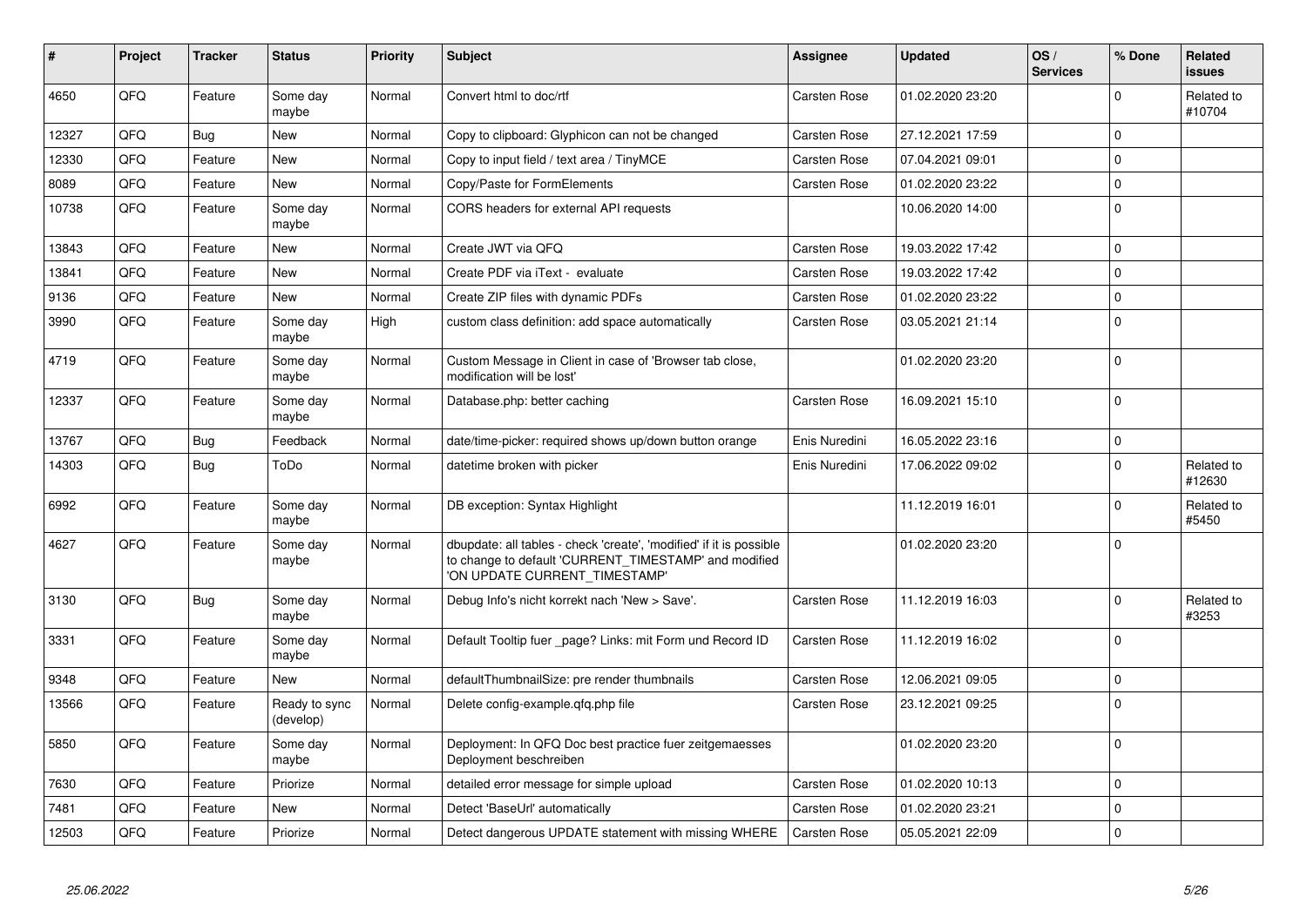| #     | Project | <b>Tracker</b> | <b>Status</b>     | <b>Priority</b> | <b>Subject</b>                                                                                                     | Assignee            | <b>Updated</b>   | OS/<br><b>Services</b> | % Done       | Related<br>issues    |
|-------|---------|----------------|-------------------|-----------------|--------------------------------------------------------------------------------------------------------------------|---------------------|------------------|------------------------|--------------|----------------------|
| 3273  | QFQ     | Feature        | Some day<br>maybe | Low             | Dirty Flag in Form                                                                                                 | <b>Carsten Rose</b> | 11.12.2019 16:02 |                        | $\Omega$     |                      |
| 3458  | QFQ     | Feature        | Some day<br>maybe | Normal          | Display 'Edit Form Element'-Checkbox on form: should<br>depend on FE Group                                         | Carsten Rose        | 11.12.2019 16:02 |                        | $\mathbf 0$  | Related to<br>#3447  |
| 8892  | QFQ     | Feature        | Some day<br>maybe | Normal          | Display and Edit SQL Comments in Form Editor                                                                       | Carsten Rose        | 11.12.2019 16:01 |                        | $\Omega$     |                      |
| 13460 | QFQ     | Bug            | New               | Normal          | Doc: Password set/reset  password should not processed<br>with 'html encode'                                       | <b>Carsten Rose</b> | 19.03.2022 17:46 |                        | $\Omega$     |                      |
| 14377 | QFQ     | <b>Bug</b>     | <b>New</b>        | Normal          | Documentation > General Tips: white page after migration                                                           | Enis Nuredini       | 19.06.2022 16:37 |                        | $\Omega$     |                      |
| 8894  | QFQ     | Feature        | Some day<br>maybe | Normal          | Documentation Tags Usable in QFQ Application                                                                       | Carsten Rose        | 11.12.2019 16:01 |                        | $\Omega$     |                      |
| 8316  | QFQ     | Bug            | Feedback          | Normal          | Documentation/Behaviour for Nested Queries and<br>Record-Store confusing                                           | Nicola Chiapolini   | 20.11.2019 09:14 |                        | $\mathbf 0$  |                      |
| 3905  | QFQ     | Feature        | Some day<br>maybe | Normal          | Documentation: Best Practice anhand eines Online<br>Bewerbungstools                                                | <b>Carsten Rose</b> | 11.12.2019 16:03 |                        | $\mathbf 0$  |                      |
| 12109 | QFQ     | Feature        | New               | Normal          | Donwload Link: Plain, SIP, Persistent Link, Peristent SIP -<br>new notation                                        | <b>Carsten Rose</b> | 03.05.2021 20:45 |                        | $\mathbf 0$  | Related to<br>#12085 |
| 4293  | QFQ     | Bug            | Some day<br>maybe | Normal          | Download broken if token 'd:' is missing - but no error<br>message                                                 | Carsten Rose        | 11.12.2019 16:03 |                        | $\mathbf 0$  | Related to<br>#7514  |
| 5221  | QFQ     | <b>Bug</b>     | New               | High            | Download Dialog: Bleibt stehen in FF wenn Datei<br>automatisch gespeichert wird.                                   | Carsten Rose        | 03.05.2021 21:14 |                        | $\Omega$     |                      |
| 10996 | QFQ     | Feature        | <b>New</b>        | Normal          | Download video via sip: no seek                                                                                    | <b>Carsten Rose</b> | 12.08.2020 14:18 |                        | $\Omega$     |                      |
| 6292  | QFQ     | Feature        | New               | Normal          | Download: File speichern mit Hash aber original Filename in<br>der Datenbank vermerken fuer Downloads              | <b>Carsten Rose</b> | 01.02.2020 23:21 |                        | $\Omega$     |                      |
| 7100  | QFQ     | Feature        | Some day<br>maybe | Normal          | Download: log access, max downloads, time limit                                                                    |                     | 01.02.2020 23:19 |                        | $\Omega$     |                      |
| 7217  | QFQ     | Feature        | Priorize          | Normal          | Download: notice User if `_sip=?` is missing                                                                       | <b>Carsten Rose</b> | 01.02.2020 10:13 |                        | $\mathbf{0}$ |                      |
| 5562  | QFQ     | Feature        | Priorize          | Normal          | Drag'n'Drop fuer Uploads                                                                                           | Benjamin Baer       | 21.03.2022 09:52 |                        | $\Omega$     | Related to<br>#9706  |
| 12603 | QFQ     | Feature        | <b>New</b>        | Normal          | Dropdown (Select), Radio, checkbox:<br>itemListAlways={{!SELECT key, value}}                                       | Carsten Rose        | 19.03.2022 17:47 |                        | $\Omega$     |                      |
| 10119 | QFQ     | Feature        | <b>New</b>        | Normal          | Dropdown (selectlist) & TypeAhead: format and catagorize list                                                      | <b>Carsten Rose</b> | 07.05.2020 09:36 |                        | $\Omega$     |                      |
| 2995  | QFQ     | Feature        | Some day<br>maybe | Normal          | Dropdown JQuery Plugin: 'chosen' - Moeglichkeit um Select<br>Listen mehr Funktion zu geben. Kein Bootstrap noetig. | <b>Carsten Rose</b> | 11.12.2019 16:03 |                        | $\Omega$     |                      |
| 9975  | QFQ     | <b>Bug</b>     | Priorize          | Normal          | Dropdown Menu: 'r:3' broken                                                                                        | Carsten Rose        | 01.02.2020 10:13 |                        | $\Omega$     |                      |
| 12670 | QFQ     | Bug            | <b>New</b>        | High            | Dropdown-Menu classes können nicht mehr angegeben<br>werden                                                        | Carsten Rose        | 07.12.2021 17:19 |                        | $\Omega$     |                      |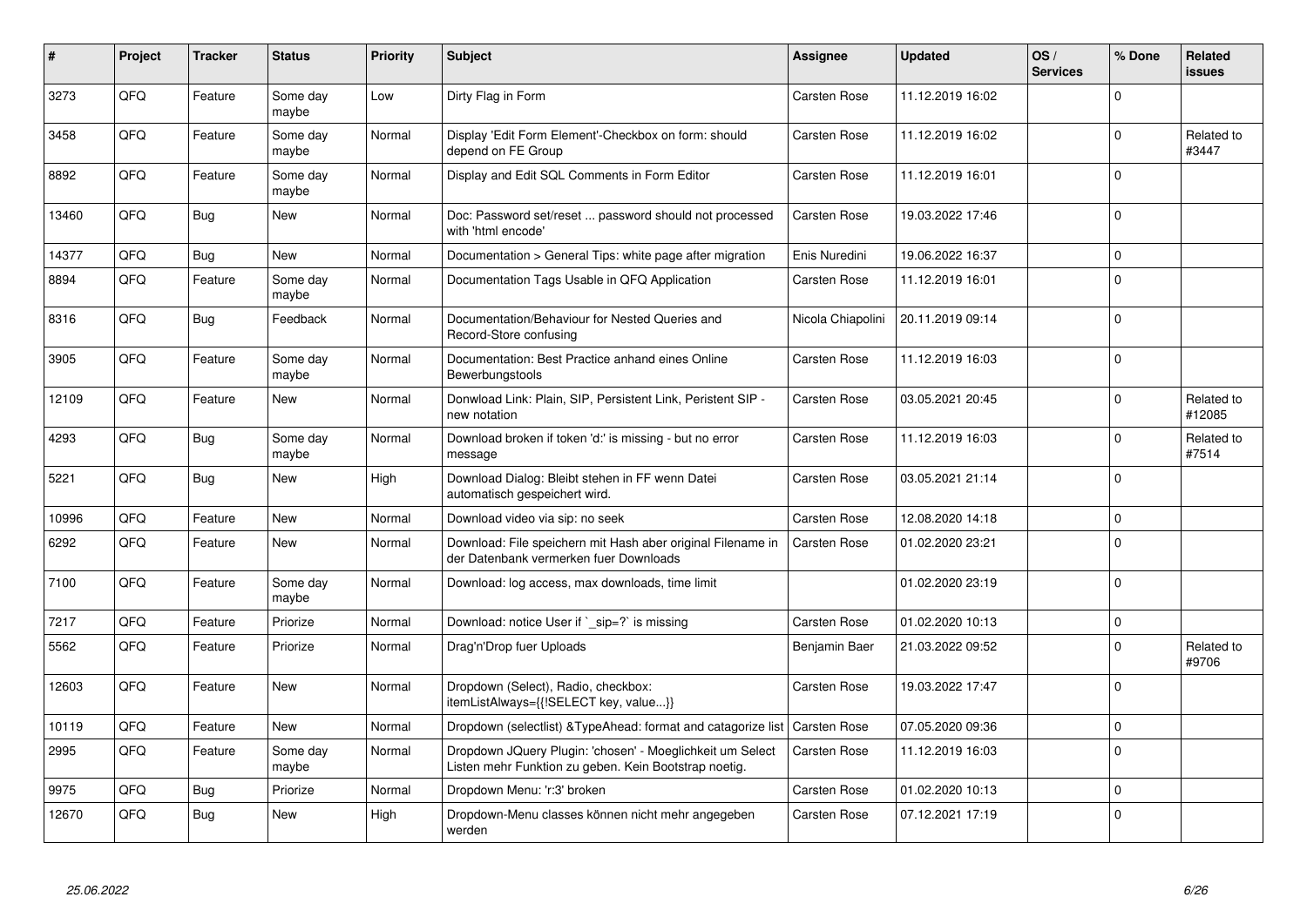| $\vert$ # | Project | <b>Tracker</b> | <b>Status</b>     | <b>Priority</b> | <b>Subject</b>                                                                          | Assignee            | <b>Updated</b>   | OS/<br><b>Services</b> | % Done       | Related<br><b>issues</b>  |
|-----------|---------|----------------|-------------------|-----------------|-----------------------------------------------------------------------------------------|---------------------|------------------|------------------------|--------------|---------------------------|
| 4869      | QFQ     | Feature        | Some day<br>maybe | Normal          | Dynamic Update (show, hide, readonly?, required?) for<br><b>Template Group Elements</b> | <b>Carsten Rose</b> | 01.02.2020 23:19 |                        | $\Omega$     | Related to<br>#4865       |
| 4583      | QFQ     | Bug            | Some day<br>maybe | Normal          | Dynamic Update bei TypeAhead Feldern                                                    | Carsten Rose        | 01.02.2020 23:19 |                        | $\mathbf 0$  |                           |
| 3216      | QFQ     | Feature        | Some day<br>maybe | Normal          | dynamic update für checkbox label2                                                      | <b>Carsten Rose</b> | 11.12.2019 16:03 |                        | $\Omega$     | Related to<br>#2081       |
| 11504     | QFQ     | Feature        | New               | Normal          | Dynamic Update: Button text update for 'Save',' Close' &<br>'Delete'                    | Carsten Rose        | 12.11.2020 23:44 |                        | $\Omega$     |                           |
| 3811      | QFQ     | <b>Bug</b>     | Some dav<br>maybe | Normal          | Dynamic Update: extraButtonInfo - Text aktualisieren                                    | Carsten Rose        | 11.12.2019 16:03 |                        | $\Omega$     | Related to<br>#11517      |
| 6224      | QFQ     | Feature        | Priorize          | Normal          | Dynamic update: fade in/out fields                                                      | Benjamin Baer       | 21.03.2022 09:50 |                        | $\Omega$     |                           |
| 8106      | QFQ     | <b>Bug</b>     | Some day<br>maybe | Normal          | Dynamic Update: Feld kann nicht auf empty zurückgesetzt<br>werden                       | Carsten Rose        | 11.12.2019 16:01 |                        | $\Omega$     |                           |
| 4082      | QFQ     | Feature        | New               | Normal          | Dynamic Update: modeSql - useful default                                                | Carsten Rose        | 01.02.2020 23:22 |                        | $\mathbf{0}$ |                           |
| 11195     | QFQ     | <b>Bug</b>     | New               | Low             | Dynamic Update: Note not updated if new text is empty<br>(v20.4)                        |                     | 25.09.2020 11:14 |                        | $\Omega$     |                           |
| 3682      | QFQ     | Bug            | Some day<br>maybe | Normal          | Dynamic update: Radio buttons                                                           | <b>Carsten Rose</b> | 11.12.2019 16:02 |                        | $\Omega$     |                           |
| 7002      | QFQ     | <b>Bug</b>     | <b>New</b>        | Normal          | Dynamic Update: row does not disappear / appear                                         | <b>Carsten Rose</b> | 01.02.2020 23:22 |                        | $\Omega$     |                           |
| 6083      | QFQ     | Feature        | Some day<br>maybe | Normal          | Dynamic Update: Value Check via SQL                                                     |                     | 11.12.2019 16:02 |                        | $\Omega$     |                           |
| 7109      | QFQ     | Feature        | New               | Normal          | Dynamic Updates: row/element hide                                                       | Carsten Rose        | 01.02.2020 23:22 |                        | $\Omega$     | Has<br>duplicate<br>#4081 |
| 11460     | QFQ     | Feature        | New               | Normal          | Easier creation of changelog: gitchangelog                                              | Carsten Rose        | 12.06.2021 10:20 |                        | $\Omega$     | Related to<br>#13467      |
| 5893      | QFQ     | Feature        | Some dav<br>maybe | Normal          | Edit on double-click                                                                    |                     | 01.02.2020 23:19 |                        | $\Omega$     | Related to<br>#5894       |
| 9783      | QFQ     | Bug            | <b>New</b>        | Normal          | Email with special characters                                                           | Carsten Rose        | 01.02.2020 23:22 |                        | $\mathbf 0$  |                           |
| 12989     | QFQ     | Bug            | <b>New</b>        | Normal          | empty string does not trigger dynamic update                                            | Enis Nuredini       | 28.05.2022 11:09 |                        | $\Omega$     |                           |
| 10759     | QFQ     | <b>Bug</b>     | <b>New</b>        | Normal          | emptyMeansNull - Feld falsch aktualisiert                                               |                     | 12.11.2020 23:45 |                        | $\Omega$     |                           |
| 3864      | QFQ     | Feature        | New               | Normal          | Encrypt / decrypt field                                                                 | <b>Carsten Rose</b> | 08.03.2021 18:08 |                        | $\mathbf 0$  |                           |
| 5579      | QFQ     | Feature        | Some day<br>maybe | Normal          | Enhance Doc / Presentation: variable type 'link column type'                            | Carsten Rose        | 01.02.2020 23:19 |                        | $\Omega$     |                           |
| 8585      | QFQ     | Feature        | Priorize          | Normal          | Enhance Error message for 'unknown form'                                                | Carsten Rose        | 01.02.2020 10:13 |                        | $\mathbf 0$  |                           |
| 6250      | QFQ     | Feature        | In Progress       | Normal          | Enhance layout: a) Subrecord, b) Subrecord-Title                                        | <b>Carsten Rose</b> | 01.02.2020 23:22 |                        | $\Omega$     | Related to<br>#5391       |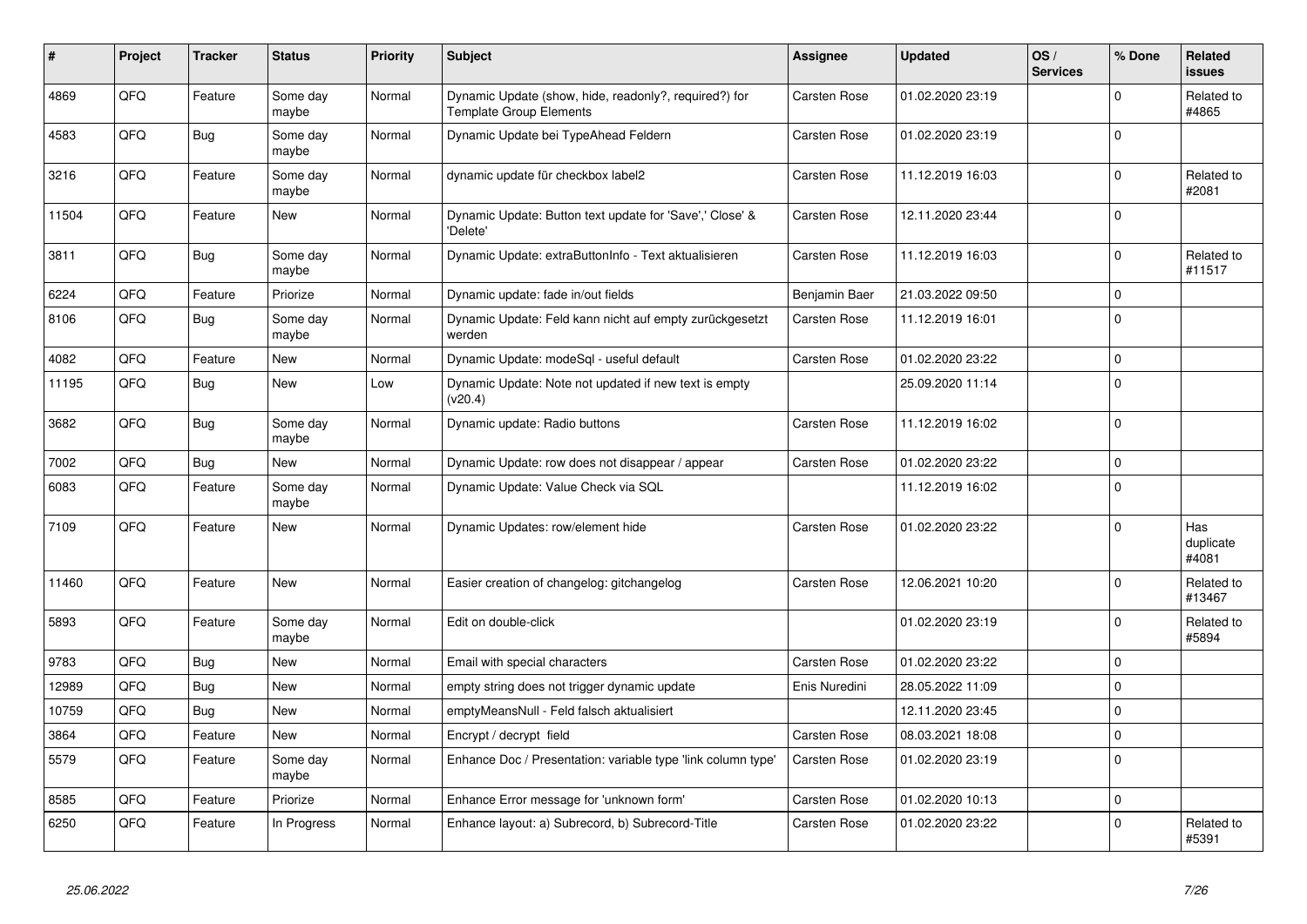| #     | Project | <b>Tracker</b> | <b>Status</b>     | <b>Priority</b> | <b>Subject</b>                                                                                                          | <b>Assignee</b>     | <b>Updated</b>   | OS/<br><b>Services</b> | % Done      | Related<br>issues                                |
|-------|---------|----------------|-------------------|-----------------|-------------------------------------------------------------------------------------------------------------------------|---------------------|------------------|------------------------|-------------|--------------------------------------------------|
| 13689 | QFQ     | <b>Bug</b>     | <b>New</b>        | Normal          | Enter auf Eingabefeld mit ungültigem Wert führt zu blurry<br>Seite                                                      | Enis Nuredini       | 28.05.2022 10:53 |                        | $\Omega$    | Related to<br>#14245, Has<br>duplicate<br>#11891 |
| 12066 | QFQ     | <b>Bug</b>     | <b>New</b>        | High            | enterAsSubmit: Forward wird nicht ausgeführt                                                                            | Enis Nuredini       | 29.05.2022 09:23 |                        | $\Omega$    |                                                  |
| 9013  | QFQ     | <b>Bug</b>     | <b>New</b>        | Normal          | Error in Twig template not handled                                                                                      | Carsten Rose        | 20.10.2021 13:43 |                        | $\Omega$    |                                                  |
| 6677  | QFQ     | Bug            | New               | Normal          | Error message FE Action Element: no/wrong FE reference<br>who cause the problem.                                        | Carsten Rose        | 01.02.2020 23:21 |                        | $\Omega$    |                                                  |
| 7547  | QFQ     | Bug            | <b>New</b>        | Normal          | Error Message in afterSave: wrong parameter column<br>reported                                                          | <b>Carsten Rose</b> | 01.02.2020 23:22 |                        | $\Omega$    |                                                  |
| 5132  | QFQ     | Feature        | Some day<br>maybe | Normal          | Error Message sendmail missing attachment: more details                                                                 | <b>Carsten Rose</b> | 01.02.2020 23:19 |                        | $\mathbf 0$ |                                                  |
| 6912  | QFQ     | <b>Bug</b>     | New               | Normal          | error Message Var 'deadline' already set in SIP - in Form<br>with FE.value={{deadline:R:::{{deadlinePeriod:Y}}}}        | Carsten Rose        | 01.02.2020 23:21 |                        | $\Omega$    |                                                  |
| 9127  | QFQ     | Bug            | <b>New</b>        | Normal          | Error Message: change 'roll over' color - text not readable                                                             | <b>Carsten Rose</b> | 01.02.2020 23:22 |                        | $\mathbf 0$ |                                                  |
| 9128  | QFQ     | Feature        | New               | Normal          | Error Message: not replaced variables- a) replace back to '{{'<br>b) underline                                          | <b>Carsten Rose</b> | 01.02.2020 23:22 |                        | $\Omega$    | Related to<br>#9129                              |
| 4330  | QFQ     | Feature        | Some day<br>maybe | Normal          | Error Message: report missing {{ / }} in sqlUpdate, sqlInsert,<br>sqlDelete, sqlAfter, sqlBefore in FE action elements. | Carsten Rose        | 01.02.2020 23:20 |                        | $\Omega$    |                                                  |
| 4328  | QFQ     | Bug            | Some day<br>maybe | Normal          | Error Message: Show FE name/number on problems in FE                                                                    | <b>Carsten Rose</b> | 01.02.2020 23:20 |                        | $\Omega$    |                                                  |
| 10874 | QFQ     | Feature        | New               | Normal          | Erstellen eines Foreign Keys in der Tabelle "FormElement"                                                               |                     | 13.07.2020 10:11 |                        | $\Omega$    |                                                  |
| 10324 | QFQ     | Bug            | New               | Normal          | Excel Export mit Template funktioniert nur, wenn Template<br>vor uid kommt                                              |                     | 30.03.2020 11:20 |                        | $\Omega$    | Related to<br>#10257                             |
| 10976 | QFQ     | Feature        | <b>New</b>        | Normal          | Excel Export Verbesserungen                                                                                             | <b>Carsten Rose</b> | 06.08.2020 10:56 |                        | $\Omega$    |                                                  |
| 12024 | QFQ     | Feature        | New               | Normal          | Excel Export: text columns by default decode<br>htmlspeciachar()                                                        | Carsten Rose        | 17.02.2021 23:55 |                        | $\Omega$    | Related to<br>#12022                             |
| 6594  | QFQ     | Feature        | <b>New</b>        | Normal          | Excel: on download, check if there is a valid sip                                                                       | Carsten Rose        | 01.02.2020 23:21 |                        | $\Omega$    |                                                  |
| 3900  | QFQ     | Feature        | Some day<br>maybe | Normal          | Extend documentation of 'Copy / Paste'                                                                                  | <b>Carsten Rose</b> | 11.12.2019 16:03 |                        | $\Omega$    | Related to<br>#3899                              |
| 11217 | QFQ     | Feature        | Some day<br>maybe | Normal          | <b>Extend Script Functionality</b>                                                                                      | Carsten Rose        | 16.09.2021 15:10 |                        | $\Omega$    |                                                  |
| 14185 | QFQ     | Feature        | <b>New</b>        | Normal          | External/Autocron.php - better suitable directory                                                                       | Support: System     | 28.05.2022 11:03 |                        | $\Omega$    |                                                  |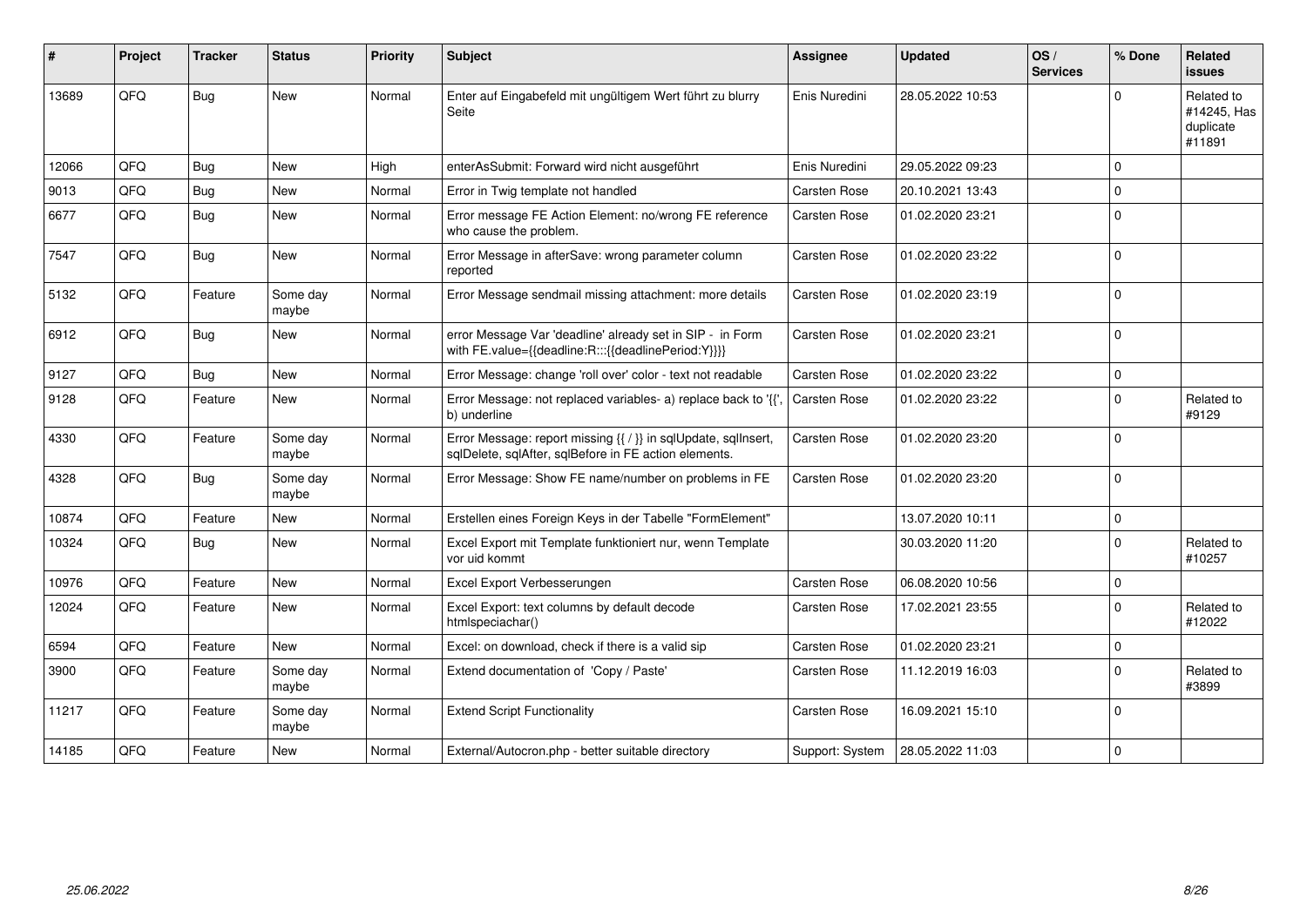| $\sharp$ | Project | <b>Tracker</b> | <b>Status</b>     | <b>Priority</b> | <b>Subject</b>                                                                            | Assignee            | <b>Updated</b>   | OS/<br><b>Services</b> | % Done              | Related<br>issues                                                                                                              |
|----------|---------|----------------|-------------------|-----------------|-------------------------------------------------------------------------------------------|---------------------|------------------|------------------------|---------------------|--------------------------------------------------------------------------------------------------------------------------------|
| 11517    | QFQ     | <b>Bug</b>     | In Progress       | Normal          | extraButtonInfo Broken for multiple FormElements                                          | <b>Carsten Rose</b> | 12.05.2022 13:12 |                        | $\Omega$            | Related to<br>#7890,<br>Related to<br>#3811, Has<br>duplicate<br>#10905, Has<br>duplicate<br>#10553, Has<br>duplicate<br>#6779 |
| 4528     | QFQ     | <b>Bug</b>     | Some day<br>maybe | Normal          | extraButtonLock mit SQLAhead Bug                                                          | <b>Carsten Rose</b> | 01.02.2020 23:19 |                        | $\Omega$            |                                                                                                                                |
| 8719     | QFQ     | Feature        | New               | Normal          | extraButtonLock: add support for 0/1                                                      | Carsten Rose        | 01.02.2020 23:22 |                        | $\mathbf 0$         |                                                                                                                                |
| 6972     | QFQ     | Feature        | Some dav<br>maybe | Normal          | Fabric Clipboard / cross browser tab                                                      | Benjamin Baer       | 01.02.2020 23:21 |                        | $\mathbf 0$         |                                                                                                                                |
| 5024     | QFQ     | Feature        | Some day<br>maybe | Normal          | Fabric: Generate PDF with edits                                                           | Benjamin Baer       | 01.02.2020 23:20 |                        | $\mathbf 0$         | Related to<br>#10704                                                                                                           |
| 6801     | QFQ     | Feature        | Priorize          | Normal          | Fabric: Maximize / Fulllscreen                                                            | Benjamin Baer       | 21.03.2022 09:56 |                        | $\mathbf 0$         |                                                                                                                                |
| 9862     | QFQ     | Bug            | Priorize          | Normal          | Failed writing to sql mail qfq.log should throw an exception                              | Carsten Rose        | 01.02.2020 10:13 |                        | $\mathbf 0$         |                                                                                                                                |
| 8584     | QFQ     | Feature        | Priorize          | Normal          | FE 'Action' - never assign to Container (except Template<br>Group)                        | Carsten Rose        | 01.02.2020 10:13 |                        | $\Omega$            |                                                                                                                                |
| 9352     | QFQ     | Feature        | <b>New</b>        | Normal          | FE 'Native' fire slaveld, sqlAfter, sqlIns                                                | Carsten Rose        | 01.02.2020 23:22 |                        | $\pmb{0}$           |                                                                                                                                |
| 7812     | QFQ     | Feature        | New               | Normal          | FE 'Subrecord' - new option 'subrecordShowFilter',<br>'subrecordPaging'                   | <b>Carsten Rose</b> | 01.02.2020 23:22 |                        | $\Omega$            |                                                                                                                                |
| 9531     | QFQ     | Bug            | New               | High            | FE File: Dynamic Update / modeSgl / required detected even<br>it not set                  | <b>Carsten Rose</b> | 11.06.2021 20:32 |                        | $\mathbf 0$         | Related to<br>#12398                                                                                                           |
| 3750     | QFQ     | Bug            | Some day<br>maybe | Normal          | FE in a row: if one violates check, all are red                                           | Carsten Rose        | 11.12.2019 16:03 |                        | $\mathbf 0$         |                                                                                                                                |
| 3415     | QFQ     | Feature        | Some day<br>maybe | Normal          | FE Login Box Templatefile                                                                 | Benjamin Baer       | 11.12.2019 16:02 |                        | $\Omega$            |                                                                                                                                |
| 12040    | QFQ     | <b>Bug</b>     | <b>New</b>        | Normal          | FE Mode 'hidden' für zwei FEs auf einer Zeile                                             | <b>Carsten Rose</b> | 18.02.2021 10:13 |                        | $\mathbf 0$         |                                                                                                                                |
| 3547     | QFQ     | <b>Bug</b>     | New               | Normal          | FE of type 'note' causes writing of empty fields.                                         | Carsten Rose        | 01.02.2020 23:21 |                        | $\mathsf{O}\xspace$ |                                                                                                                                |
| 4536     | QFQ     | Feature        | Some day<br>maybe | Normal          | FE upload: problem with delete if mutliple uploads an<br>FE.name="                        |                     | 01.02.2020 23:20 |                        | $\Omega$            |                                                                                                                                |
| 7656     | QFQ     | Bug            | Priorize          | Normal          | FE with required, 'pattern' and 'extraButtonLock': always<br>complain about missing value | <b>Carsten Rose</b> | 01.02.2020 10:13 |                        | $\mathbf 0$         |                                                                                                                                |
| 8277     | QFQ     | Feature        | Priorize          | Normal          | fe.parameter.default=                                                                     | Carsten Rose        | 01.02.2020 23:17 |                        | $\mathbf 0$         | Related to<br>#8113                                                                                                            |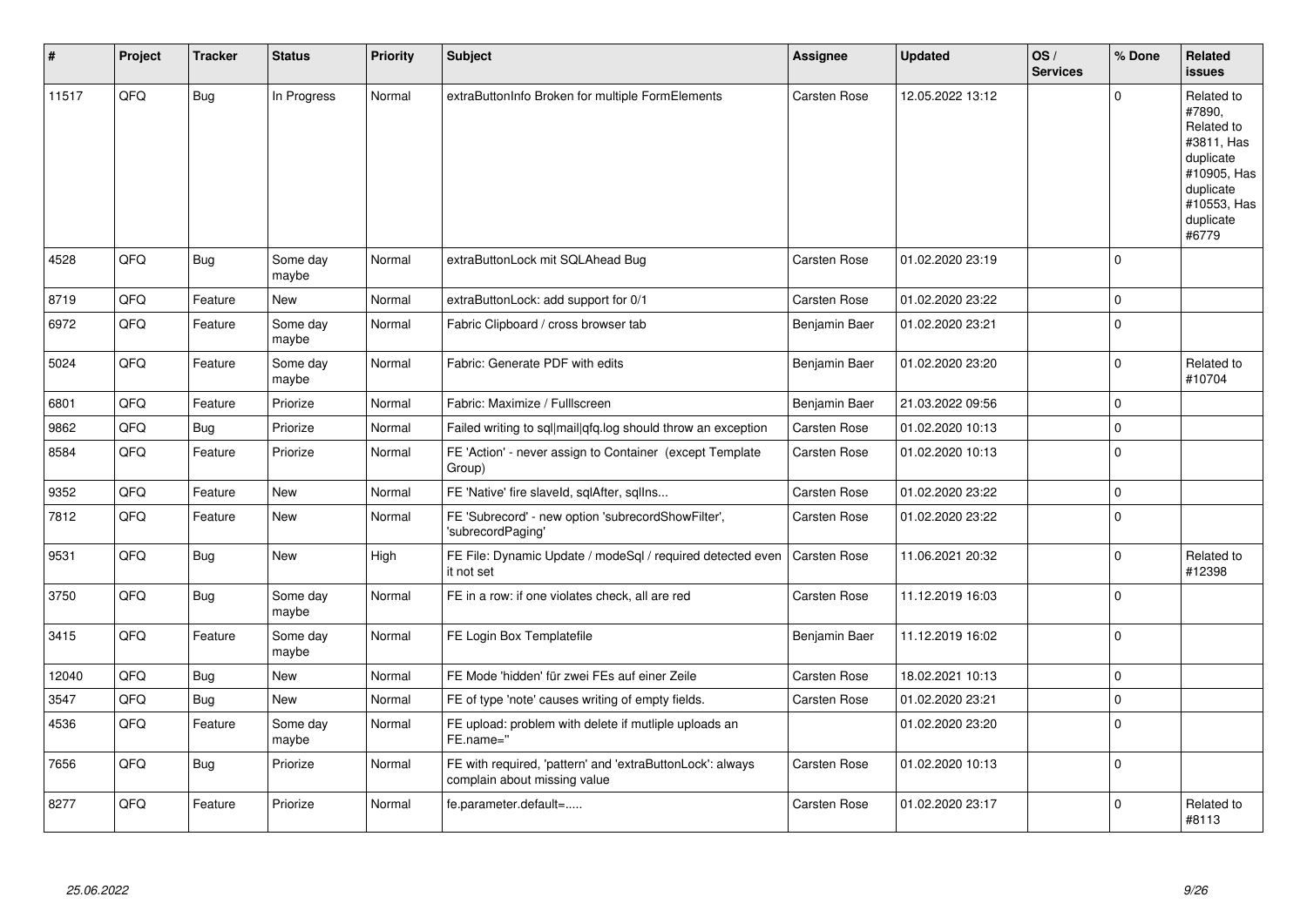| ∦     | Project | <b>Tracker</b> | <b>Status</b>     | <b>Priority</b> | <b>Subject</b>                                                                                                       | <b>Assignee</b>     | <b>Updated</b>   | OS/<br><b>Services</b> | % Done      | Related<br><b>issues</b>                                              |
|-------|---------|----------------|-------------------|-----------------|----------------------------------------------------------------------------------------------------------------------|---------------------|------------------|------------------------|-------------|-----------------------------------------------------------------------|
| 10013 | QFQ     | Feature        | Some day<br>maybe | Normal          | FE.typ=editor: CodeMirror                                                                                            | <b>Carsten Rose</b> | 08.06.2022 10:37 |                        | $\Omega$    | Related to<br>#12611,<br>Related to<br>#12490,<br>Related to<br>#7732 |
| 5021  | QFQ     | Bug            | Some day<br>maybe | Normal          | FE.typ=extra - during save displays error 'datum2' already<br>filled in STORE SIP - the value is stored nevertheless | Carsten Rose        | 01.02.2020 23:19 |                        | $\Omega$    | Related to<br>#3875                                                   |
| 5559  | QFQ     | Bug            | <b>New</b>        | Normal          | FE.type = Upload: 'accept' might contain variables                                                                   | Carsten Rose        | 11.05.2020 21:23 |                        | $\Omega$    |                                                                       |
| 8049  | QFQ     | Bug            | <b>New</b>        | Normal          | FE.type=note, column 'value': text moves some pixel to top<br>after save                                             | <b>Carsten Rose</b> | 01.02.2020 23:22 |                        | $\Omega$    |                                                                       |
| 9317  | QFQ     | Bug            | <b>New</b>        | Normal          | FE.type=note: with dynamic show/hidden an empty label<br>causes trouble                                              | Carsten Rose        | 01.02.2020 23:22 |                        | $\Omega$    |                                                                       |
| 5877  | QFQ     | <b>Bug</b>     | Some day<br>maybe | Normal          | FE.type=note:bsColumn strange behaviour                                                                              |                     | 01.02.2020 23:19 |                        | $\Omega$    |                                                                       |
| 7899  | QFQ     | Bug            | New               | High            | Fe.type=password / retype / required: always complain about<br>missing value                                         | <b>Carsten Rose</b> | 03.05.2021 21:14 |                        | $\Omega$    |                                                                       |
| 10082 | QFQ     | Bug            | <b>New</b>        | Normal          | FE.type=SELECT - 'sanatize' Class                                                                                    | Carsten Rose        | 07.05.2020 09:36 |                        | $\Omega$    | Related to<br>#10081                                                  |
| 12162 | QFQ     | Feature        | New               | Normal          | FE.type=sendmail: personalized mailing (several mails) via<br>template                                               | <b>Carsten Rose</b> | 03.05.2021 20:45 |                        | $\mathbf 0$ |                                                                       |
| 9347  | QFQ     | Bug            | <b>New</b>        | High            | FE.type=upload with dynamic show/hidden: required not<br>detected                                                    | Carsten Rose        | 12.06.2021 10:40 |                        | $\Omega$    | Related to<br>#5305.<br>Related to<br>#12398                          |
| 8037  | QFQ     | Bug            | Priorize          | Normal          | FE.type=upload (advanced mode): {{slaveld:V}} missing<br>during dynamic update                                       | <b>Carsten Rose</b> | 01.02.2020 10:13 |                        | $\Omega$    |                                                                       |
| 9534  | QFQ     | <b>Bug</b>     | Priorize          | Urgent          | FE.type=upload: 'Unknown Mode: ID"                                                                                   | Carsten Rose        | 03.05.2021 21:14 |                        | $\mathbf 0$ | Related to<br>#9532                                                   |
| 9533  | QFQ     | Bug            | New               | Normal          | FE.type=upload: Check in 'beforeSave' if upload is given                                                             | Carsten Rose        | 01.02.2020 23:22 |                        | $\Omega$    | Related to<br>#11523                                                  |
| 4444  | QFQ     | Feature        | Some day<br>maybe | Normal          | FE.type=upload: detect mime type                                                                                     |                     | 11.12.2019 16:02 |                        | $\Omega$    | Related to<br>#4303                                                   |
| 7512  | QFQ     | Bug            | <b>New</b>        | Normal          | FE: inputType=number >> 'pattern' is not respected                                                                   | Carsten Rose        | 01.02.2020 23:22 |                        | $\Omega$    |                                                                       |
| 7920  | QFQ     | Feature        | <b>New</b>        | Normal          | FE: Syntax Highlight, Zeinlenumbruch                                                                                 | Carsten Rose        | 01.02.2020 10:03 |                        | $\Omega$    |                                                                       |
| 10937 | QFQ     | Bug            | <b>New</b>        | Normal          | Fehler mit abhängigen Select- Feldern beim Positionieren                                                             | Carsten Rose        | 12.11.2020 23:45 |                        | $\Omega$    |                                                                       |
| 4872  | QFQ     | Feature        | Some day<br>maybe | Normal          | Fields of Typo3 page available in STORE_TYPO3                                                                        | Carsten Rose        | 01.02.2020 23:19 |                        | $\Omega$    |                                                                       |
| 4413  | QFQ     | Feature        | <b>New</b>        | Normal          | fieldset: show/hidden, modeSql, dynamicUpdate                                                                        | <b>Carsten Rose</b> | 09.02.2022 15:19 |                        | $\mathbf 0$ |                                                                       |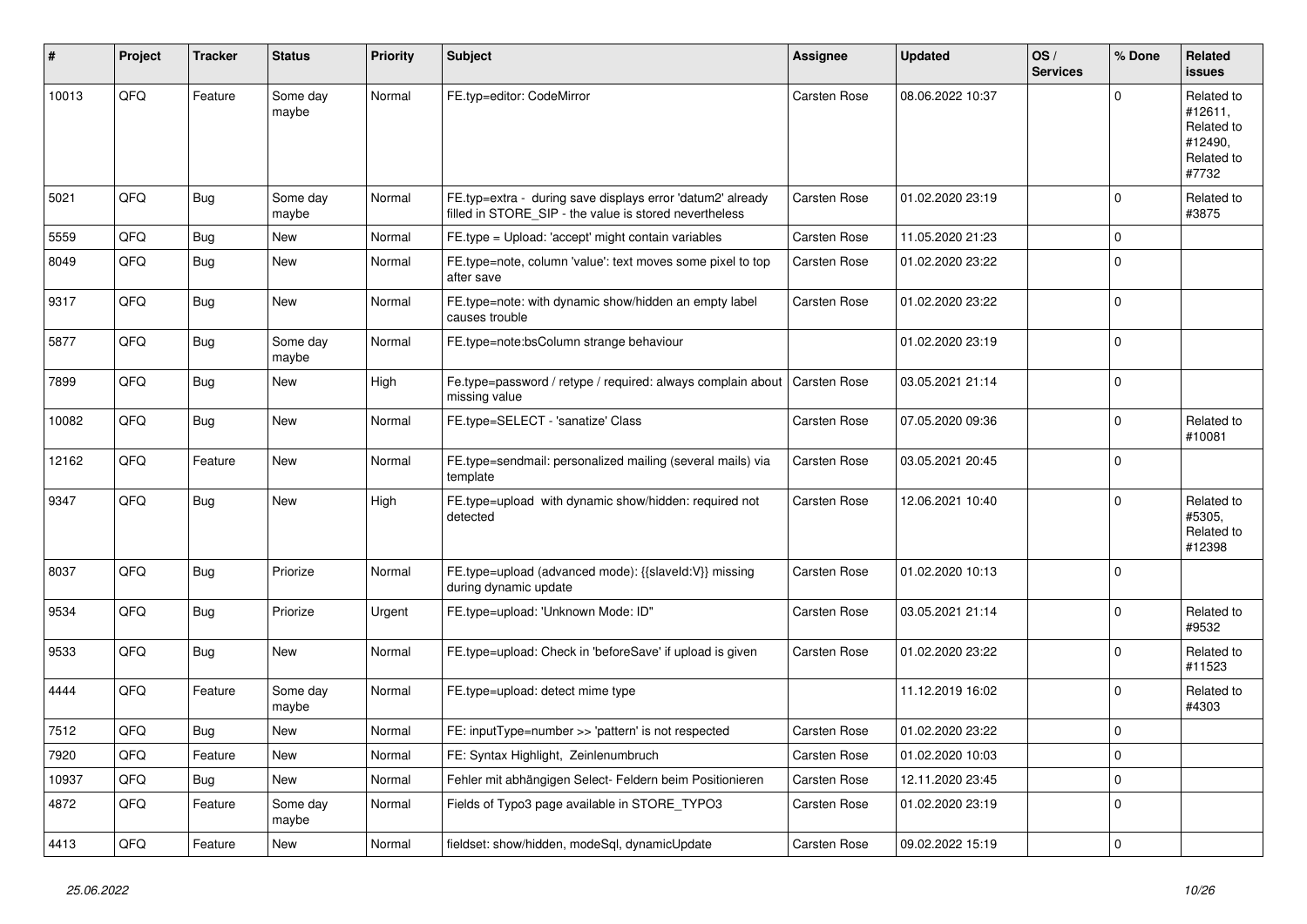| $\vert$ # | Project | <b>Tracker</b> | <b>Status</b>     | <b>Priority</b> | <b>Subject</b>                                                                                                                                           | Assignee            | <b>Updated</b>   | OS/<br><b>Services</b> | % Done      | Related<br><b>issues</b>                                                    |
|-----------|---------|----------------|-------------------|-----------------|----------------------------------------------------------------------------------------------------------------------------------------------------------|---------------------|------------------|------------------------|-------------|-----------------------------------------------------------------------------|
| 10003     | QFQ     | Feature        | Priorize          | Normal          | fieldset: stronger visualize group                                                                                                                       | Benjamin Baer       | 12.02.2020 08:13 |                        | $\Omega$    |                                                                             |
| 6462      | QFQ     | <b>Bug</b>     | <b>New</b>        | Normal          | File Upload: Nutzlose Fehlermeldung wenn Datei zu gross                                                                                                  | Carsten Rose        | 01.02.2020 23:21 |                        | $\Omega$    | Related to<br>#6139                                                         |
| 5923      | QFQ     | Feature        | Some day<br>maybe | Normal          | fillStoreSystemBySqlLate                                                                                                                                 |                     | 01.02.2020 23:19 |                        | $\Omega$    |                                                                             |
| 13716     | QFQ     | Bug            | New               | High            | Firefox ask to store username/password                                                                                                                   | Enis Nuredini       | 30.05.2022 09:31 |                        | $\Omega$    | Related to<br>#13827                                                        |
| 3880      | QFQ     | Feature        | Some day<br>maybe | Normal          | Form 'Form': anlegen einer Tabelle                                                                                                                       |                     | 14.01.2021 10:12 |                        | $\Omega$    |                                                                             |
| 3879      | QFQ     | Feature        | Some day<br>maybe | Normal          | Form 'FormElement': Beim Feld 'name' rechts in der Notiz<br>einen Link einblenden - a) aktuelle Definition anzeigen, b)<br>Spalte in der Tabelle anlegen |                     | 11.12.2019 16:03 |                        | $\Omega$    |                                                                             |
| 3878      | QFQ     | Feature        | Some day<br>maybe | Normal          | Form 'FormElement': Spalte 'name' typeAhead mit<br>Spaltennamen der Primarytable.                                                                        |                     | 11.12.2019 16:03 |                        | $\Omega$    |                                                                             |
| 8336      | QFQ     | Feature        | New               | Normal          | Form > modified > Close New: a) Optional disable popup, b)<br>custom text, c) mode on save: close stay                                                   | Carsten Rose        | 01.02.2020 23:22 |                        | $\Omega$    | Related to<br>#8335                                                         |
| 10763     | QFQ     | Feature        | <b>New</b>        | Normal          | form accessed and submitted despite logout?                                                                                                              |                     | 16.06.2020 11:43 |                        | $\mathbf 0$ |                                                                             |
| 11716     | QFQ     | Feature        | New               | Normal          | Form an beliebiger Stelle im Report anzeigen                                                                                                             |                     | 09.12.2020 09:47 |                        | $\Omega$    |                                                                             |
| 12262     | QFQ     | Feature        | ToDo              | Normal          | Form buttons on top: more customable                                                                                                                     | Enis Nuredini       | 17.06.2022 10:44 |                        | $\Omega$    | Related to<br>#13945, Has<br>duplicate<br>#4046, Has<br>duplicate<br>#10080 |
| 9602      | QFQ     | Feature        | <b>New</b>        | Normal          | Form definition as JSON                                                                                                                                  | <b>Carsten Rose</b> | 01.02.2020 23:21 |                        | $\Omega$    | Related to<br>#9600                                                         |
| 4756      | QFQ     | <b>Bug</b>     | <b>New</b>        | Normal          | Form dirty even nothing changes                                                                                                                          | Carsten Rose        | 11.12.2019 16:16 |                        | $\Omega$    |                                                                             |
| 11322     | QFQ     | Feature        | Some day<br>maybe | Normal          | Form Element JSON - (multiline parameter field)                                                                                                          | Carsten Rose        | 16.09.2021 15:10 |                        | $\Omega$    |                                                                             |
| 12315     | QFQ     | Feature        | Some day<br>maybe | Normal          | Form History (Diffs) / Backups                                                                                                                           | Carsten Rose        | 16.09.2021 15:10 |                        | $\Omega$    |                                                                             |
| 14322     | QFQ     | <b>Bug</b>     | New               | Normal          | Form Load: by default no scroll (save & close should be<br>visible)                                                                                      | Enis Nuredini       | 15.06.2022 14:12 |                        | $\Omega$    | Related to<br>#14321.<br>Related to<br>#6232                                |
| 5557      | QFQ     | <b>Bug</b>     | Some day<br>maybe | Normal          | Form load: STORE RECORD filled, but should be empty                                                                                                      | Carsten Rose        | 01.02.2020 23:19 |                        | $\Omega$    |                                                                             |
| 14245     | QFQ     | <b>Bug</b>     | <b>New</b>        | Normal          | Form Save Btn bleibt disabled wenn Datumsfeld über<br>Datepicker geändert                                                                                | Enis Nuredini       | 27.05.2022 13:45 |                        | $\Omega$    | Related to<br>#13689                                                        |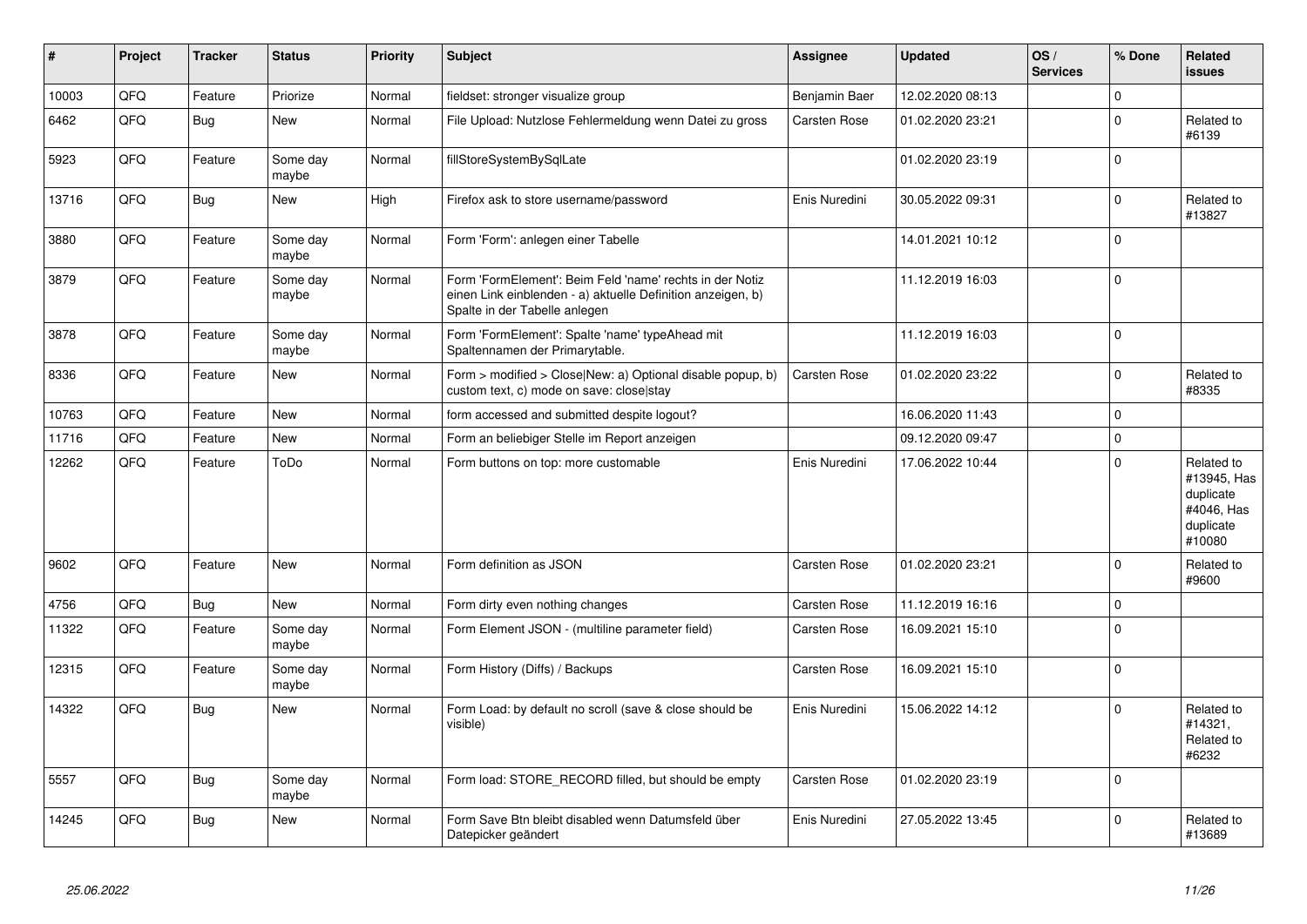| #     | Project | <b>Tracker</b> | <b>Status</b>     | <b>Priority</b> | <b>Subject</b>                                                                                                                                      | <b>Assignee</b>     | <b>Updated</b>   | OS/<br><b>Services</b> | % Done      | Related<br><b>issues</b>  |
|-------|---------|----------------|-------------------|-----------------|-----------------------------------------------------------------------------------------------------------------------------------------------------|---------------------|------------------|------------------------|-------------|---------------------------|
| 5983  | QFQ     | Feature        | Some day<br>maybe | Normal          | Form Submit (save & update): normalize date/-time FE                                                                                                | Carsten Rose        | 01.02.2020 23:19 |                        | $\Omega$    |                           |
| 12581 | QFQ     | Bug            | New               | Normal          | Form.forward=close: Record 'new' in new browser tab > save<br>(& close) >> Form is not reloaded with new created record id<br>and stays in mode=new | <b>Carsten Rose</b> | 19.03.2022 17:48 |                        | $\Omega$    |                           |
| 9668  | QFQ     | Feature        | Priorize          | Normal          | Form.mode: rename 'hidden' to 'hide'                                                                                                                | Carsten Rose        | 05.05.2021 22:14 |                        | $\Omega$    | Related to<br>#6437       |
| 9773  | QFQ     | <b>Bug</b>     | <b>New</b>        | Normal          | form.parameter.formModeGlobal=requiredOff                                                                                                           | <b>Carsten Rose</b> | 01.02.2020 15:56 |                        | 0           |                           |
| 3708  | QFQ     | Feature        | Some day<br>maybe | Normal          | Form: input - 'specialchars', 'none'  gewisse tags erlauben,<br>andere verbieten                                                                    | <b>Carsten Rose</b> | 11.12.2019 16:02 |                        | $\Omega$    | Related to<br>#14320      |
| 6289  | QFQ     | Feature        | <b>New</b>        | Normal          | Form: Log                                                                                                                                           | Carsten Rose        | 01.02.2020 23:21 |                        | $\Omega$    |                           |
| 4443  | QFQ     | Feature        | Some day<br>maybe | Normal          | Form: multiple secondary tables                                                                                                                     |                     | 01.02.2020 23:20 |                        | $\mathbf 0$ |                           |
| 12156 | QFQ     | Feature        | New               | Normal          | Form: Optional disable 'leave page'                                                                                                                 |                     | 03.05.2021 20:45 |                        | $\mathbf 0$ |                           |
| 12468 | QFQ     | Bug            | New               | Urgent          | Form: update Form.title after save                                                                                                                  | Carsten Rose        | 03.05.2021 21:12 |                        | $\Omega$    |                           |
| 7278  | QFQ     | Feature        | Some day<br>maybe | Normal          | Form: Wert vordefinieren der immer gesetzt wird                                                                                                     |                     | 02.05.2021 09:27 |                        | $\Omega$    |                           |
| 6998  | QFQ     | Feature        | Priorize          | Normal          | Form: with debug=on show column information as tooltip of<br>column label                                                                           | Carsten Rose        | 01.02.2020 10:13 |                        | $\Omega$    |                           |
| 3877  | QFQ     | Feature        | Some day<br>maybe | Normal          | FormEditor: die Felder die aktuell nicht gebraucht werden nur<br>auf readonly/disabled setzen (nicht ausblenden > das irritiert.                    | <b>Carsten Rose</b> | 11.12.2019 16:03 |                        | $\mathbf 0$ |                           |
| 9537  | QFQ     | Feature        | New               | Normal          | FormEditor: Edit fieldset in FrontEnd                                                                                                               | Carsten Rose        | 01.02.2020 23:22 |                        | $\mathbf 0$ |                           |
| 3350  | QFQ     | Feature        | Some day<br>maybe | Normal          | FormEditor: Hilfetext hinter 'checktype'                                                                                                            | Carsten Rose        | 11.12.2019 16:02 |                        | $\Omega$    |                           |
| 8083  | QFQ     | Bug            | New               | High            | FormEditor: primary table list does not respect<br>'indexDb={{indexData:Y}}'                                                                        | Carsten Rose        | 03.05.2021 21:14 |                        | $\Omega$    | Has<br>duplicate<br>#6678 |
| 14290 | QFQ     | Feature        | Priorize          | Normal          | FormEditor: Show Table Definition                                                                                                                   | Carsten Rose        | 19.06.2022 16:37 |                        | $\mathbf 0$ |                           |
| 7290  | QFQ     | Feature        | Priorize          | Normal          | FormEditor: title as textarea if LEN(title)>60                                                                                                      | Carsten Rose        | 01.02.2020 10:13 |                        | $\Omega$    | Blocked by<br>#7682       |
| 14395 | QFQ     | Support        | New               | Normal          | FormEditor: Virtual table columns                                                                                                                   | Enis Nuredini       | 21.06.2022 16:09 |                        | $\mathbf 0$ |                           |
| 4008  | QFG     | Bug            | Some day<br>maybe | Normal          | FormElemen.type=sendmail: wrong 'TO' if 'real<br>name <rea@mail.to>' is used</rea@mail.to>                                                          | <b>Carsten Rose</b> | 11.12.2019 16:03 |                        | ١o          |                           |
| 8034  | QFQ     | Feature        | Priorize          | Normal          | FormElement 'data': 22.22.2222 should not be accepted                                                                                               | Carsten Rose        | 01.02.2020 10:13 |                        | $\mathbf 0$ |                           |
| 7890  | QFQ     | <b>Bug</b>     | New               | Normal          | FormElement 'required': extraButtonInfo not aligned                                                                                                 | Carsten Rose        | 11.06.2021 21:17 |                        | $\mathbf 0$ | Related to<br>#11517      |
| 10322 | QFO     | <b>Bug</b>     | New               | Normal          | FormElement / Radio: missing column 'enum' >> FE not<br>reported                                                                                    | Carsten Rose        | 07.05.2020 09:37 |                        | $\mathbf 0$ |                           |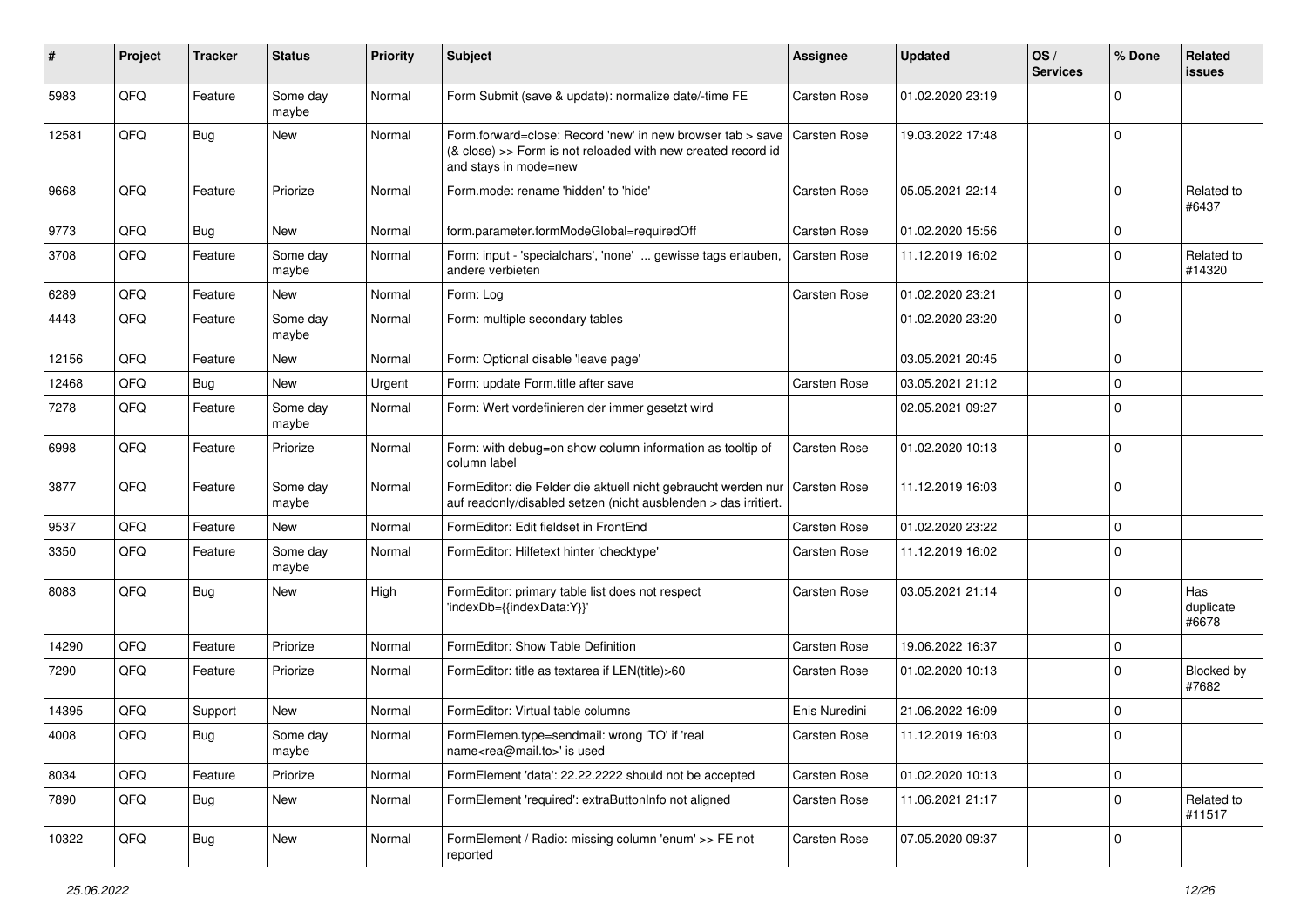| #     | <b>Project</b> | <b>Tracker</b> | <b>Status</b>     | <b>Priority</b> | <b>Subject</b>                                                              | <b>Assignee</b>     | <b>Updated</b>   | OS/<br><b>Services</b> | % Done       | Related<br>issues                            |
|-------|----------------|----------------|-------------------|-----------------|-----------------------------------------------------------------------------|---------------------|------------------|------------------------|--------------|----------------------------------------------|
| 9548  | QFQ            | Feature        | Feedback          | High            | FormElement: Pattern mismatch - optional report only on<br>focus lost       | Benjamin Baer       | 03.05.2021 21:14 |                        | $\Omega$     |                                              |
| 6602  | QFQ            | Feature        | <b>New</b>        | Normal          | Formlet: in Report auf Mausklick ein mini-form oeffnen                      | <b>Carsten Rose</b> | 11.12.2019 16:16 |                        | $\mathbf 0$  |                                              |
| 8891  | QFQ            | Bug            | New               | High            | formSubmitLog: do not log passwords                                         | Enis Nuredini       | 25.03.2022 09:06 |                        | $\mathbf 0$  |                                              |
| 3570  | QFQ            | Bug            | Some day<br>maybe | High            | Formular mit prmitnew permitEdit=Always wird nicht<br>aufgerufen (ist leer) | Carsten Rose        | 03.05.2021 21:14 |                        | $\mathbf 0$  |                                              |
| 9898  | QFQ            | <b>Bug</b>     | Feedback          | Normal          | Formular trotz Timeout gespeichert                                          | Benjamin Baer       | 01.02.2020 15:56 |                        | $\Omega$     |                                              |
| 6515  | QFQ            | Feature        | Some day<br>maybe | Normal          | Formular: Felder dynamisch ein/ausblenden                                   |                     | 11.12.2019 16:02 |                        | $\Omega$     |                                              |
| 9900  | QFQ            | Feature        | Priorize          | Normal          | Generic API Call: tt-content record >> JSON                                 | Carsten Rose        | 01.02.2020 10:13 |                        | $\mathbf 0$  |                                              |
| 10095 | QFQ            | Feature        | Some day<br>maybe | Normal          | Generic Gitlab Integration into QFQ                                         | <b>Carsten Rose</b> | 16.09.2021 15:10 |                        | $\Omega$     |                                              |
| 14283 | QFQ            | Bug            | Priorize          | Normal          | HEIC / HEIF convert doesn't trigger                                         | Carsten Rose        | 19.06.2022 16:37 |                        | $\mathbf{0}$ |                                              |
| 9126  | QFQ            | Bug            | Some dav<br>maybe | Normal          | hidden Form elements are present in page source                             |                     | 02.01.2021 18:41 |                        | $\mathbf 0$  |                                              |
| 11702 | QFQ            | Feature        | <b>New</b>        | Normal          | HTML Special Char makes no sense for 'allbut' if '&' is<br>forbidden        | <b>Carsten Rose</b> | 07.12.2021 16:35 |                        | $\Omega$     | Related to<br>#5112.<br>Related to<br>#14320 |
| 11347 | QFQ            | <b>Bug</b>     | Feedback          | Normal          | If Bedingungen funktionieren nicht korrekt                                  | Christoph Fuchs     | 21.03.2021 20:37 |                        | $\Omega$     |                                              |
| 12480 | QFQ            | Feature        | New               | Normal          | If QFQ upgrade is running, block further request                            | Carsten Rose        | 03.05.2021 20:45 |                        | $\mathbf{0}$ |                                              |
| 8217  | QFQ            | Feature        | New               | Normal          | if-elseif-else construct                                                    | <b>Carsten Rose</b> | 16.03.2021 18:41 |                        | $\Omega$     | Related to<br>#10716                         |
| 7660  | QFQ            | Feature        | <b>New</b>        | Normal          | IMAP: import mails to DB, move / delete mails                               | <b>Carsten Rose</b> | 01.02.2020 09:52 |                        | $\mathbf{0}$ |                                              |
| 12513 | QFQ            | <b>Bug</b>     | <b>New</b>        | High            | Implement server side check of maxlength                                    | <b>Carsten Rose</b> | 07.12.2021 17:19 |                        | $\Omega$     |                                              |
| 7453  | QFQ            | Feature        | Some day<br>maybe | Normal          | import / export forms QFQ                                                   | <b>Carsten Rose</b> | 16.09.2021 15:10 |                        | $\mathbf 0$  |                                              |
| 14091 | QFQ            | <b>Bug</b>     | <b>New</b>        | Normal          | inconsistent template path for twig                                         | <b>Carsten Rose</b> | 19.04.2022 18:36 |                        | $\mathbf{0}$ |                                              |
| 4659  | QFQ            | Bug            | Some day<br>maybe | Normal          | infoButtonExtra                                                             | Carsten Rose        | 01.02.2020 23:20 |                        | $\Omega$     |                                              |
| 2950  | QFQ            | Feature        | Some day<br>maybe | Normal          | Inhalt QFQ Records als File                                                 |                     | 11.12.2019 16:03 |                        | $\mathbf 0$  |                                              |
| 14305 | QFQ            | <b>Bug</b>     | <b>New</b>        | Normal          | Inline Report editing does not create history entries                       | <b>Carsten Rose</b> | 10.06.2022 11:55 |                        | $\mathbf 0$  |                                              |
| 11036 | QFQ            | Feature        | Some day<br>maybe | Normal          | inline report editor permissions                                            | Carsten Rose        | 16.09.2021 15:09 |                        | $\mathbf 0$  | Related to<br>#11323                         |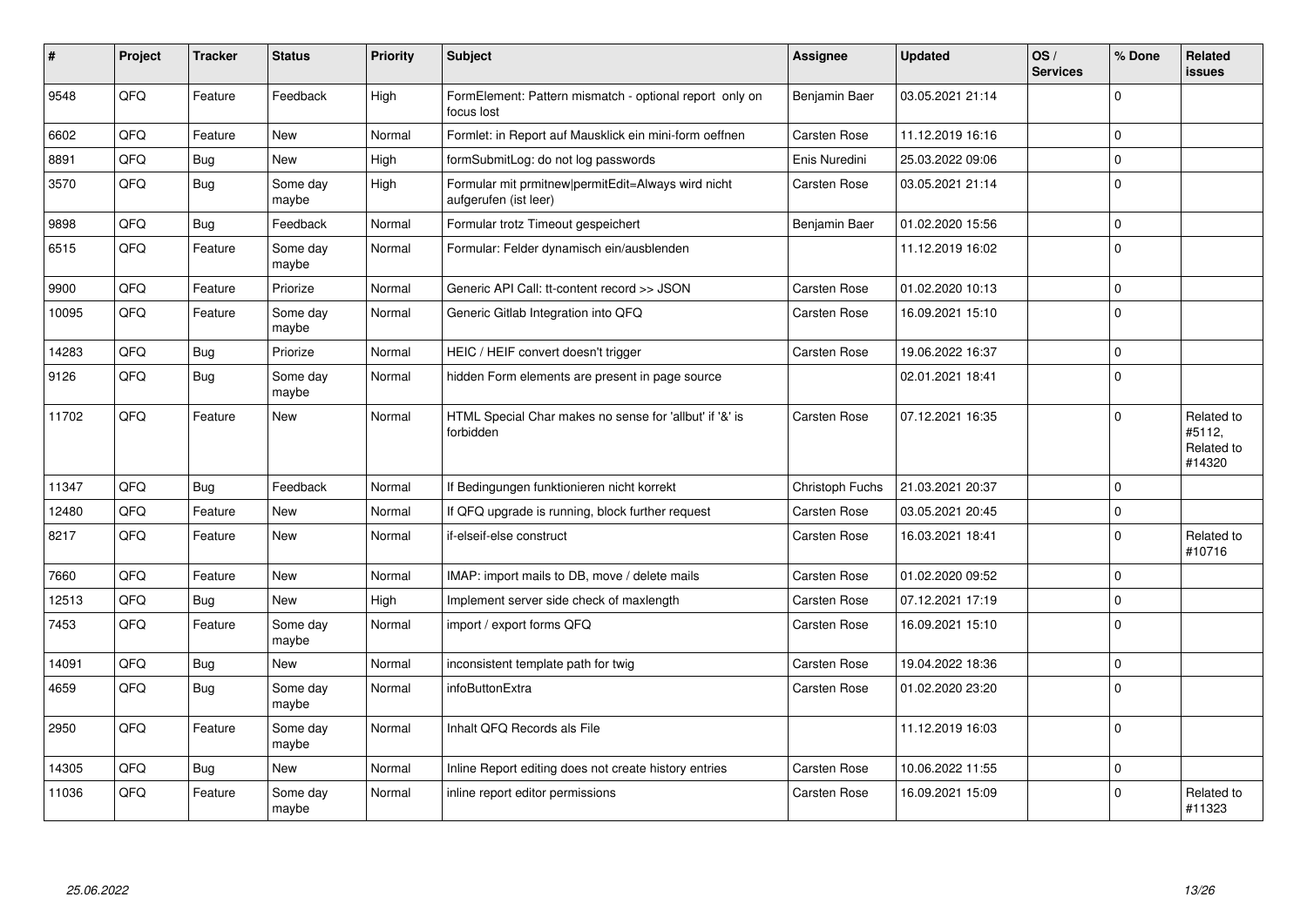| #     | Project | <b>Tracker</b> | <b>Status</b>     | <b>Priority</b> | <b>Subject</b>                                                                                           | <b>Assignee</b>     | <b>Updated</b>   | OS/<br><b>Services</b> | % Done      | Related<br><b>issues</b>                                                |
|-------|---------|----------------|-------------------|-----------------|----------------------------------------------------------------------------------------------------------|---------------------|------------------|------------------------|-------------|-------------------------------------------------------------------------|
| 9834  | QFQ     | <b>Bug</b>     | Priorize          | Normal          | Input elements with tag 'disabled' are missing on<br>form-submit: server option 'processReadOnly' broken | Carsten Rose        | 07.12.2021 16:43 |                        | $\Omega$    | Related to<br>#9691,<br>Related to<br>#5305, Has<br>duplicate<br>#12331 |
| 7965  | QFQ     | Feature        | Priorize          | Normal          | Input type 'text' with visual format - currency                                                          | Benjamin Baer       | 03.01.2022 07:45 |                        | $\Omega$    |                                                                         |
| 12630 | QFQ     | Feature        | In Progress       | Normal          | Input: date[time]: min / max values                                                                      | Enis Nuredini       | 20.06.2022 18:31 |                        | $\Omega$    | Related to<br>#10096,<br>Related to<br>#14302.<br>Related to<br>#14303  |
| 7522  | QFQ     | Feature        | Priorize          | Normal          | Inserting default index.html to folder (Avoid Apache Indexing)                                           | Carsten Rose        | 01.02.2020 10:13 |                        | $\Omega$    |                                                                         |
| 4259  | QFQ     | Feature        | Some day<br>maybe | Normal          | Instant trigger a cron job                                                                               | Carsten Rose        | 11.12.2019 16:03 |                        | $\Omega$    |                                                                         |
| 7732  | QFQ     | Feature        | Some day<br>maybe | Normal          | Javascript: Lazy Loading der add on libs                                                                 | Benjamin Baer       | 08.06.2022 10:38 |                        | $\Omega$    | Related to<br>#12611,<br>Related to<br>#12490,<br>Related to<br>#10013  |
| 1510  | QFQ     | Feature        | Some day<br>maybe | Normal          | jquery von google laden, falls das nicht geht lokal                                                      |                     | 11.12.2019 16:03 |                        | $\Omega$    |                                                                         |
| 1946  | QFQ     | Feature        | Some day<br>maybe | Normal          | Kontrolle ob der ReadOnly Modus bei den<br>Formularelementen korrekt implementiert ist                   | Carsten Rose        | 11.12.2019 16:03 |                        | $\Omega$    |                                                                         |
| 10443 | QFQ     | Feature        | In Progress       | Normal          | Konzept_api / live                                                                                       | <b>Carsten Rose</b> | 07.05.2020 09:39 |                        | $\Omega$    |                                                                         |
| 10593 | QFQ     | Feature        | <b>New</b>        | Normal          | label2: text behind input element                                                                        | Carsten Rose        | 16.05.2020 10:57 |                        | 0           |                                                                         |
| 14371 | QFQ     | Feature        | Priorize          | Normal          | <b>LDAP via REPORT</b>                                                                                   | Carsten Rose        | 19.06.2022 16:37 |                        | $\mathbf 0$ |                                                                         |
| 3457  | QFQ     | Feature        | Some day<br>maybe | Normal          | LDAP: concat multi values to one single entry                                                            | Carsten Rose        | 11.12.2019 16:02 |                        | $\Omega$    |                                                                         |
| 6566  | QFQ     | <b>Bug</b>     | Priorize          | Normal          | Link Function 'delete': provided parameter missing on page<br>reload                                     | Benjamin Baer       | 03.01.2022 08:08 |                        | $\mathbf 0$ |                                                                         |
| 10569 | QFQ     | Feature        | Priorize          | Normal          | link _blank more safe                                                                                    | Enis Nuredini       | 25.03.2022 12:44 |                        | $\mathbf 0$ |                                                                         |
| 3617  | QFQ     | Feature        | Some day<br>maybe | Normal          | Load javascripts at bottom                                                                               |                     | 11.12.2019 16:02 |                        | $\mathbf 0$ |                                                                         |
| 8702  | QFQ     | Feature        | <b>New</b>        | Normal          | Load Record which is locked: missing user info                                                           | <b>Carsten Rose</b> | 11.12.2019 16:16 |                        | $\mathbf 0$ | Related to<br>#9789                                                     |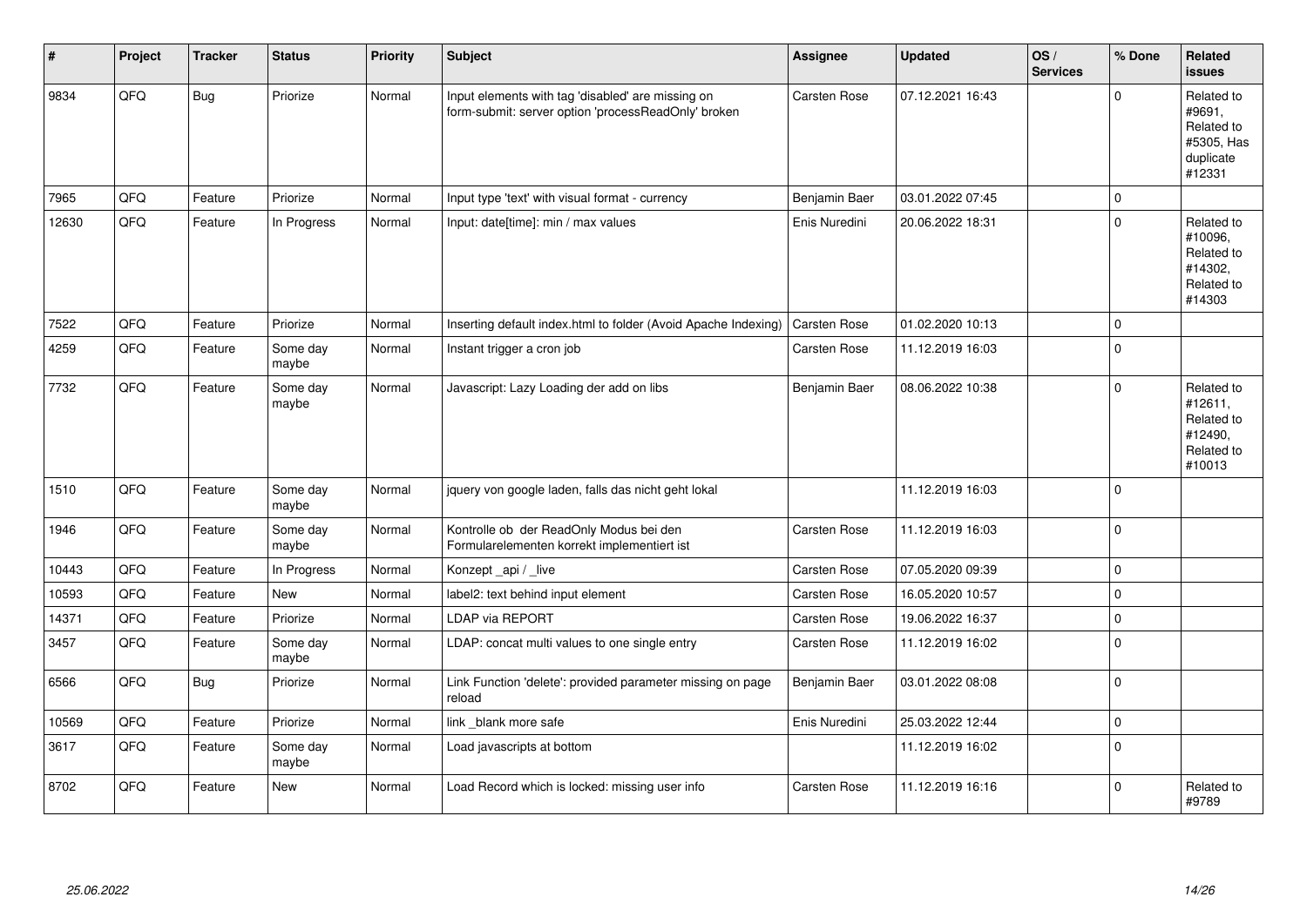| #     | Project | <b>Tracker</b> | <b>Status</b>     | <b>Priority</b> | <b>Subject</b>                                                                                         | Assignee      | <b>Updated</b>   | OS/<br><b>Services</b> | % Done      | Related<br>issues                                                     |
|-------|---------|----------------|-------------------|-----------------|--------------------------------------------------------------------------------------------------------|---------------|------------------|------------------------|-------------|-----------------------------------------------------------------------|
| 12490 | QFQ     | Feature        | New               | Normal          | Loading Plugins in QFQ - see what tinymce does. (lazy<br>loading)                                      | Benjamin Baer | 08.06.2022 10:37 |                        | $\mathbf 0$ | Related to<br>#12611,<br>Related to<br>#10013,<br>Related to<br>#7732 |
| 4433  | QFQ     | Feature        | Some day<br>maybe | Normal          | Log when SIP will be destroyed by QFQ for any (security)<br>reason                                     |               | 01.02.2020 23:20 |                        | $\mathbf 0$ | Related to<br>#4432,<br>Related to<br>#5458                           |
| 4439  | QFQ     | Feature        | Some day<br>maybe | Normal          | Log: report all actions fired by an FE Element, incl. the<br>original directive (slaveld, sqllnsert, ) |               | 01.02.2020 23:20 |                        | $\mathbf 0$ | Related to<br>#4432,<br>Related to<br>#5458                           |
| 9777  | QFQ     | Feature        | New               | Normal          | Logging QFQ Variables                                                                                  | Carsten Rose  | 16.12.2019 17:17 |                        | $\mathbf 0$ |                                                                       |
| 2361  | QFQ     | Feature        | New               | Normal          | Logging wer/wann/wo welches Formular aufgerufen hat                                                    | Carsten Rose  | 11.12.2019 16:15 |                        | $\mathbf 0$ | Related to<br>#4432,<br>Related to<br>#7480                           |
| 5852  | QFQ     | Feature        | Some day<br>maybe | Normal          | Logging: mail.log / sql.log - im FE anzeigen und via AJAX<br>aktualisieren                             | Carsten Rose  | 01.02.2020 23:19 |                        | $\mathbf 0$ | Related to<br>#5885                                                   |
| 3504  | QFQ     | Feature        | New               | Normal          | Logging: welche Action FEs werden wann wie ausgefuehrt                                                 | Carsten Rose  | 01.02.2020 23:21 |                        | $\mathbf 0$ | Related to<br>#5458,<br>Related to<br>#4092                           |
| 4974  | QFQ     | Feature        | Some day<br>maybe | Normal          | Long polling - inform all listening clients of changes                                                 |               | 11.12.2019 16:02 |                        | $\mathbf 0$ |                                                                       |
| 5455  | QFQ     | Feature        | Some day<br>maybe | Normal          | Mail Redirects grld abhaengig                                                                          |               | 01.02.2020 23:20 |                        | $\mathbf 0$ |                                                                       |
| 2084  | QFQ     | Feature        | Some day<br>maybe | Normal          | Mailto mit encryption: Subrecord                                                                       | Carsten Rose  | 11.12.2019 16:03 |                        | $\mathbf 0$ | Related to<br>#2082                                                   |
| 11747 | QFQ     | Feature        | New               | Normal          | Maintenance Page with Redirect                                                                         | Carsten Rose  | 03.05.2021 20:47 |                        | $\mathbf 0$ | Related to<br>#11741                                                  |
| 9208  | QFQ     | Feature        | New               | Normal          | Manage 'recent' records                                                                                | Carsten Rose  | 01.02.2020 23:22 |                        | $\mathbf 0$ |                                                                       |
| 10014 | QFQ     | Feature        | New               | Normal          | Manual.rst: describe behaviour and process order of<br>fillStoreVar, slaveId, sqlBefore,               | Carsten Rose  | 01.02.2020 22:31 |                        | $\mathbf 0$ |                                                                       |
| 4440  | QFQ     | Feature        | Some day<br>maybe | Normal          | Manual.rst: explain how to. expand PHP Session to 4h                                                   |               | 11.12.2019 16:02 |                        | $\mathbf 0$ |                                                                       |
| 7104  | QFQ     | Feature        | Some day<br>maybe | Normal          | Manual: hint about escaping if '\r' appears in mail body                                               |               | 11.12.2019 16:01 |                        | $\mathbf 0$ |                                                                       |
| 12039 | QFQ     | Feature        | New               | Normal          | Missing htmlSpecialChar() in pre processing on form submit                                             |               | 18.02.2021 00:09 |                        | $\mathbf 0$ | Related to<br>#14320                                                  |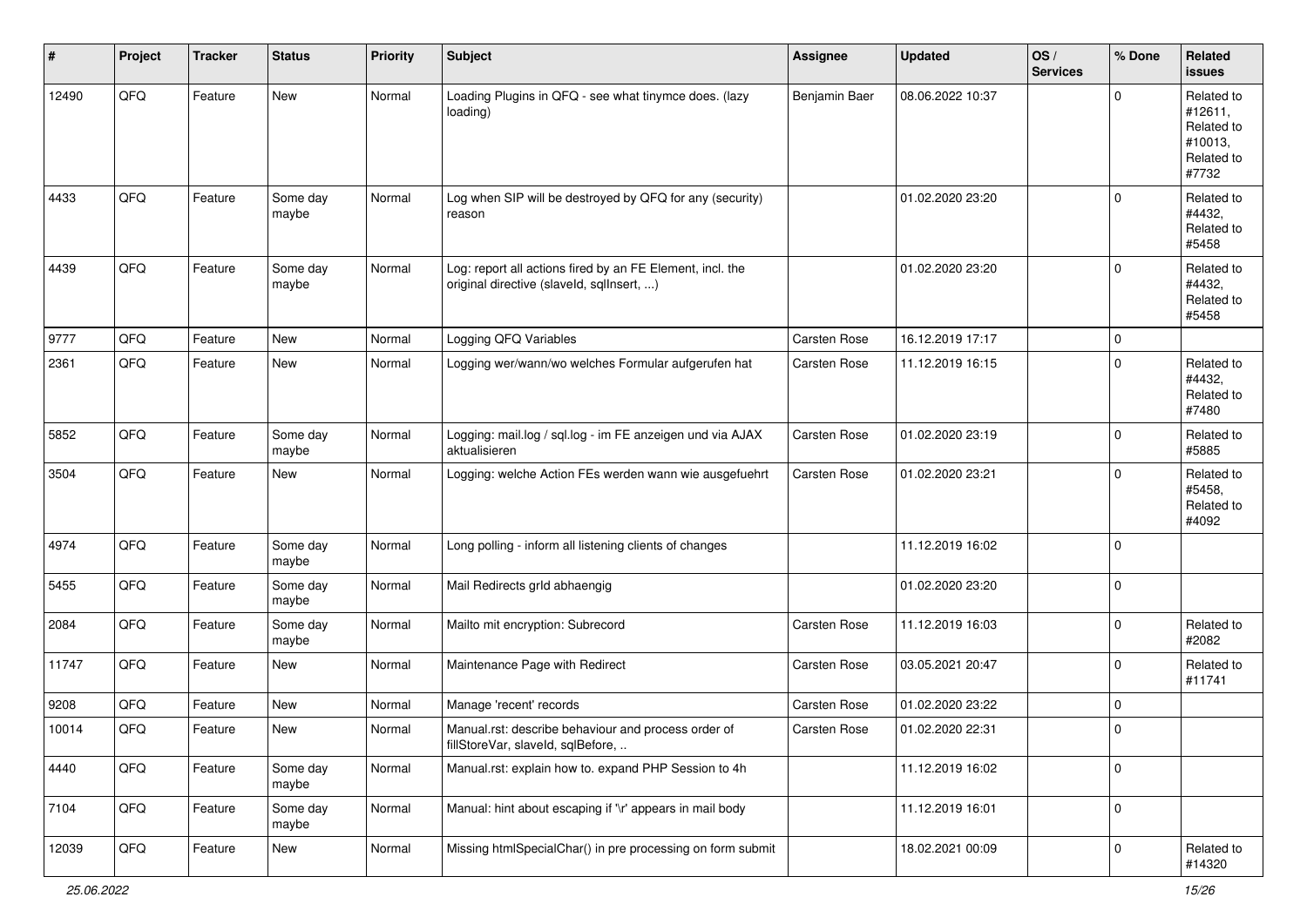| #     | Project | <b>Tracker</b> | <b>Status</b>     | <b>Priority</b> | <b>Subject</b>                                                                    | Assignee            | <b>Updated</b>   | OS/<br><b>Services</b> | % Done       | Related<br><b>issues</b>                                             |
|-------|---------|----------------|-------------------|-----------------|-----------------------------------------------------------------------------------|---------------------|------------------|------------------------|--------------|----------------------------------------------------------------------|
| 4027  | QFQ     | Feature        | Some day<br>maybe | Normal          | Missing: orange 'check' / 'bullet'                                                |                     | 11.12.2019 16:03 |                        | $\Omega$     |                                                                      |
| 11523 | QFQ     | Feature        | <b>New</b>        | Normal          | Mit dynamic Update erkennen, ob Upload gemacht wurde                              | Carsten Rose        | 13.11.2020 15:07 |                        | $\Omega$     | Related to<br>#9533                                                  |
| 4626  | QFQ     | Feature        | Some day<br>maybe | Normal          | Mobile View: 'classBody=qfq-form-right' makes no sense                            |                     | 01.02.2020 23:20 |                        | $\mathbf{0}$ |                                                                      |
| 3646  | QFQ     | Feature        | Some day<br>maybe | Normal          | Moeglichkeit HTML Tags in Reports auszugeben (zu<br>enkodieren: htmlspecialchars) |                     | 11.12.2019 16:02 |                        | $\Omega$     | Related to<br>#14320                                                 |
| 6765  | QFQ     | Feature        | New               | Normal          | Moeglichkeit via QFQ eigene Logs zu schreiben                                     | Carsten Rose        | 01.02.2020 23:21 |                        | $\Omega$     |                                                                      |
| 10015 | QFQ     | Feature        | Priorize          | Normal          | Monospace in Textarea                                                             | <b>Carsten Rose</b> | 03.02.2020 13:40 |                        | $\Omega$     |                                                                      |
| 5459  | QFQ     | Bug            | New               | High            | Multi DB: spread system tables between 'QFQ' and 'Data'-DB                        | <b>Carsten Rose</b> | 03.05.2021 21:14 |                        | $\mathbf 0$  | Related to<br>#4720                                                  |
| 9706  | QFQ     | Feature        | <b>New</b>        | Normal          | Multi File Upload (hidden template group)                                         | <b>Carsten Rose</b> | 01.02.2020 23:22 |                        | $\Omega$     | Related to<br>#7521,<br>Related to<br>#5562,<br>Related to<br>#13330 |
| 10508 | QFQ     | Bug            | <b>New</b>        | High            | Multi Form broken on Multi DB Instance                                            | Carsten Rose        | 03.05.2021 21:12 |                        | $\Omega$     |                                                                      |
| 13331 | QFQ     | Bug            | <b>New</b>        | Normal          | Multi Form: Clear Icon misplaced                                                  | <b>Carsten Rose</b> | 19.03.2022 17:47 |                        | 0            |                                                                      |
| 13332 | QFQ     | Bug            | New               | Normal          | Multi Form: Required Felder werden visuell nicht markiert.                        | Carsten Rose        | 19.03.2022 17:47 |                        | $\Omega$     |                                                                      |
| 4365  | QFQ     | Feature        | Some day<br>maybe | Normal          | Multi Language: new way of config                                                 | Carsten Rose        | 01.02.2020 23:20 |                        | $\Omega$     |                                                                      |
| 11516 | QFQ     | Feature        | New               | Normal          | Multi Page Form (Previous/Next Buttons)                                           | Carsten Rose        | 16.03.2021 17:52 |                        | $\Omega$     |                                                                      |
| 7602  | QFQ     | Feature        | ToDo              | High            | Multi Select: with checkboxes                                                     | Benjamin Baer       | 22.03.2022 09:07 |                        | $\Omega$     |                                                                      |
| 10714 | QFQ     | Feature        | New               | Normal          | multi Table Form                                                                  | <b>Carsten Rose</b> | 16.03.2021 18:44 |                        | $\Omega$     |                                                                      |
| 12325 | QFQ     | <b>Bug</b>     | Priorize          | Normal          | MultiDB form.dblndex not working for report syntax                                | Carsten Rose        | 07.09.2021 13:37 |                        | $\Omega$     | Related to<br>#12145,<br>Related to<br>#12314                        |
| 5695  | QFQ     | Feature        | In Progress       | Normal          | Multiform                                                                         | <b>Carsten Rose</b> | 02.01.2021 18:38 |                        | $\Omega$     |                                                                      |
| 11695 | QFQ     | <b>Bug</b>     | New               | Normal          | MultiForm required FE Error                                                       | Carsten Rose        | 04.12.2020 13:34 |                        | $\Omega$     |                                                                      |
| 9579  | QFQ     | Feature        | Some day<br>maybe | Normal          | Multiform with Process Row                                                        | Carsten Rose        | 11.12.2019 16:01 |                        | $\mathbf{0}$ |                                                                      |
| 11667 | QFQ     | Bug            | New               | Normal          | MySQL mariadb-server-10.3: Incorrect datetime value                               | Carsten Rose        | 03.05.2021 20:48 |                        | l 0          |                                                                      |
| 12023 | QFQ     | Feature        | New               | Normal          | MySQL Stored Precdure: QDECODESPECIALCHAR()                                       | Carsten Rose        | 16.02.2021 11:16 |                        | $\Omega$     | Related to<br>#12022                                                 |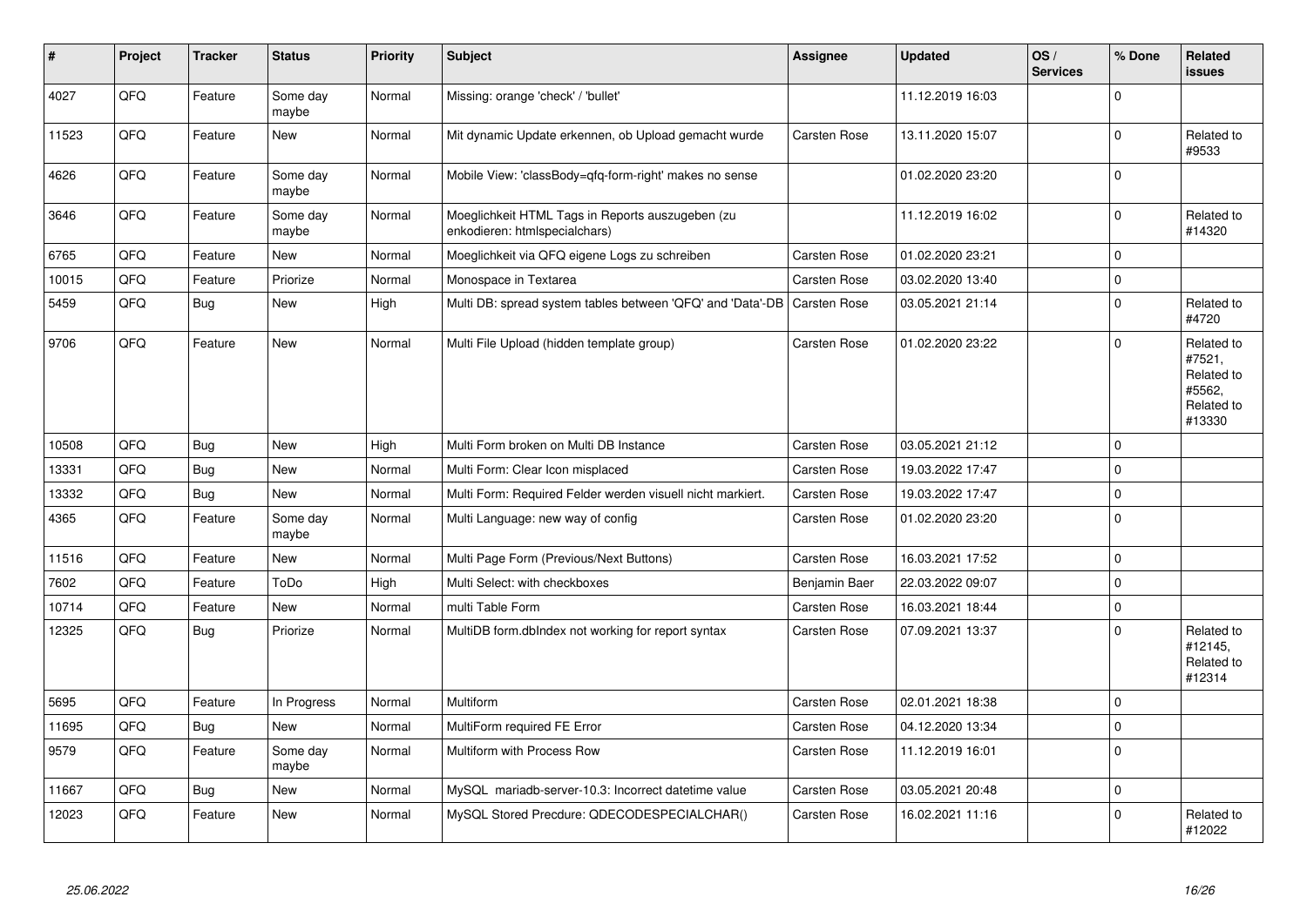| $\vert$ # | Project | <b>Tracker</b> | <b>Status</b>     | <b>Priority</b> | <b>Subject</b>                                                                                        | Assignee            | <b>Updated</b>   | OS/<br><b>Services</b> | % Done      | Related<br><b>issues</b>                      |
|-----------|---------|----------------|-------------------|-----------------|-------------------------------------------------------------------------------------------------------|---------------------|------------------|------------------------|-------------|-----------------------------------------------|
| 6437      | QFQ     | Feature        | New               | Normal          | Neuer Mode Button bei FormElementen                                                                   | Carsten Rose        | 01.02.2020 23:21 |                        | $\Omega$    | Related to<br>#9668,<br>Blocked by<br>#9678   |
| 6084      | QFQ     | Feature        | Some day<br>maybe | Normal          | New escape type: 'D' - convert date                                                                   |                     | 01.02.2020 23:19 |                        | $\Omega$    |                                               |
| 4446      | QFQ     | Feature        | Some day<br>maybe | Normal          | New FE get same feldContainerId as last modifed FE                                                    |                     | 01.02.2020 23:20 |                        | $\mathbf 0$ |                                               |
| 7229      | QFQ     | Feature        | Some day<br>maybe | Normal          | New FormElement.type: Button                                                                          |                     | 01.02.2021 12:32 |                        | $\mathbf 0$ |                                               |
| 5782      | QFQ     | Feature        | <b>New</b>        | Normal          | NextCloud API                                                                                         | Carsten Rose        | 01.02.2020 10:02 |                        | $\mathbf 0$ |                                               |
| 4546      | QFQ     | <b>Bug</b>     | Some day<br>maybe | Normal          | NH: SIP storage is destroyed                                                                          |                     | 01.02.2020 23:20 |                        | $\Omega$    |                                               |
| 12133     | QFQ     | <b>Bug</b>     | New               | Normal          | NPM, phpSpreadSheet aktualisieren                                                                     | Carsten Rose        | 15.03.2021 09:04 |                        | $\mathbf 0$ |                                               |
| 14090     | QFQ     | Feature        | <b>New</b>        | Normal          | Nützliche _script funktionen                                                                          | Carsten Rose        | 28.05.2022 11:03 |                        | $\mathbf 0$ |                                               |
| 10011     | QFQ     | Feature        | Priorize          | Normal          | Offer new STORE_TYPO3 Variable 'beUser', 'beEmail'                                                    | <b>Carsten Rose</b> | 08.05.2021 09:51 |                        | $\Omega$    | Related to<br>#10012,<br>Related to<br>#12511 |
| 7685      | QFQ     | <b>Bug</b>     | <b>New</b>        | Normal          | Open FormElement from QFQ error message and save<br>modified record: error about missing {{formId:F}} | Carsten Rose        | 01.02.2020 23:22 |                        | $\mathbf 0$ |                                               |
| 14175     | QFQ     | <b>Bug</b>     | In Progress       | Normal          | Opening a form with no QFQ Session cookie fails                                                       | Carsten Rose        | 03.06.2022 10:40 |                        | $\mathbf 0$ |                                               |
| 7650      | QFQ     | <b>Bug</b>     | New               | High            | Optional do not show 'required' sign on FormElement                                                   | Carsten Rose        | 03.05.2021 21:14 |                        | $\mathbf 0$ |                                               |
| 7681      | QFQ     | Feature        | New               | Normal          | Optional switch off 'check for modified record'                                                       | Carsten Rose        | 01.02.2020 23:21 |                        | $\mathbf 0$ |                                               |
| 10384     | QFQ     | Feature        | New               | Normal          | Parameter Exchange QFQ Instances                                                                      |                     | 07.05.2020 09:38 |                        | $\mathbf 0$ |                                               |
| 8101      | QFQ     | Feature        | Some day<br>maybe | Normal          | Password hash: support further hashing methods                                                        | Carsten Rose        | 16.09.2021 15:10 |                        | $\Omega$    |                                               |
| 5715      | QFQ     | Feature        | <b>New</b>        | High            | PDF Caching                                                                                           | Carsten Rose        | 03.05.2021 21:14 |                        | $\Omega$    | Related to<br>#5851,<br>Related to<br>#6357   |
| 7336      | QFQ     | Feature        | Some day<br>maybe | Normal          | PDF Upload: disallow PDFs with specific Meta information                                              | Carsten Rose        | 11.12.2019 16:01 |                        | $\mathbf 0$ |                                               |
| 6261      | QFQ     | Feature        | New               | Normal          | Persistent SIP                                                                                        | Carsten Rose        | 12.06.2021 09:07 |                        | $\mathbf 0$ | Related to<br>#10819                          |
| 10819     | QFQ     | Feature        | New               | Normal          | Persistent SIP - second try                                                                           | Carsten Rose        | 29.06.2020 23:02 |                        | $\mathbf 0$ | Related to<br>#6261                           |
| 8668      | QFQ     | <b>Bug</b>     | New               | High            | Pill disabled: dyamic mode 'hidden' not respected - FE is still<br>required                           | Carsten Rose        | 03.05.2021 21:14 |                        | $\mathbf 0$ |                                               |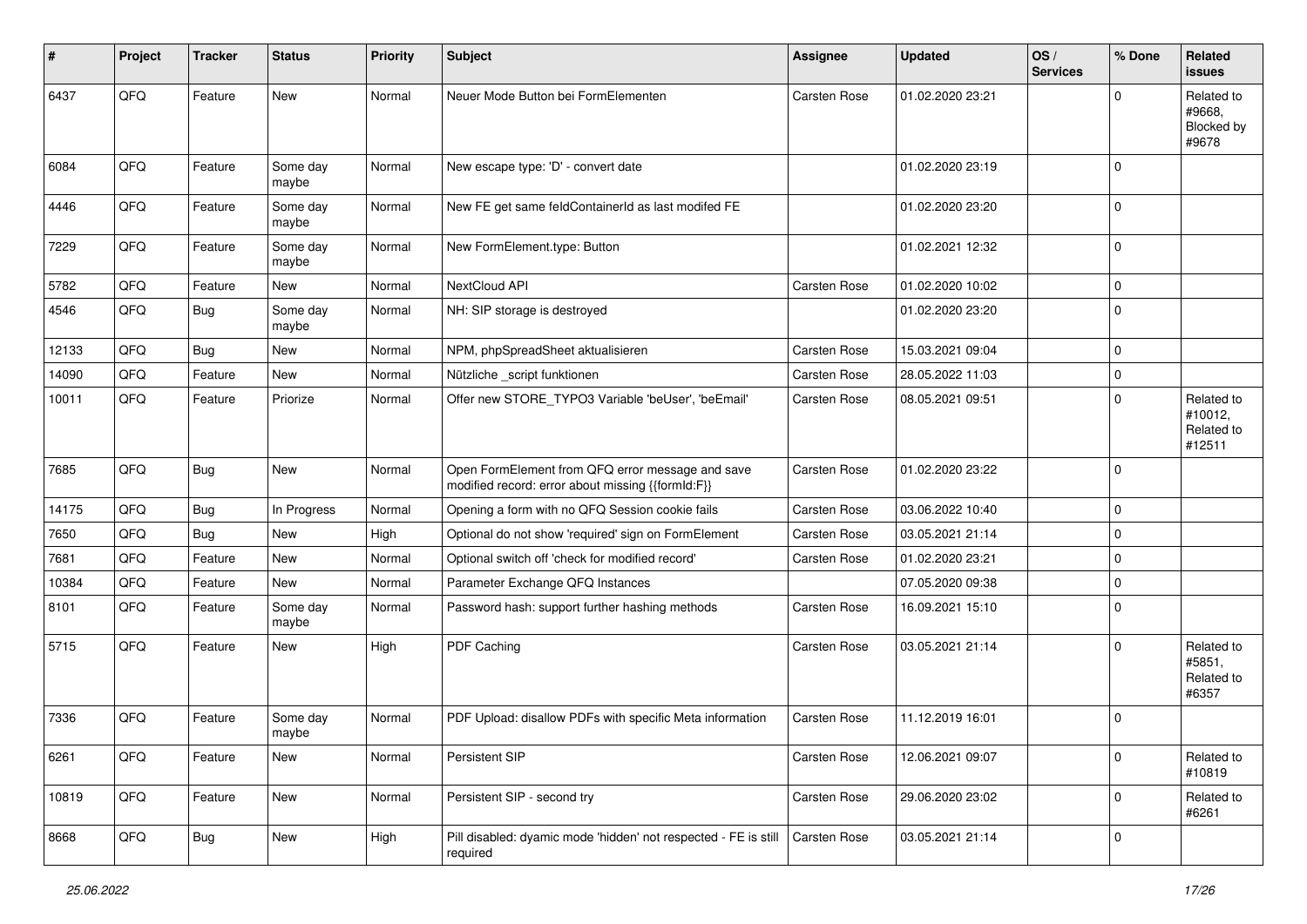| #     | Project | <b>Tracker</b> | <b>Status</b>     | <b>Priority</b> | <b>Subject</b>                                                                                               | <b>Assignee</b>     | <b>Updated</b>   | OS/<br><b>Services</b> | % Done              | Related<br>issues         |
|-------|---------|----------------|-------------------|-----------------|--------------------------------------------------------------------------------------------------------------|---------------------|------------------|------------------------|---------------------|---------------------------|
| 2063  | QFQ     | Bug            | Some day<br>maybe | Normal          | Pills auf 'inaktiv' setzen falls keine Element auf dem Pill<br>sichtbar sind.                                | Benjamin Baer       | 11.12.2019 16:03 |                        | $\Omega$            | Related to<br>#3752       |
| 12556 | QFQ     | Feature        | New               | Normal          | Pills Title: colored = static or dynamic on allrequiredgiven                                                 | Benjamin Baer       | 19.03.2022 17:49 |                        | $\mathbf 0$         |                           |
| 11668 | QFQ     | Bug            | <b>New</b>        | Normal          | Play function.sql - problem with mysql                                                                       | <b>Carsten Rose</b> | 03.05.2021 20:48 |                        | 0                   |                           |
| 10080 | QFQ     | Feature        | <b>New</b>        | Normal          | Popup on 'save' / 'close': configure dialog (answer<br>yes/no/cancle/)                                       | <b>Carsten Rose</b> | 28.03.2021 20:52 |                        | $\mathbf 0$         | Is duplicate<br>of #12262 |
| 8204  | QFQ     | Feature        | Priorize          | High            | Position 'required mark'                                                                                     | <b>Carsten Rose</b> | 16.06.2021 13:44 |                        | $\mathbf 0$         |                           |
| 3495  | QFQ     | Feature        | Some day<br>maybe | Normal          | Predifined Parameter werden nicht in '+' (add new record)<br>SIP gerendert.                                  |                     | 11.12.2019 16:02 |                        | $\Omega$            |                           |
| 4023  | QFQ     | Feature        | <b>New</b>        | Normal          | prepared statements - FE action: salveld, sqlInsert,<br>sqlUpdate, sqlDelete, sqlBefore, sqlAfter            | <b>Carsten Rose</b> | 11.12.2019 16:15 |                        | $\Omega$            |                           |
| 10658 | QFQ     | Bug            | New               | Normal          | processReadOnly broken                                                                                       | <b>Carsten Rose</b> | 27.05.2020 17:55 |                        | $\mathbf 0$         |                           |
| 9135  | QFQ     | Feature        | Priorize          | Normal          | Progress Bar generic / replace old hourglass download<br>popup                                               | Benjamin Baer       | 03.01.2022 07:43 |                        | $\Omega$            |                           |
| 11980 | QFQ     | Feature        | In Progress       | Normal          | protected verzeichnis MUSS geschützt werden                                                                  | <b>Carsten Rose</b> | 07.09.2021 13:30 |                        | $\mathbf 0$         |                           |
| 1253  | QFQ     | Feature        | Some day<br>maybe | Normal          | QF: Colorpicker                                                                                              |                     | 11.12.2019 16:03 |                        | $\mathbf 0$         |                           |
| 1251  | QFQ     | Feature        | Some day<br>maybe | Normal          | QF: Combo                                                                                                    |                     | 11.12.2019 16:03 |                        | $\mathbf{0}$        |                           |
| 955   | QFQ     | Feature        | Some day<br>maybe | Normal          | QF: Notizen vor/nach dem Form                                                                                |                     | 01.02.2020 23:20 |                        | $\mathbf 0$         |                           |
| 1234  | QFQ     | Feature        | Some day<br>maybe | Normal          | QF: Record numbering: Im Grid soll in Spalte 1 optional die<br>laufende Nummer der Records angezeigt werden. |                     | 01.02.2020 23:20 |                        | $\Omega$            |                           |
| 10124 | QFQ     | Feature        | Feedback          | Normal          | qfq AAI-Login                                                                                                | Karin Niffeler      | 07.05.2020 09:36 |                        | $\mathbf 0$         |                           |
| 14376 | QFQ     | Feature        | New               | Normal          | QFQ Bootstrap: if missing, create stored procedures                                                          | Enis Nuredini       | 19.06.2022 16:37 |                        | $\mathbf 0$         |                           |
| 13592 | QFQ     | Bug            | <b>New</b>        | Normal          | QFQ Build Queue: das vergeben von Tags klappt nicht. Es<br>werden keine Releases gebaut.                     | <b>Carsten Rose</b> | 19.03.2022 17:45 |                        | $\Omega$            |                           |
| 5160  | QFQ     | Feature        | Some day<br>maybe | Normal          | QFQ collaborative / together.js, ShareJS, y-js, collaborative,                                               |                     | 11.12.2019 16:02 |                        | $\mathbf 0$         |                           |
| 5389  | QFQ     | Feature        | Some day<br>maybe | Normal          | QFQ Design: Multline label / note                                                                            | Benjamin Baer       | 01.02.2020 23:19 |                        | $\Omega$            |                           |
| 6140  | QFQ     | <b>Bug</b>     | Priorize          | Normal          | QFQ DnD Sort: Locked fields                                                                                  | Benjamin Baer       | 21.03.2022 09:56 |                        | 0                   |                           |
| 9024  | QFQ     | Bug            | Some day<br>maybe | Normal          | QFQ Einarbeitung                                                                                             |                     | 01.02.2020 15:56 |                        | $\mathbf 0$         |                           |
| 1635  | QFQ     | Feature        | Some day<br>maybe | Normal          | QFQ Extension content record: weitere Optionen einblenden.                                                   | Carsten Rose        | 11.12.2019 16:03 |                        | $\mathbf 0$         |                           |
| 12508 | QFQ     | Bug            | In Progress       | High            | qfq Form: sendMail                                                                                           | Karin Niffeler      | 19.03.2022 17:48 |                        | $\mathsf{O}\xspace$ |                           |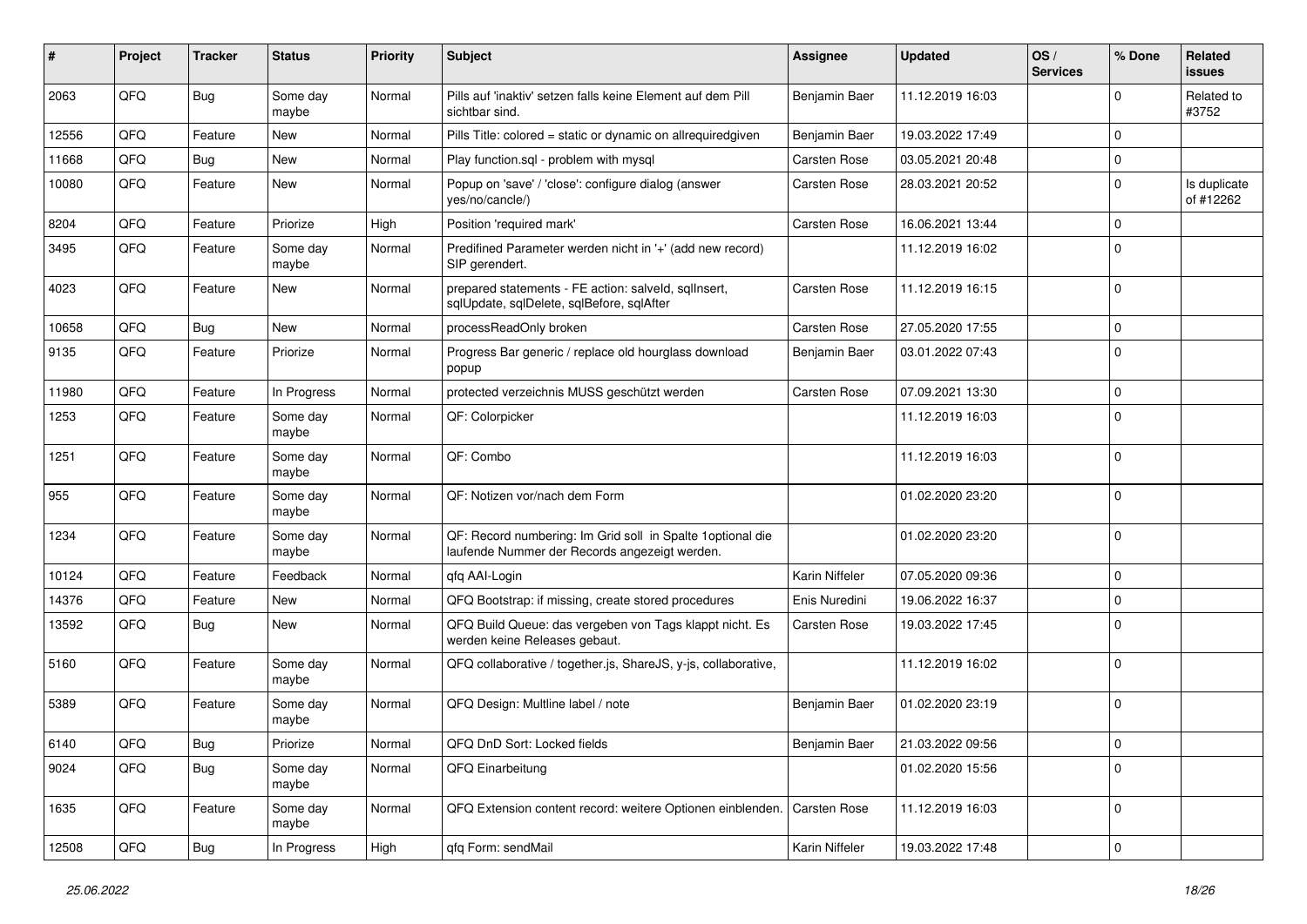| #     | Project | <b>Tracker</b> | <b>Status</b>     | <b>Priority</b> | <b>Subject</b>                                                                                                                        | <b>Assignee</b>        | <b>Updated</b>   | OS/<br><b>Services</b> | % Done       | Related<br>issues                                                      |
|-------|---------|----------------|-------------------|-----------------|---------------------------------------------------------------------------------------------------------------------------------------|------------------------|------------------|------------------------|--------------|------------------------------------------------------------------------|
| 12463 | QFQ     | Bug            | ToDo              | High            | QFQ Function: 'function' and 'sql' on same level - output of<br>sal is shown two times.                                               | <b>Carsten Rose</b>    | 15.12.2021 16:31 |                        | $\mathbf 0$  |                                                                        |
| 12395 | QFQ     | Bug            | ToDo              | High            | QFQ Function: Result two times shown                                                                                                  | <b>Carsten Rose</b>    | 18.02.2022 08:59 |                        | 0            |                                                                        |
| 12465 | QFQ     | Feature        | <b>New</b>        | Normal          | QFQ Function: use in FE to fill StoreRecord                                                                                           | <b>Carsten Rose</b>    | 05.05.2021 21:58 |                        | $\mathbf 0$  |                                                                        |
| 13609 | QFQ     | Feature        | New               | Normal          | QFQ Introduction: Seite aufloesen                                                                                                     | Philipp<br>Gröbelbauer | 28.05.2022 11:02 |                        | 0            |                                                                        |
| 5892  | QFQ     | Feature        | Some day<br>maybe | Normal          | QFQ should use T3 API to manipulate FE GROUP<br>membership                                                                            |                        | 01.02.2020 23:20 |                        | $\Omega$     |                                                                        |
| 7524  | QFQ     | Bug            | <b>New</b>        | Normal          | QFQ throws a 'General Error' if 'fileadmin/protected/log/' is<br>not writeable                                                        | <b>Carsten Rose</b>    | 01.02.2020 23:22 |                        | $\Omega$     |                                                                        |
| 9927  | QFQ     | Feature        | New               | Normal          | QFQ Update: a) Update nur machen wenn BE User<br>eingeloggt ist., b) Bei Fehler genaue Meldung welcher<br>Updateschritt Probleme hat. | <b>Carsten Rose</b>    | 22.01.2020 12:59 |                        | $\mathbf 0$  |                                                                        |
| 3692  | QFQ     | Feature        | Some day<br>maybe | Normal          | QFQ Webseite                                                                                                                          | Benjamin Baer          | 11.12.2019 16:02 |                        | $\Omega$     | Related to<br>#5033                                                    |
| 7108  | QFQ     | Feature        | Some day<br>maybe | Normal          | <b>QFQ Wrap Elements</b>                                                                                                              |                        | 11.12.2019 16:01 |                        | $\Omega$     |                                                                        |
| 4839  | QFQ     | Feature        | Some day<br>maybe | Normal          | qfq-handle in <head> Abschnitt</head>                                                                                                 | <b>Carsten Rose</b>    | 11.12.2019 16:02 |                        | $\Omega$     |                                                                        |
| 13528 | QFQ     | Bug            | <b>New</b>        | Normal          | qfq.io > releases: es wird kein neues Release angelegt                                                                                | Benjamin Baer          | 19.03.2022 17:46 |                        | $\mathbf 0$  |                                                                        |
| 6574  | QFQ     | Bug            | Priorize          | Normal          | qfq.log: Fehlermeldung wurde angezeigt, aber nicht geloggt                                                                            | Carsten Rose           | 01.02.2020 10:13 |                        | $\mathbf 0$  |                                                                        |
| 14187 | QFQ     | Feature        | <b>New</b>        | High            | qfq.log: show current URL                                                                                                             | Carsten Rose           | 28.05.2022 11:02 |                        | $\Omega$     | Related to<br>#13933,<br>Related to<br>#12532,<br>Related to<br>#11893 |
| 5480  | QFQ     | Feature        | Some day<br>maybe | Normal          | QFQ: Dokumentation mit Screenshots versehen                                                                                           | <b>Carsten Rose</b>    | 01.02.2020 23:20 |                        | $\Omega$     | Related to<br>#9879                                                    |
| 8586  | QFQ     | Feature        | Some day<br>maybe | Normal          | QFQ: Enhance Error message for 'record not found'                                                                                     | Carsten Rose           | 16.09.2021 15:10 |                        | $\mathbf{0}$ |                                                                        |
| 4771  | QFQ     | Bug            | Some day<br>maybe | Normal          | gfg: select-down-values empty after save (edit-form for<br>program administrators)                                                    | <b>Carsten Rose</b>    | 01.02.2020 23:20 |                        | $\Omega$     | Related to<br>#4549, Has<br>duplicate<br>#4282                         |
| 13757 | QFQ     | Feature        | <b>New</b>        | High            | QR / Bar-Code Plugin                                                                                                                  | Enis Nuredini          | 19.03.2022 17:43 |                        | $\mathbf 0$  |                                                                        |
| 7520  | QFQ     | Feature        | <b>New</b>        | Normal          | QR Code:  AS _qr ( AS _link)                                                                                                          | <b>Carsten Rose</b>    | 01.02.2020 23:22 |                        | $\mathbf 0$  |                                                                        |
| 5851  | QFQ     | Feature        | Some day<br>maybe | Normal          | Queue System implementieren: MQTT, RabbitMQ                                                                                           |                        | 01.02.2020 23:20 |                        | $\Omega$     | Related to<br>#5715                                                    |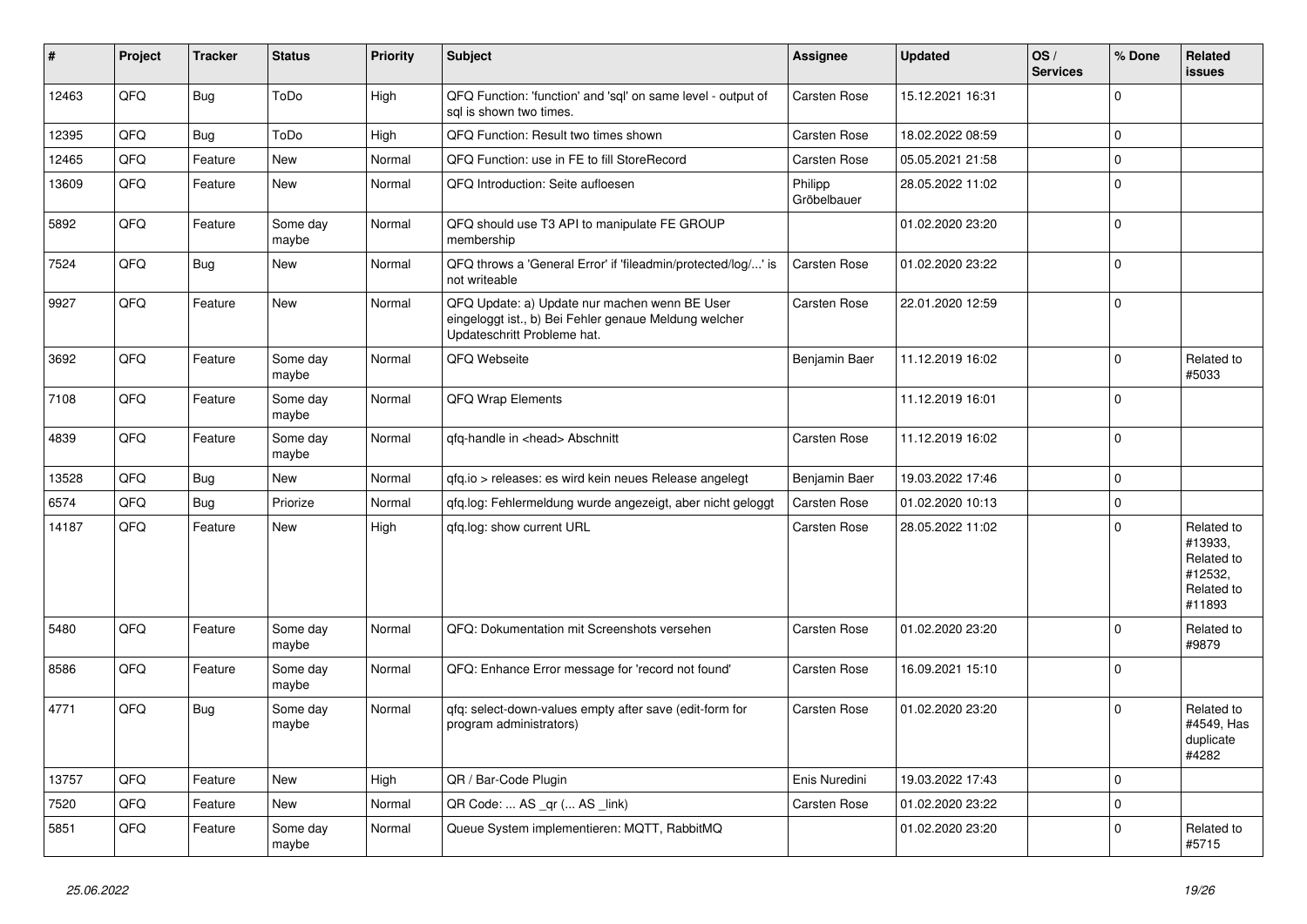| #     | <b>Project</b> | <b>Tracker</b> | <b>Status</b>     | <b>Priority</b> | <b>Subject</b>                                                                      | Assignee            | <b>Updated</b>   | OS/<br><b>Services</b> | % Done      | Related<br>issues                                                      |
|-------|----------------|----------------|-------------------|-----------------|-------------------------------------------------------------------------------------|---------------------|------------------|------------------------|-------------|------------------------------------------------------------------------|
| 6483  | QFQ            | Bug            | <b>New</b>        | Normal          | R Store funktioniert nicht bei 'Report Notation' im FE                              | <b>Carsten Rose</b> | 01.02.2020 23:21 |                        | $\Omega$    |                                                                        |
| 9020  | QFQ            | Bug            | Some day<br>maybe | Normal          | radio mit buttonClass und dynamicUpdate lassen sich nicht<br>kombinieren            |                     | 11.12.2019 16:01 |                        | $\Omega$    |                                                                        |
| 7924  | QFQ            | Feature        | <b>New</b>        | Normal          | Radio/Checkbox with Tooltip                                                         | Carsten Rose        | 01.02.2020 23:22 |                        | $\Omega$    |                                                                        |
| 11239 | QFQ            | Bug            | <b>New</b>        | Normal          | Radiobutton (plain): horizontales Rendern abhängig vom<br>Datentyp in der Datenbank | Carsten Rose        | 30.09.2020 18:37 |                        | $\Omega$    |                                                                        |
| 11237 | QFQ            | Bug            | <b>New</b>        | High            | Radiobutton / parameter.buttonClass= btn-default - kein dirty<br>Trigger            | Benjamin Baer       | 03.05.2021 21:12 |                        | $\Omega$    | Related to<br>#10766                                                   |
| 10766 | QFQ            | Bug            | New               | High            | Radiobutton / parameter.buttonClass=btn-default: dynamic<br>update                  |                     | 03.05.2021 21:12 |                        | $\mathbf 0$ | Related to<br>#11237                                                   |
| 7513  | QFQ            | Bug            | <b>New</b>        | Normal          | Radios not correct aligned                                                          | <b>Carsten Rose</b> | 01.02.2020 23:22 |                        | 0           |                                                                        |
| 7795  | QFQ            | Bug            | <b>New</b>        | Normal          | Readonly Form: Typeahead-Felder                                                     | Carsten Rose        | 01.02.2020 23:22 |                        | $\Omega$    |                                                                        |
| 3867  | QFQ            | Feature        | Priorize          | Normal          | Readonly Formular: Template Groups add/delete<br>ausbeldnen                         | <b>Carsten Rose</b> | 05.05.2021 22:12 |                        | $\Omega$    |                                                                        |
| 3109  | QFQ            | Bug            | Some day<br>maybe | High            | RealUrl: Links werden nicht korrekt gerendert                                       | Carsten Rose        | 03.05.2021 21:14 |                        | $\Omega$    |                                                                        |
| 7280  | QFQ            | Feature        | <b>New</b>        | Normal          | recently used table                                                                 | Carsten Rose        | 01.02.2020 23:21 |                        | 0           |                                                                        |
| 7480  | QFQ            | Feature        | <b>New</b>        | Normal          | Record History (Undo / Redo)                                                        | Carsten Rose        | 11.12.2019 16:16 |                        | $\Omega$    | Related to<br>#2361                                                    |
| 7099  | QFQ            | Feature        | <b>New</b>        | Normal          | Redesign FormEditor                                                                 | Carsten Rose        | 01.02.2020 23:21 |                        | $\Omega$    |                                                                        |
| 13700 | QFQ            | Feature        | <b>New</b>        | Normal          | Redesign qfq.io Seite                                                               | <b>Carsten Rose</b> | 19.03.2022 17:43 |                        | $\Omega$    |                                                                        |
| 10012 | QFQ            | Feature        | Priorize          | Normal          | redirectAllMailTo: {{beEmail:T}}                                                    | Carsten Rose        | 08.05.2021 09:54 |                        | $\Omega$    | Related to<br>#12412,<br>Related to<br>#12413.<br>Related to<br>#10011 |
| 12611 | QFQ            | Feature        | Some day<br>maybe | Normal          | Refactoring: Bootstrap with Lazy Loading                                            | <b>Carsten Rose</b> | 08.06.2022 10:37 |                        | $\Omega$    | Related to<br>#12490,<br>Related to<br>#10013,<br>Related to<br>#7732  |
| 4640  | QFQ            | Feature        | Some day<br>maybe | Normal          | Rename System Forms                                                                 |                     | 01.02.2020 23:20 |                        | $\Omega$    |                                                                        |
| 10005 | QFQ            | Feature        | Priorize          | Normal          | Report / special column name:  AS _calendar                                         | <b>Carsten Rose</b> | 03.06.2020 17:28 |                        | 0           |                                                                        |
| 11323 | QFQ            | Feature        | Some day<br>maybe | Normal          | Report Frontend Editor Modal + Codemirror                                           | Carsten Rose        | 16.09.2021 15:10 |                        | O           | Related to<br>#11036                                                   |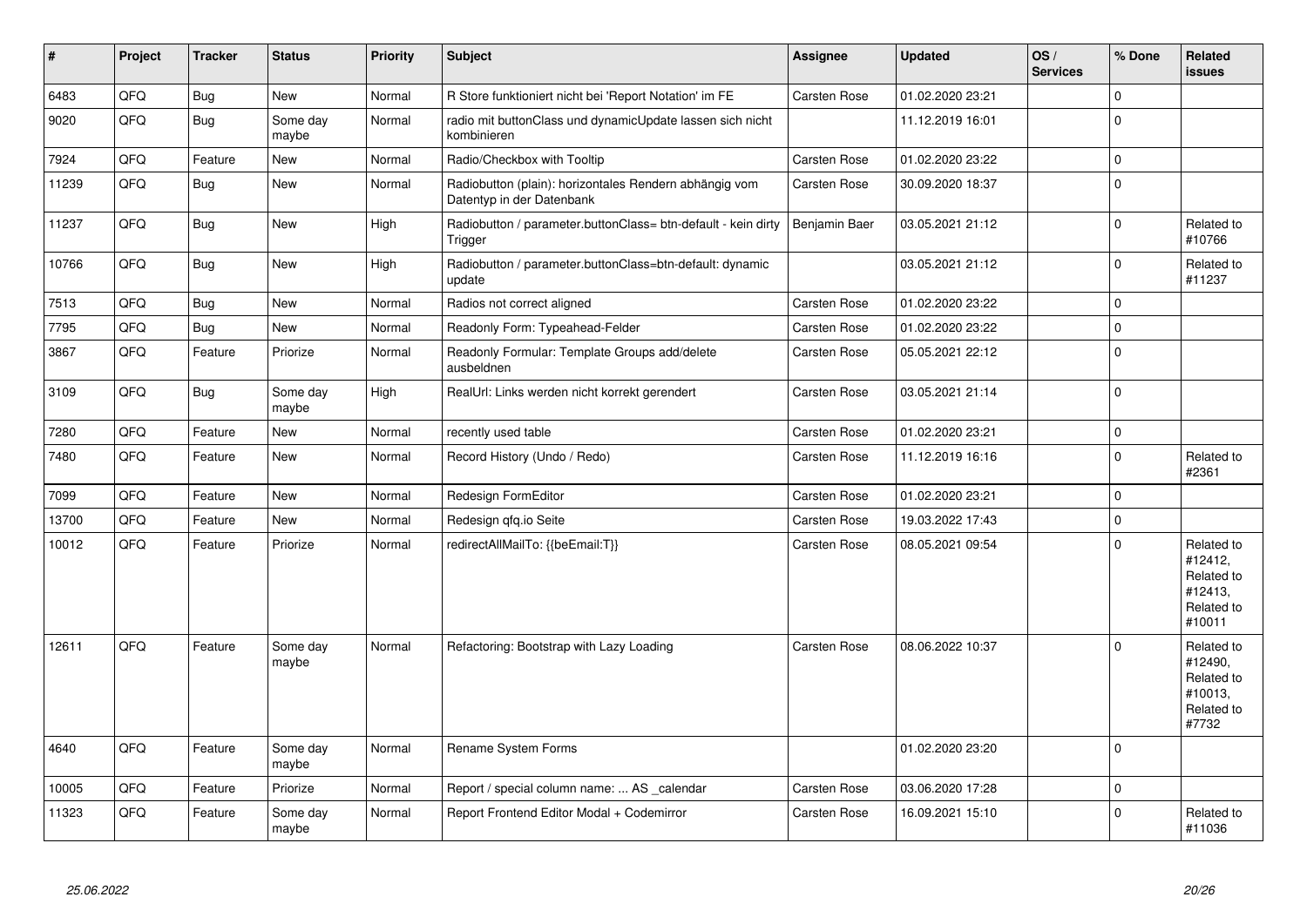| #     | <b>Project</b> | <b>Tracker</b> | <b>Status</b>     | <b>Priority</b> | <b>Subject</b>                                                                                     | <b>Assignee</b>     | <b>Updated</b>   | OS/<br><b>Services</b> | % Done       | Related<br>issues    |
|-------|----------------|----------------|-------------------|-----------------|----------------------------------------------------------------------------------------------------|---------------------|------------------|------------------------|--------------|----------------------|
| 8975  | QFQ            | Feature        | New               | Normal          | Report Notation: 2.0                                                                               | Carsten Rose        | 01.02.2020 23:22 |                        | $\Omega$     | Related to<br>#8963  |
| 9983  | QFQ            | Feature        | New               | Normal          | Report Notation: new keyword 'range'                                                               | Carsten Rose        | 01.02.2020 15:55 |                        | $\Omega$     |                      |
| 7261  | QFQ            | Bug            | New               | Normal          | Report pathFilename for user without path, only the filename                                       | Carsten Rose        | 01.02.2020 23:21 |                        | $\Omega$     |                      |
| 6723  | QFQ            | Feature        | New               | Normal          | Report QFQ Installation and Version                                                                | Carsten Rose        | 12.06.2021 09:07 |                        | $\mathbf 0$  |                      |
| 10463 | QFQ            | Feature        | New               | Normal          | Report _link: expliztes setzen von HTML Tags (Bedarf fuer<br>'data-selenium' & 'id')               | Enis Nuredini       | 23.03.2022 09:23 |                        | $\mathbf 0$  | Related to<br>#7648  |
| 9535  | QFQ            | Bug            | Feedback          | Normal          | Report:  AS '_vertical' - column to wide - vertical >> rot45,<br>rot90                             | Benjamin Baer       | 01.02.2020 15:56 |                        | $\Omega$     |                      |
| 11534 | QFQ            | Feature        | New               | Normal          | Report: Action on selected rows - Table batchprocessing<br>feature                                 |                     | 18.11.2020 08:15 |                        | $\mathbf 0$  |                      |
| 3967  | QFQ            | Feature        | Some day<br>maybe | High            | Report: Checkbox, Radio, Dropdown, Input welches ohne<br>Submit funktioniert - 'Inline-Form'       | Carsten Rose        | 03.05.2021 21:14 |                        | $\mathbf 0$  |                      |
| 9052  | QFQ            | Feature        | Feedback          | High            | Report: CodeMirror with SQL Syntax Highlight in FE                                                 | Enis Nuredini       | 08.06.2022 10:25 |                        | $\mathbf 0$  |                      |
| 3991  | QFQ            | Feature        | Some day<br>maybe | Normal          | report: Columnname '_skipWrap' skips 'fbeg', 'fend'                                                | Carsten Rose        | 11.12.2019 16:03 |                        | $\mathbf{0}$ |                      |
| 14323 | QFQ            | Bug            | In Progress       | Normal          | Report: render=both single - no impact                                                             | <b>Carsten Rose</b> | 19.06.2022 18:31 |                        | $\mathbf 0$  |                      |
| 4435  | QFQ            | Feature        | Some day<br>maybe | Normal          | Report: striptags - specify allowed tags                                                           |                     | 01.02.2020 23:20 |                        | $\mathbf 0$  |                      |
| 9811  | QFQ            | Feature        | New               | Normal          | Report: tag every n'th row                                                                         | Carsten Rose        | 01.02.2020 23:22 |                        | $\mathbf 0$  |                      |
| 5345  | QFQ            | Feature        | New               | Normal          | Report: UPDATE / INSERT / DELETE statements should<br>trigger subqueries, depending on the result. | Carsten Rose        | 27.05.2020 16:11 |                        | $\Omega$     |                      |
| 5129  | QFQ            | Feature        | Some day<br>maybe | Normal          | Reports: SQL fuer x Achse und y Achse                                                              |                     | 11.12.2019 16:02 |                        | $\mathbf{0}$ |                      |
| 9855  | QFQ            | Bug            | New               | Normal          | <b>Required Check</b>                                                                              |                     | 01.02.2020 15:56 |                        | $\mathbf 0$  |                      |
| 4454  | QFQ            | Bug            | Some day<br>maybe | Normal          | Required Elements: multiple elements in a row - whole row<br>marked if only one input is empty.    | Benjamin Baer       | 01.02.2020 23:20 |                        | $\Omega$     |                      |
| 14028 | QFQ            | Feature        | New               | Normal          | Required notification: visual nicer                                                                | Enis Nuredini       | 28.05.2022 11:01 |                        | $\mathbf 0$  |                      |
| 7921  | QFQ            | Feature        | Some day<br>maybe | Normal          | Rest API Export: URL kuerzer machen                                                                |                     | 01.02.2020 23:19 |                        | $\mathbf 0$  |                      |
| 9394  | QFQ            | Feature        | Priorize          | Normal          | REST: allow for non numerical ids in get requests                                                  | Carsten Rose        | 05.05.2021 22:10 |                        | $\mathbf 0$  |                      |
| 12974 | QFQ            | <b>Bug</b>     | New               | High            | Sanitize Queries in Action-Elements                                                                | Carsten Rose        | 07.12.2021 17:19 |                        | $\mathbf 0$  |                      |
| 5366  | QFQ            | Feature        | Priorize          | Normal          | Saving with keyboard shortcuts                                                                     | Benjamin Baer       | 21.03.2022 09:47 |                        | $\mathbf 0$  |                      |
| 5428  | QFQ            | Feature        | Some day<br>maybe | Normal          | secure thumbnail: late render on access.                                                           | Carsten Rose        | 01.02.2020 23:20 |                        | $\mathbf 0$  |                      |
| 880   | QFQ            | Feature        | Some day<br>maybe | Urgent          | Security: PHP, SQL Injection, XSS                                                                  |                     | 03.05.2021 21:14 |                        | 0            | Related to<br>#14320 |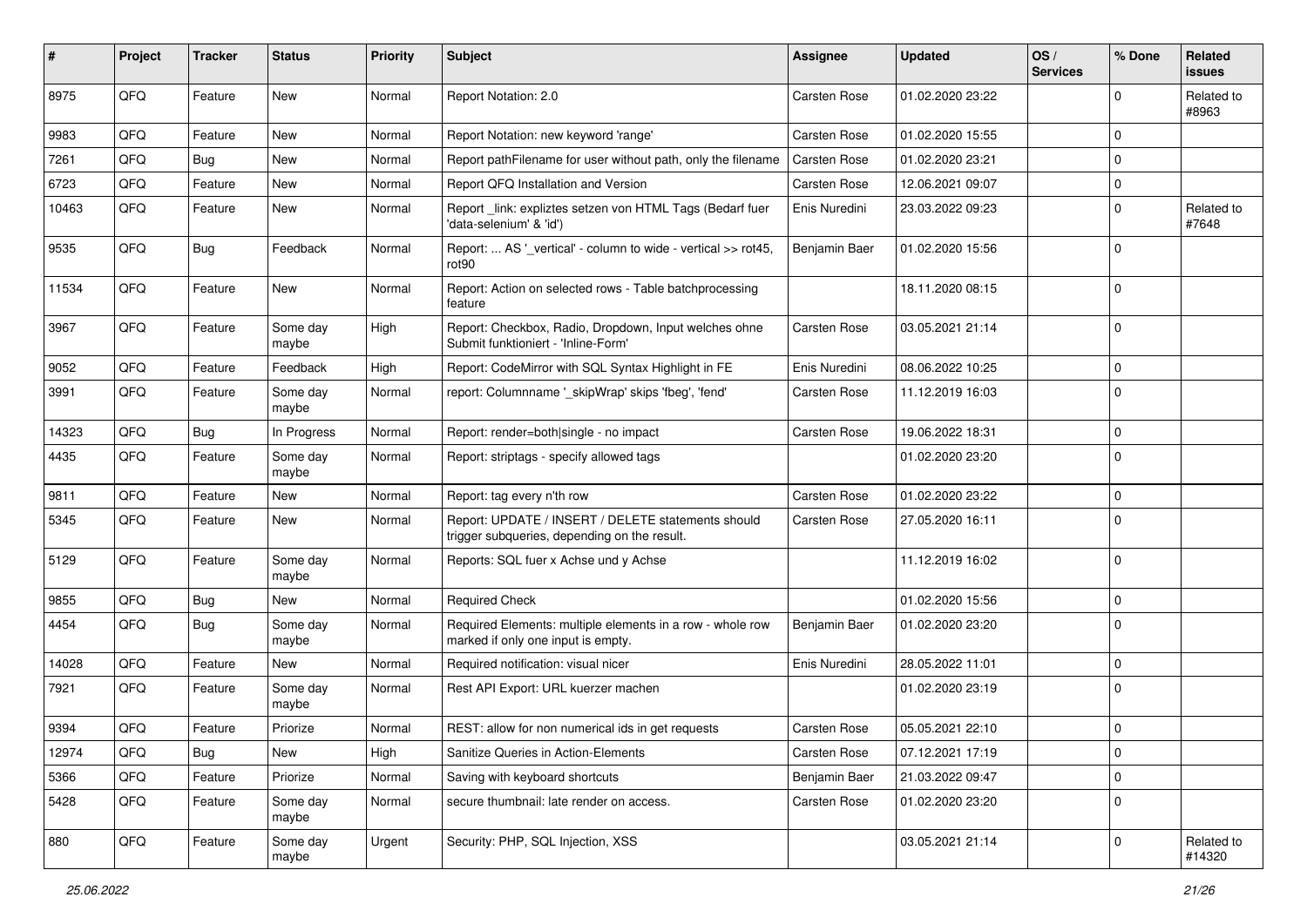| #     | Project | <b>Tracker</b> | <b>Status</b>     | Priority | <b>Subject</b>                                                                                      | <b>Assignee</b>     | <b>Updated</b>   | OS/<br><b>Services</b> | % Done      | Related<br>issues                             |
|-------|---------|----------------|-------------------|----------|-----------------------------------------------------------------------------------------------------|---------------------|------------------|------------------------|-------------|-----------------------------------------------|
| 3727  | QFQ     | Feature        | <b>New</b>        | High     | Security: Session Hijacking erschweren                                                              | Carsten Rose        | 03.05.2021 21:14 |                        | $\Omega$    |                                               |
| 11076 | QFQ     | Feature        | In Progress       | Normal   | SELECT  AS websocket                                                                                | Carsten Rose        | 30.08.2020 17:49 |                        | $\Omega$    |                                               |
| 7730  | QFQ     | Feature        | Priorize          | Normal   | SELECT Box: title in between                                                                        | Benjamin Baer       | 01.02.2020 23:22 |                        | $\Omega$    |                                               |
| 7519  | QFQ     | Feature        | New               | Normal   | Select: Multi                                                                                       | Carsten Rose        | 01.02.2020 23:22 |                        | $\Omega$    |                                               |
| 7616  | QFQ     | Bug            | Priorize          | Normal   | Selectlist with Enum & Dynamic Update                                                               | <b>Carsten Rose</b> | 01.02.2020 10:13 |                        | $\Omega$    |                                               |
| 14227 | QFQ     | Feature        | New               | Normal   | Selenium Konkurrenz: cypress.io                                                                     | Enis Nuredini       | 28.05.2022 11:02 |                        | $\Omega$    |                                               |
| 13900 | QFQ     | Feature        | Priorize          | Normal   | Selenium: Check das Cookie/PDF funktioniert                                                         | Enis Nuredini       | 25.03.2022 12:45 |                        | $\Omega$    |                                               |
| 13899 | QFQ     | <b>Bug</b>     | ToDo              | Normal   | Selenium: zum laufen bringen                                                                        | Enis Nuredini       | 25.03.2022 10:24 |                        | $\Omega$    |                                               |
| 11080 | QFQ     | Feature        | New               | Normal   | Send MQTT messages                                                                                  | <b>Carsten Rose</b> | 29.08.2020 19:49 |                        | $\Omega$    |                                               |
| 7014  | QFQ     | Bug            | New               | Normal   | Sending invalid emails succeeds when<br>debug.redirectAllMailTo is set                              | Carsten Rose        | 01.02.2020 23:21 |                        | $\Omega$    |                                               |
| 4956  | QFQ     | Feature        | Some day<br>maybe | Normal   | Sendmail: Benutzerdefinierte Headers                                                                | Carsten Rose        | 11.12.2019 16:02 |                        | $\Omega$    |                                               |
| 4551  | QFQ     | Feature        | Some day<br>maybe | Normal   | Set 'pills' via dynamicUpdate to show/hide/disabled                                                 |                     | 01.02.2020 23:20 |                        | $\Omega$    | Related to<br>#3752                           |
| 8963  | QFQ     | Feature        | Priorize          | Normal   | Setting values in a store: flexible way                                                             | Carsten Rose        | 05.05.2021 22:10 |                        | $\Omega$    | Related to<br>#8975                           |
| 3537  | QFQ     | Feature        | Some day<br>maybe | Low      | SHOW COLUMNS FROM tableName - Extend '{{!'<br>definition                                            | Carsten Rose        | 11.12.2019 16:02 |                        | $\Omega$    |                                               |
| 7107  | QFQ     | Feature        | Some day<br>maybe | Normal   | Showcase Registration Tool: Anmeldung / Administration :<br>Liste Anmeldungen / Emaileinaldung      | Carsten Rose        | 11.12.2019 16:01 |                        | $\mathbf 0$ |                                               |
| 9121  | QFQ     | <b>Bug</b>     | Priorize          | High     | sip links have r and dbIndexData set                                                                | Carsten Rose        | 12.06.2021 10:41 |                        | $\Omega$    |                                               |
| 9707  | QFQ     | Feature        | New               | Normal   | SIP security: encode pageld and check pageld on decode                                              | <b>Carsten Rose</b> | 01.02.2020 23:22 |                        | $\Omega$    |                                               |
| 12532 | QFQ     | Feature        | New               | High     | SIP-Parameter bei Seitenaufruf in Browser-Console<br>anzeigen                                       | Carsten Rose        | 07.12.2021 17:19 |                        | $\Omega$    | Related to<br>#11893,<br>Related to<br>#14187 |
| 12512 | QFQ     | Bug            | <b>New</b>        | Normal   | Some MySQL Installation can't use 'stored procedures'                                               | Carsten Rose        | 19.03.2022 17:48 |                        | $\mathbf 0$ |                                               |
| 4442  | QFQ     | Feature        | Some day<br>maybe | Normal   | Special Column Name: link - new symbol G (Glyph) to<br>choose any available symbol                  |                     | 11.12.2019 16:02 |                        | $\Omega$    |                                               |
| 7683  | QFQ     | Feature        | New               | Normal   | Special column names in '{{ SELECT  AS link }}' should<br>be detected                               | Carsten Rose        | 01.02.2020 23:21 |                        | $\Omega$    |                                               |
| 9928  | QFQ     | Feature        | Priorize          | Normal   | SpecialColumnName: a) Deprecated: ' AS "_+tag " ', b)<br>New: ' AS "_ <tag1><tag2>" '</tag2></tag1> | <b>Carsten Rose</b> | 01.02.2020 23:17 |                        | $\Omega$    | Related to<br>#9929                           |
| 8806  | QFQ     | Feature        | <b>New</b>        | Normal   | <b>SQL Function nl2br</b>                                                                           | Carsten Rose        | 01.02.2020 23:22 |                        | $\Omega$    |                                               |
| 12545 | QFQ     | Bug            | New               | Urgent   | sql.log not created / updated                                                                       | Carsten Rose        | 14.12.2021 16:02 |                        | $\Omega$    |                                               |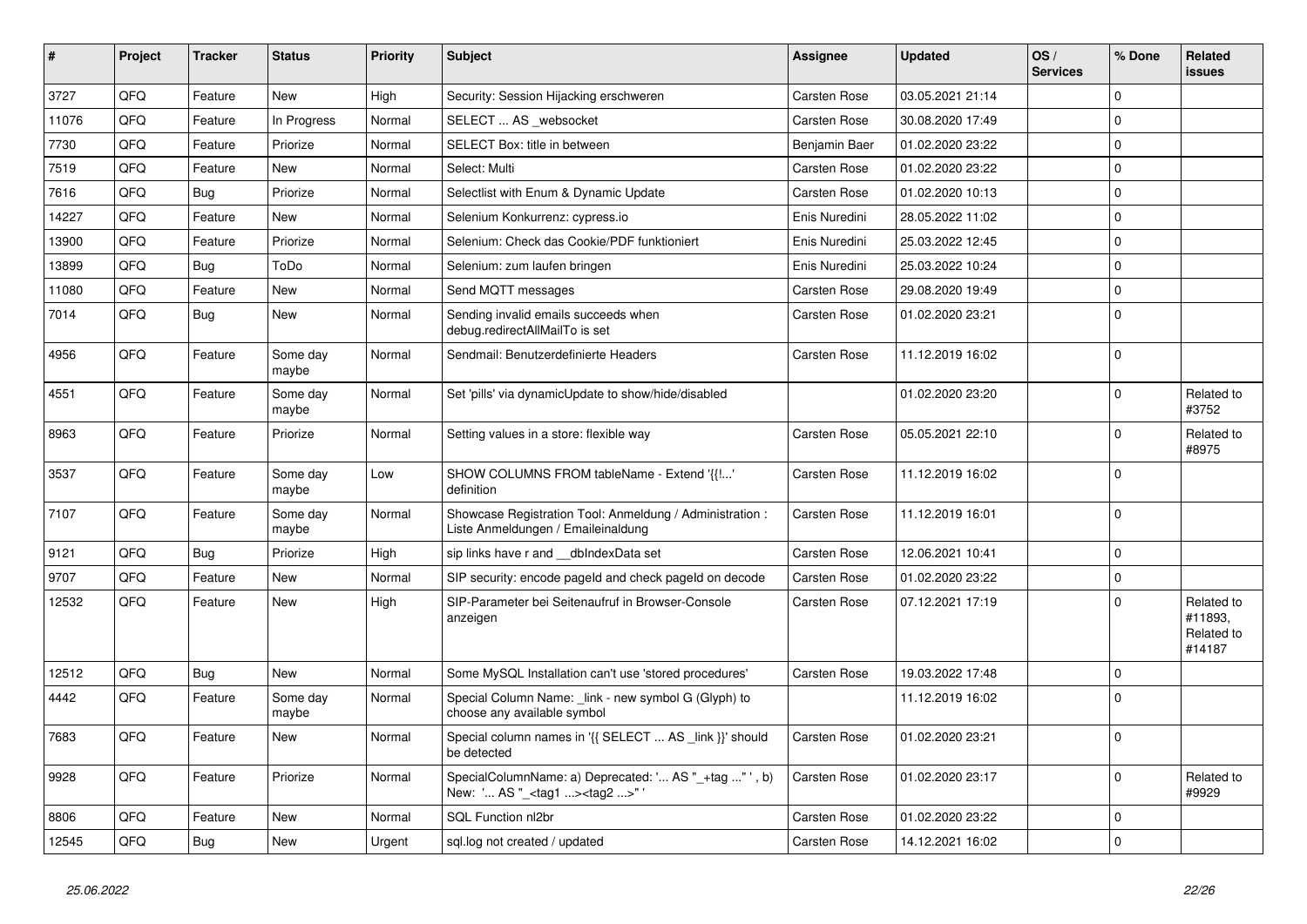| $\vert$ # | Project    | <b>Tracker</b> | <b>Status</b>     | <b>Priority</b> | <b>Subject</b>                                                                                       | Assignee                                               | <b>Updated</b>   | OS/<br><b>Services</b> | % Done              | Related<br><b>issues</b>                      |                      |
|-----------|------------|----------------|-------------------|-----------------|------------------------------------------------------------------------------------------------------|--------------------------------------------------------|------------------|------------------------|---------------------|-----------------------------------------------|----------------------|
| 4050      | QFQ        | Feature        | <b>New</b>        | Normal          | sql.log: 1) FormElement ID which causes a specific action,<br>2) Result in the same row.             | Carsten Rose                                           | 15.04.2020 11:35 |                        | $\Omega$            | Related to<br>#5458                           |                      |
| 12504     | QFQ        | Feature        | Priorize          | Normal          | sgl.log: report fe.id                                                                                | Carsten Rose                                           | 05.05.2021 22:09 |                        | $\mathbf{0}$        |                                               |                      |
| 3941      | QFQ        | Feature        | Some day<br>maybe | Normal          | sqlAfter: es sollten mehrere moeglich sein                                                           | Carsten Rose                                           | 11.12.2019 16:03 |                        | $\mathbf 0$         | Related to<br>#3942                           |                      |
| 4026      | QFQ        | Feature        | Some day<br>maybe | Normal          | sqlLog.sql: log number of FE.id                                                                      | Carsten Rose                                           | 11.12.2019 16:03 |                        | $\mathbf 0$         | Related to<br>#5458                           |                      |
| 9129      | QFQ        | Feature        | <b>New</b>        | Normal          | sglValidate: Message as notification, not as error                                                   | Carsten Rose                                           | 01.02.2020 23:22 |                        | $\mathbf 0$         | Related to<br>#9128                           |                      |
| 10081     | QFQ        | <b>Bug</b>     | New               | High            | Stale record lock after 'forbidden' character                                                        | Carsten Rose                                           | 03.05.2021 21:12 |                        | $\Omega$            | Related to<br>#10082,<br>Related to<br>#9789  |                      |
| 9173      | QFQ        | Bug            | Priorize          | Urgent          | Stale Record Lock: Firefox                                                                           | Carsten Rose                                           | 03.05.2021 21:14 |                        | $\mathbf{0}$        | Related to<br>#9789                           |                      |
| 12413     | QFQ        | Feature        | New               | Normal          | STORE TYPO3: enhance for {{be users.email:T}},<br>{{fe users.email:T}}                               | Carsten Rose                                           | 03.05.2021 20:45 |                        | $\mathbf 0$         | Related to<br>#12412,<br>Related to<br>#10012 |                      |
| 11775     | QFQ        | Feature        | <b>New</b>        | Normal          | Subrecord Tooltip pro Feld                                                                           | Carsten Rose                                           | 18.12.2020 15:22 |                        | $\mathbf 0$         | Related to<br>#11955                          |                      |
| 3432      | <b>OFO</b> | Feature        | New               | Normal          | subrecord: dynamicUpdate                                                                             | Carsten Rose                                           | 11.06.2020 21:10 |                        | $\Omega$            | Related to<br>#5691                           |                      |
| 8187      | QFQ        | Feature        | New               | Normal          | Subrecord: enable/hide new button - make new/edit/delete<br>customizeable.                           | Carsten Rose                                           | 06.03.2021 18:44 |                        | $\mathbf 0$         | Related to<br>#11326                          |                      |
| 11955     | QFQ        | Feature        | New               | Normal          | subrecord: new title option to set <th> attributes - e.g. to<br/>customize tablesorter options.</th> | attributes - e.g. to<br>customize tablesorter options. | Carsten Rose     | 03.05.2021 20:47       |                     | $\mathbf 0$                                   | Related to<br>#11775 |
| 12135     | QFQ        | Feature        | New               | Normal          | Subrecord: Notiz                                                                                     |                                                        | 24.04.2021 16:58 |                        | $\mathsf 0$         |                                               |                      |
| 7281      | QFQ        | <b>Bug</b>     | Some day<br>maybe | Normal          | Subrecords: on large screen separator line too short                                                 |                                                        | 01.02.2020 23:19 |                        | $\mathsf{O}\xspace$ |                                               |                      |
| 7574      | QFQ        | Bug            | New               | Normal          | Substitute error: form element not reported / dont parse<br>Form.note                                | Carsten Rose                                           | 01.02.2020 23:21 |                        | $\mathsf{O}\xspace$ |                                               |                      |
| 12477     | QFQ        | Feature        | <b>New</b>        | Normal          | Support for refactoring: Form, FormElement, diverse<br>Tabellen/Spalten, tt-content Records          | Carsten Rose                                           | 03.05.2021 20:45 |                        | $\mathsf 0$         |                                               |                      |
| 12520     | QFQ        | <b>Bug</b>     | <b>New</b>        | Normal          | Switch FE User: still active even FE User session expired                                            | Carsten Rose                                           | 19.03.2022 17:48 |                        | $\mathbf 0$         |                                               |                      |
| 10114     | QFQ        | Feature        | <b>New</b>        | High            | Symbol (Link): 'G:' (Glyphicon) replaced by 'i:' (icon)                                              |                                                        | 07.12.2021 17:19 |                        | $\mathbf 0$         | Related to<br>#3797,<br>Related to<br>#4194   |                      |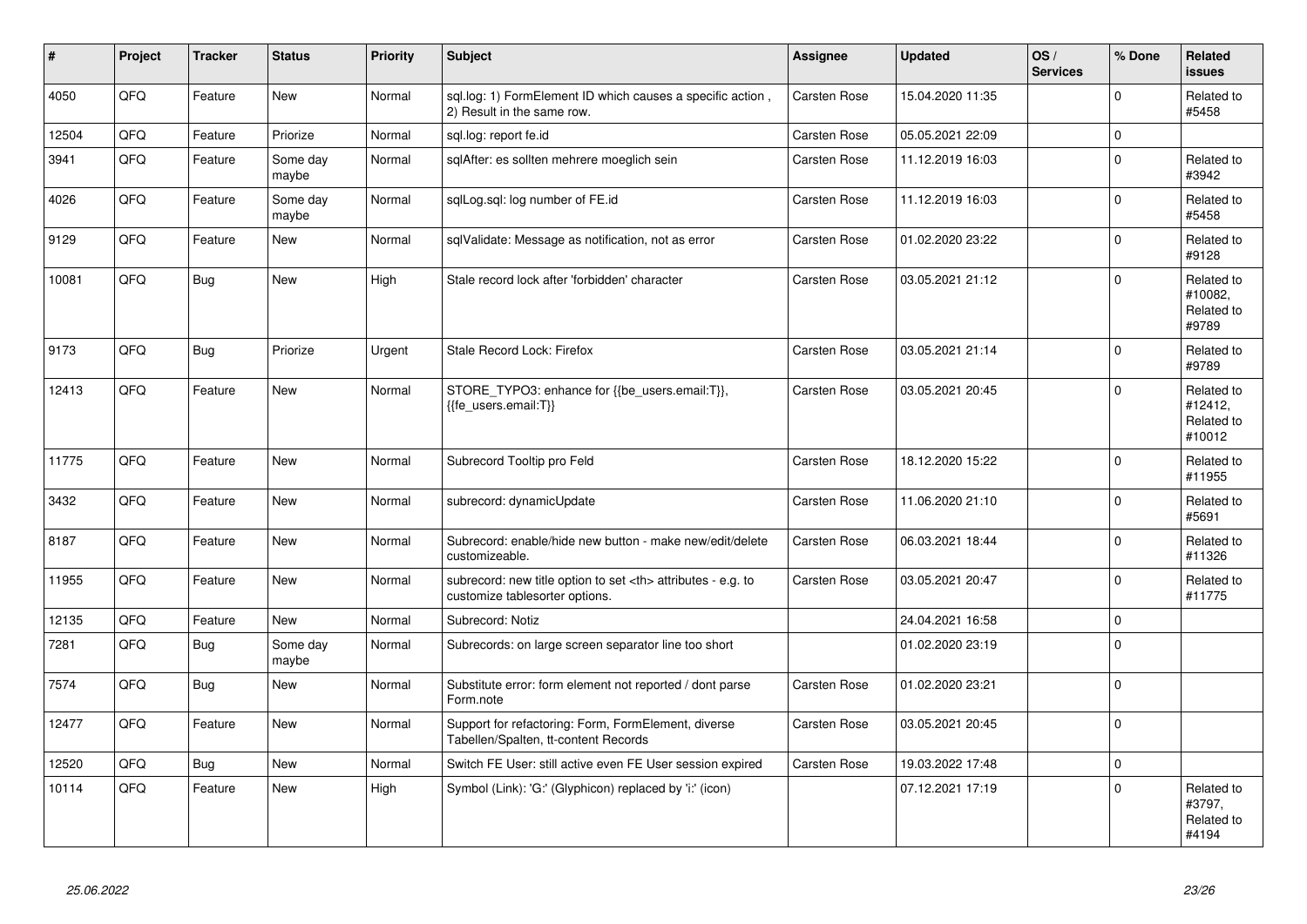| #     | Project    | <b>Tracker</b> | <b>Status</b>     | <b>Priority</b> | <b>Subject</b>                                                                                            | Assignee            | <b>Updated</b>   | OS/<br><b>Services</b> | % Done      | Related<br><b>issues</b>                    |
|-------|------------|----------------|-------------------|-----------------|-----------------------------------------------------------------------------------------------------------|---------------------|------------------|------------------------|-------------|---------------------------------------------|
| 4258  | QFQ        | Feature        | Some day<br>maybe | High            | <b>System Defaults: Forms</b>                                                                             | <b>Carsten Rose</b> | 03.05.2021 21:14 |                        | $\Omega$    |                                             |
| 14304 | QFQ        | Bug            | New               | Normal          | table sorter view safer does not work                                                                     | <b>Carsten Rose</b> | 10.06.2022 11:49 |                        | $\Omega$    |                                             |
| 10745 | QFQ        | Feature        | Some day<br>maybe | Normal          | <b>Tablesorter Excel Export</b>                                                                           | <b>Carsten Rose</b> | 16.09.2021 15:09 |                        | $\Omega$    |                                             |
| 9130  | QFQ        | Feature        | Some day<br>maybe | Normal          | tablesorter: Automatic Row numbering / Zeilenummer                                                        | Benjamin Baer       | 01.02.2020 23:22 |                        | $\Omega$    |                                             |
| 11892 | QFQ        | Feature        | <b>New</b>        | Normal          | tablesorter: columns with links are hard to order - new<br>qualifier 'Y: <ord>'</ord>                     | Enis Nuredini       | 23.03.2022 09:22 |                        | $\Omega$    |                                             |
| 12679 | QFQ        | Feature        | <b>New</b>        | Normal          | tablesorter: custom column width                                                                          | Carsten Rose        | 16.06.2021 11:10 |                        | $\Omega$    |                                             |
| 6970  | QFQ        | Feature        | Some day<br>maybe | Normal          | tablesorter: default fuer 'sortReset' aendern von 'Ctrl' zu 'Alt'                                         | Benjamin Baer       | 01.02.2020 23:21 |                        | $\Omega$    |                                             |
| 10506 | QFQ        | Bug            | <b>New</b>        | High            | Template Group broken on MultiDB instance                                                                 | <b>Carsten Rose</b> | 03.05.2021 21:12 |                        | $\Omega$    | Related to<br>#10505                        |
| 4445  | <b>OFO</b> | Feature        | Some day<br>maybe | Normal          | template group: Option to simulate fieldset                                                               |                     | 28.06.2021 14:11 |                        | $\Omega$    |                                             |
| 12716 | QFQ        | Bug            | <b>New</b>        | Normal          | template group: Pattern only applied to first instance                                                    | <b>Carsten Rose</b> | 19.03.2022 17:47 |                        | $\mathbf 0$ |                                             |
| 12045 | QFQ        | Bug            | <b>New</b>        | Normal          | templateGroup afterSave FE: Aufruf ohne<br>sglHonorFormElements funktioniert nicht                        | Carsten Rose        | 18.02.2021 16:33 |                        | $\Omega$    |                                             |
| 12702 | QFQ        | Bug            | New               | High            | templateGroup: broken in multiDb Setup                                                                    | Carsten Rose        | 14.12.2021 16:02 |                        | $\mathbf 0$ |                                             |
| 3882  | QFQ        | Bug            | Some day<br>maybe | Normal          | templateGroup: disable 'add' if limit is reached - funktioniert<br>nicht wenn bereits records existierten | <b>Carsten Rose</b> | 11.12.2019 16:03 |                        | $\mathbf 0$ |                                             |
| 7521  | QFQ        | Feature        | New               | Normal          | TemplateGroup: fe.type=upload                                                                             | <b>Carsten Rose</b> | 01.02.2020 23:21 |                        | $\Omega$    | Related to<br>#9706                         |
| 3385  | QFQ        | Feature        | Some day<br>maybe | Normal          | templateGroup: insert/update/delete non primary records                                                   | Carsten Rose        | 11.12.2019 16:02 |                        | $\Omega$    |                                             |
| 3588  | QFQ        | Bug            | Some day<br>maybe | Normal          | templateGroup: versteckte Elemente werden weiterhin<br>gespeichert.                                       | Carsten Rose        | 11.12.2019 16:02 |                        | $\Omega$    |                                             |
| 4549  | QFQ        | Bug            | Some day<br>maybe | Normal          | TemplateGroups: FE.type SELECT loose selected value<br>after save                                         | <b>Carsten Rose</b> | 01.02.2020 23:20 |                        | $\Omega$    | Related to<br>#4548,<br>Related to<br>#4771 |
| 10345 | QFQ        | Feature        | <b>New</b>        | Normal          | Templates - Patterns QFQ Style                                                                            |                     | 03.05.2021 21:01 |                        | $\Omega$    | Related to<br>#10713                        |
| 4816  | QFQ        | Feature        | Some day<br>maybe | Normal          | Templates for QFQ Reports (Tables, Radios, )                                                              |                     | 01.02.2020 23:20 |                        | $\Omega$    |                                             |
| 8056  | QFQ        | Feature        | Some day<br>maybe | Normal          | Termin Organisation (Reservation)                                                                         |                     | 01.02.2020 23:19 |                        | $\Omega$    | Related to<br>#8658                         |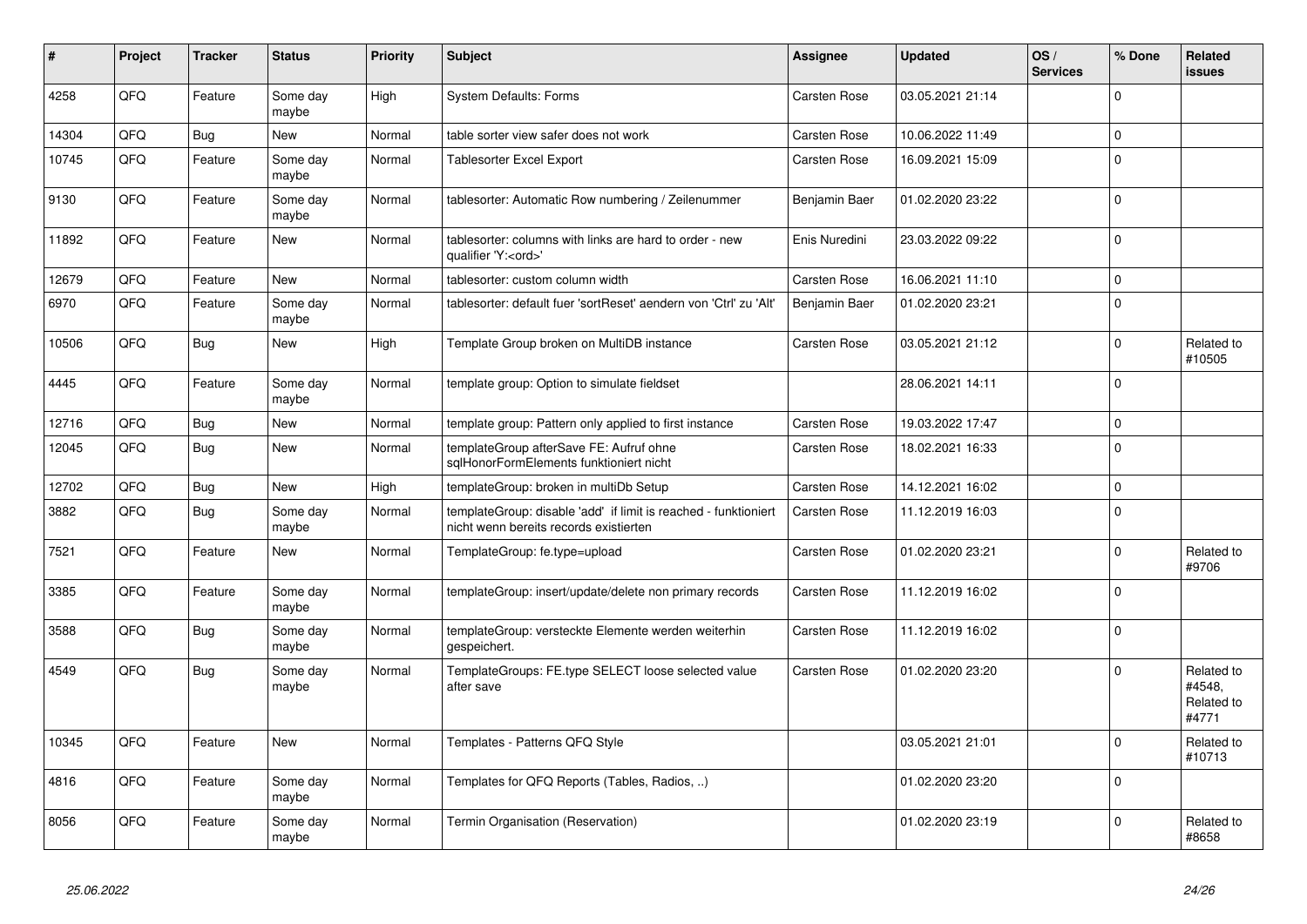| $\#$  | Project | <b>Tracker</b> | <b>Status</b>     | Priority | <b>Subject</b>                                                                                                       | Assignee            | <b>Updated</b>   | OS/<br><b>Services</b> | % Done      | Related<br><b>issues</b>                    |
|-------|---------|----------------|-------------------|----------|----------------------------------------------------------------------------------------------------------------------|---------------------|------------------|------------------------|-------------|---------------------------------------------|
| 4757  | QFQ     | Feature        | Some day<br>maybe | Normal   | Test subrecord: download links ok? Links ok?                                                                         | Carsten Rose        | 01.02.2020 23:20 |                        | $\Omega$    |                                             |
| 7402  | QFQ     | Bug            | Some day<br>maybe | Normal   | thumbnail cache: outdated picture when permission denied<br>and permission resolved.                                 |                     | 01.02.2020 23:20 |                        | $\Omega$    |                                             |
| 5452  | QFQ     | Feature        | Some day<br>maybe | Normal   | Thumbnails from PDF: bad quality                                                                                     |                     | 01.02.2020 23:20 |                        | $\Omega$    |                                             |
| 9704  | QFQ     | Feature        | Some day<br>maybe | Normal   | Thumbnails Generieren beim Splitten von PDF Files                                                                    | <b>Carsten Rose</b> | 11.12.2019 16:01 |                        | $\Omega$    |                                             |
| 10782 | QFQ     | Feature        | Feedback          | Normal   | Tiny MCE: Image Upload                                                                                               | Enis Nuredini       | 16.05.2022 23:16 |                        | $\mathbf 0$ | Related to<br>#12452                        |
| 12186 | QFQ     | Feature        | <b>New</b>        | High     | TinyMCE Config für Objekte                                                                                           | Carsten Rose        | 07.12.2021 17:19 |                        | $\Omega$    | <b>Blocks</b><br>#12632                     |
| 12439 | QFQ     | Feature        | In Progress       | Normal   | TinyMCE Paste from Word & Character Count/Limit                                                                      | <b>Carsten Rose</b> | 05.05.2021 22:15 |                        | $\mathbf 0$ |                                             |
| 7239  | QFQ     | Feature        | New               | Normal   | TinyMCE: html tag whitelist                                                                                          | <b>Carsten Rose</b> | 01.02.2020 23:21 |                        | $\Omega$    | Related to<br>#14320                        |
| 12664 | QFQ     | Feature        | <b>New</b>        | Normal   | TinyMCE: report/remove malicous HTML/JS Code                                                                         | Carsten Rose        | 19.03.2022 17:47 |                        | $\Omega$    | Related to<br>#14320                        |
| 7456  | QFQ     | Bug            | Some day<br>maybe | Low      | Todos in Code: solve or make ticket                                                                                  | Carsten Rose        | 16.09.2021 15:10 |                        | $\Omega$    |                                             |
| 9968  | QFQ     | Feature        | Priorize          | Normal   | Tooltip in Links for Developer                                                                                       | <b>Carsten Rose</b> | 01.02.2020 23:17 |                        | $\Omega$    |                                             |
| 8044  | QFQ     | Feature        | Priorize          | Normal   | Transaction: a) Form, b) Report                                                                                      | <b>Carsten Rose</b> | 05.05.2021 22:14 |                        | $\Omega$    | Related to<br>#8043                         |
| 12187 | QFQ     | Bug            | <b>New</b>        | Normal   | Trigger FormAsFile() via Report: probably problem with multi<br>DB setup                                             | <b>Carsten Rose</b> | 20.03.2021 21:20 |                        | $\Omega$    |                                             |
| 12400 | QFQ     | Feature        | New               | Normal   | Tutorial ist in QFQ Doku, Wird in der Suche gefunden, es<br>gibt aber kein Menupunkt - Inhalt ueberpruefen           | Carsten Rose        | 03.05.2021 20:45 |                        | $\Omega$    |                                             |
| 5895  | QFQ     | Feature        | Some day<br>maybe | Normal   | Tutorial: List of all QFQ Features                                                                                   |                     | 01.02.2020 23:19 |                        | $\Omega$    |                                             |
| 5894  | QFQ     | Feature        | Feedback          | Normal   | Typeahead in Report: show/hide rows dynamically                                                                      | <b>Carsten Rose</b> | 18.02.2022 08:50 |                        | $\Omega$    | Related to<br>#5893.<br>Related to<br>#5885 |
| 3895  | QFQ     | Bug            | Some day<br>maybe | Normal   | typeahead pedantic: on lehrkredit Idap webpass - if only one<br>person is in dropdown, such person can't be selected | Carsten Rose        | 11.12.2019 16:03 |                        | $\Omega$    |                                             |
| 5805  | QFQ     | Feature        | Some day<br>maybe | Normal   | TypeAHead SQL value instead of key stored                                                                            |                     | 01.02.2020 23:19 |                        | $\Omega$    | Related to<br>#5444                         |
| 10640 | QFQ     | Bug            | New               | High     | TypeAhead Tag: FE editierbar trotz readOnly                                                                          | <b>Carsten Rose</b> | 03.05.2021 21:12 |                        | $\Omega$    |                                             |